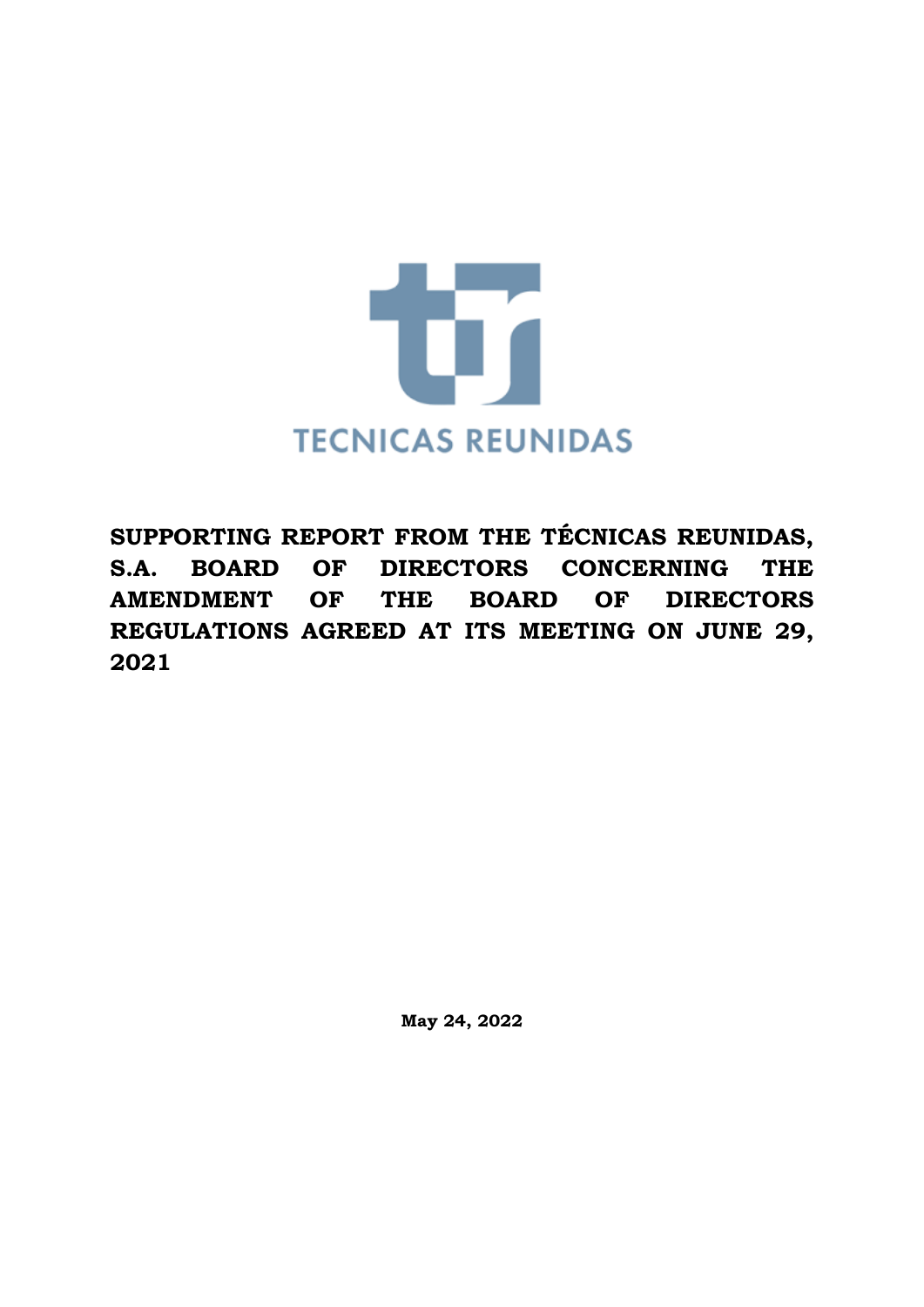# **SUPPORTING REPORT FROM THE TÉCNICAS REUNIDAS, S.A. BOARD OF DIRECTORS CONCERNING THE AMENDMENT OF THE BOARD OF DIRECTORS REGULATIONS AGREED AT ITS MEETING ON JUNE 29, 2021**

#### **I. INTRODUCTION AND PURPOSE OF THE REPORT**

Pursuant to the provisions of article 518.d) of the recast text of the Spanish Corporate Enterprises Act approved by Spanish Royal Legislative Decree 1/2010, of 2 July ("**LSC**"), which requires companies to publish a report from the competent bodies related to merely informational items on their websites uninterruptedly from the date of the publication of the announcement to meet until the General Meeting of Shareholders is held, as well as article 528 LSC which requires the Board of Directors inform the General Meeting of Shareholders of any amendments made to the Board of Directors Regulations, this report has been prepared by the Board of Directors of TÉCNICAS REUNIDAS, S.A. (hereinafter, "**Técnicas Reunidas**" or the "**Company**") for the purpose of explaining the amendments to the Board of Directors Regulations agreed at its meeting on June 29, 2021, and which will be reported to the Company's Ordinary General Meeting of Shareholders scheduled for June 28, 2022 in a first call and on the following day, June 29th, in a second call.

#### **II. JUSTIFICATION FOR THE AMENDMENT**

After submitting the proposed reform of the 2015 CNMV Good Governance Code for Listed Companies to public consultation between January 15 and February 14, 2020, on June 26, 2020, the CNMV published the **partial reform of the June 2020 CNMV Good Governance Code** (the "**GGC**"), which updates and adapts several Recommendations in the GGC to various legal amendments approved since its publication and clarifies the scope of others. Likewise, it includes relevant additions in areas such as diversity in Boards of Directors, non-financial information and risks, draws attention to sustainability aspects as regards environmental, social and corporate governance matters and clarifies issues concerning remuneration of directors, among others.

At the same time, Spanish National Securities Market Commission **Circular 1/2020, of 6 October,** was published in the Official Spanish Gazette on October 12, 2020, modifying the model forms for the Annual Corporate Governance Report ("**IAGC**") and the Annual Report on the Remuneration of Directors, the **transitory provision** of which sets forth the need for formal adaptation of corporate texts and/or policies affected in relation to the GGC Recommendations modified in June.

On the other hand, the LSC was modified by Law 5/2021, of 12 April, modifying the recast text of the LSC, and other financial rules with respect to fostering long-term implication of shareholders in listed companies ("**Law 5/2021**") and, among others,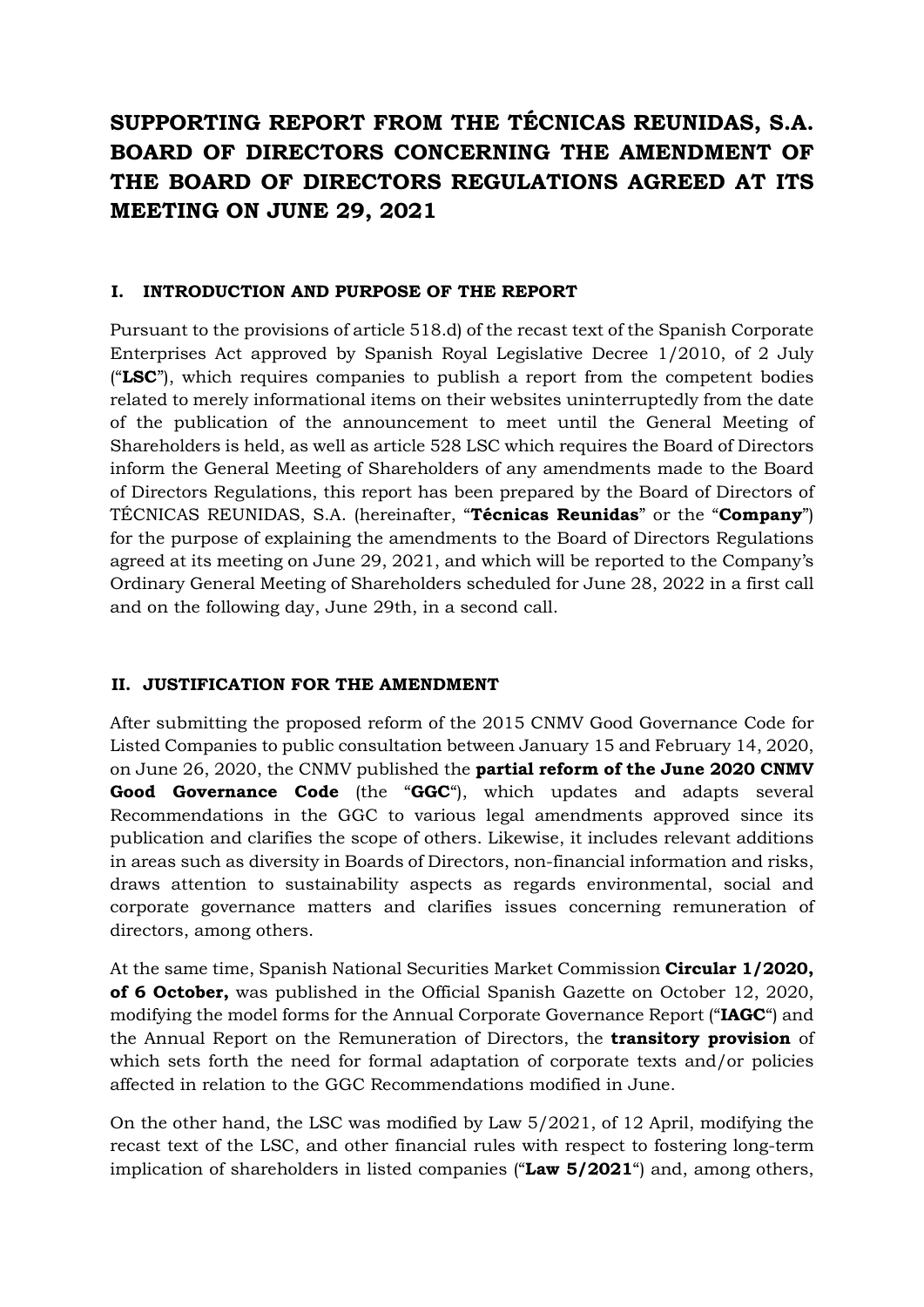matters were amended such as the identification of shareholders and exercise of voting rights, capital increases and preferential subscription rights, holding meetings exclusively by electronic means, the related party transactions system, the composition of the Board and remuneration for directors.

In accordance with the foregoing and considering article 3.4 of the Company's Board of Directors Regulations which set forth that the Regulations must always be updated when necessary to adapt their content to the applicable regulations in effect, the Técnicas Reunidas Board of Directors agreed at its meeting on June 29, 2021, to approve the amendments to the Board of Directors Regulations for the purposes of **adapting it**, on the one hand, **to the GGC Recommendations modified in June 2020** with which the Company is currently compliant and, on the other hand, **to the aforementioned reform of the LSC by Law 5/2021**.

The amendments made to the Board of Directors Regulations are detailed below:

# • **Amendment of article 5 ("General Board Functioning").**

The **powers of the Board** were completed in Article 5 with the approval of: (i) the policy of communication, contacts and involvement with shareholders, institutional investors and voting advisors, including the policy of communication of economic and financial, non-financial and corporate information, in accordance with Recommendation 4 of the GGC and (ii) the policy for the appointment of directors and diversity in the Board of Directors, in accordance with Recommendation 14 of the CGG.

Moreover, the power stated in Section (xii) was adapted regarding the approval of related-party transactions according to the new regime set forth in LSC, as stated in Law 5/2021.

It was also proposed to include the term "*sustainability*" in the Corporate Social Responsibility Policy (Section (x).e) of Section 1) as these policies are referred to in Recommendations 53 and 55 of the GGC.

Finally, the power of the Board was specifically included as regards "*changes to or transfer of the Company's website*", as set forth in Article 27.j) of the Bylaws.

# • **Amendment of article 6 ("Qualitative Composition").**

Section 4 was adapted to Article 529 bis.1 LSC, as stated in Law 5/2021, which sets forth the obligation of **Boards of Directors** of listed companies to **be exclusively comprised of natural persons**.

# • **Amendment of article 13 ("Audit and Control Commission. Composition, Powers and Functioning").**

On the one hand, the provisions regarding the **composition** of the Commission were completed with Recommendation 39 of the GGC, which states that its members be appointed taking into account "*the totality*" of their knowledge of, among others, "*both financial and non-financial*" risk assessment (Article 13.1.c) of the Regulations.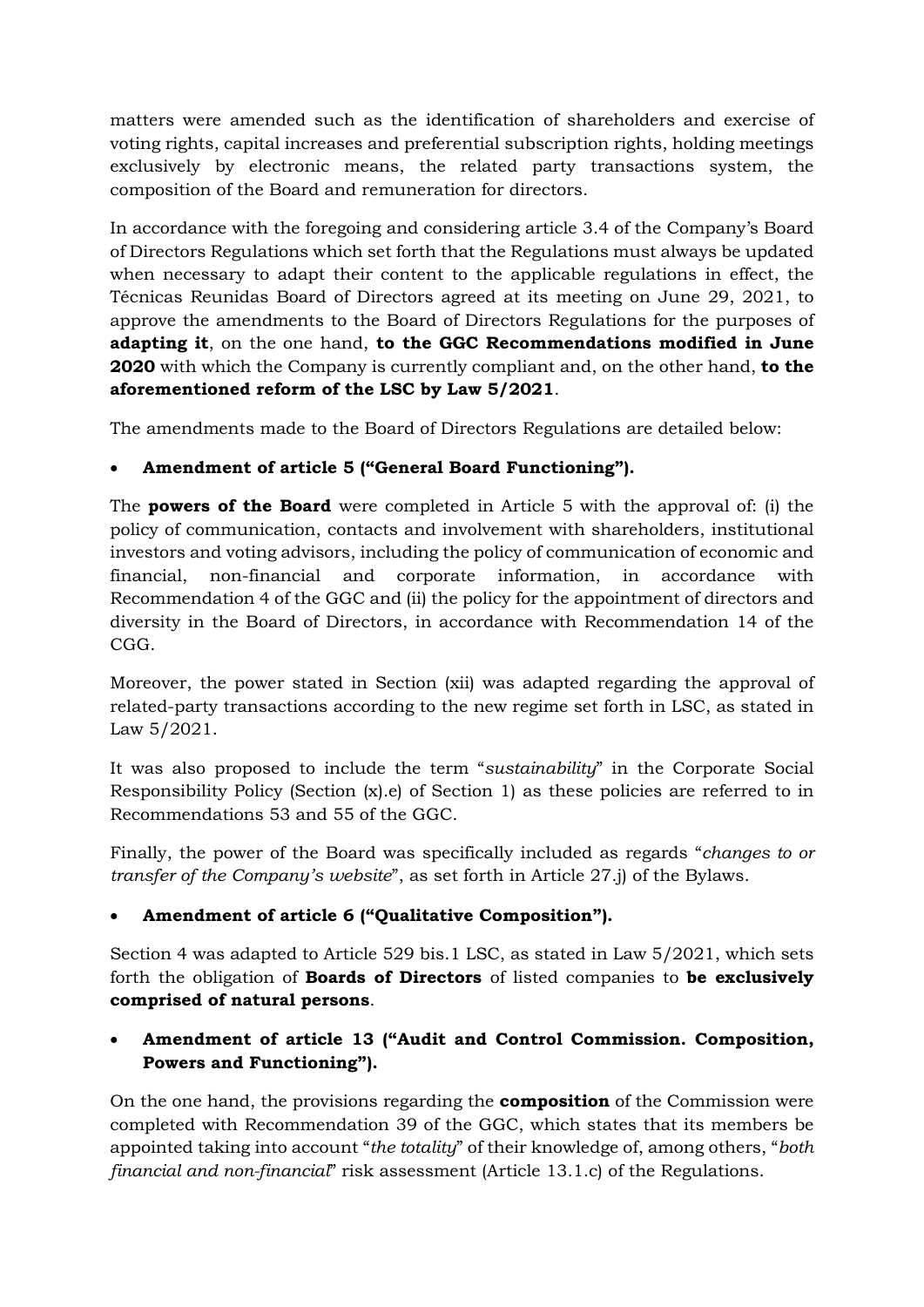On the other hand, as regards their **duties**:

- o Their duties were adapted to Recommendations 8, 41, 42 and 54 of the GGC, with regard to the supervision of financial and non-financial information, internal control and the internal audit, management and control of risks and corporate governance, internal codes of conduct and sustainability. A technical specification was also added;
- o Several duties of the "Other Duties" section were added and completed, including a new Section y) to article 13.2 on the Commissions' duty to "*report on party-related transactions and supervision of the internal procedure established by the Company concerning these transactions, the approval of which is delegated in accordance with applicable regulations, prior to approval by the General Meeting or the Board of Directors*". In addition, letter c) was eliminated from Section z) of this article 13.2, in accordance with article 529 quaterdecies.4, letters g) and h) LSC, as stated in Law 5/2021 and letter a) of Section z) was completed with regard to the "*management report, which shall include, when necessary, mandatory nonfinancial information*", in accordance with Article 529 quaterdecies.4.h) 1 LSC, as stated in Law 5/2021.

#### • **Amendment of article 14 ("Appointments and Remunerations Commission. Composition, Powers and Functioning").**

As regards the **duties** of the Appointments and Remuneration Commission, these are adapted to Recommendation 14 of the GGC, regarding the policy for the selection of directors and diversity of the Board of Directors, sections 2.b) and 2.f) of the Regulations.

In addition, the duty to "*report the proposals for the appointment of physical persons to represent a Director who is a legal entity*" was eliminated in accordance with Article 529 bis.1 LSC, as stated in Law 5/2021, which sets forth the obligation of Boards of Directors of listed companies to consist exclusively of natural persons.

Lastly, a new letter q) was included intended to "*inform the Board of Directors previously of the individual amount of remuneration for each Director as such within the statutory framework and remuneration policy, as well as for the performance of the executive duties attributed to them within the framework of the remuneration policy and in accordance with the provisions in their contract*" as set forth in the provisions in Articles 529 septdecies.3 and 529 octodecies.3 LSC as stated in Law 5/2021.

#### • **Amendment of Article 18 ("Appointment of Directors").**

The provision stating "*the proposal of appointment or re-election of any nonindependent* director *must also be preceded by a report by the "Appointments and Remuneration Commission*" was moved to letter b) of article 18 "Appointment of Directors") given that it can be applied to the proposals of any director and not only to those referring to non-independent directors, as stated in Article 529 decies.5 LSC.

#### • **Amendment of Article 22 ("Dismissal of Directors").**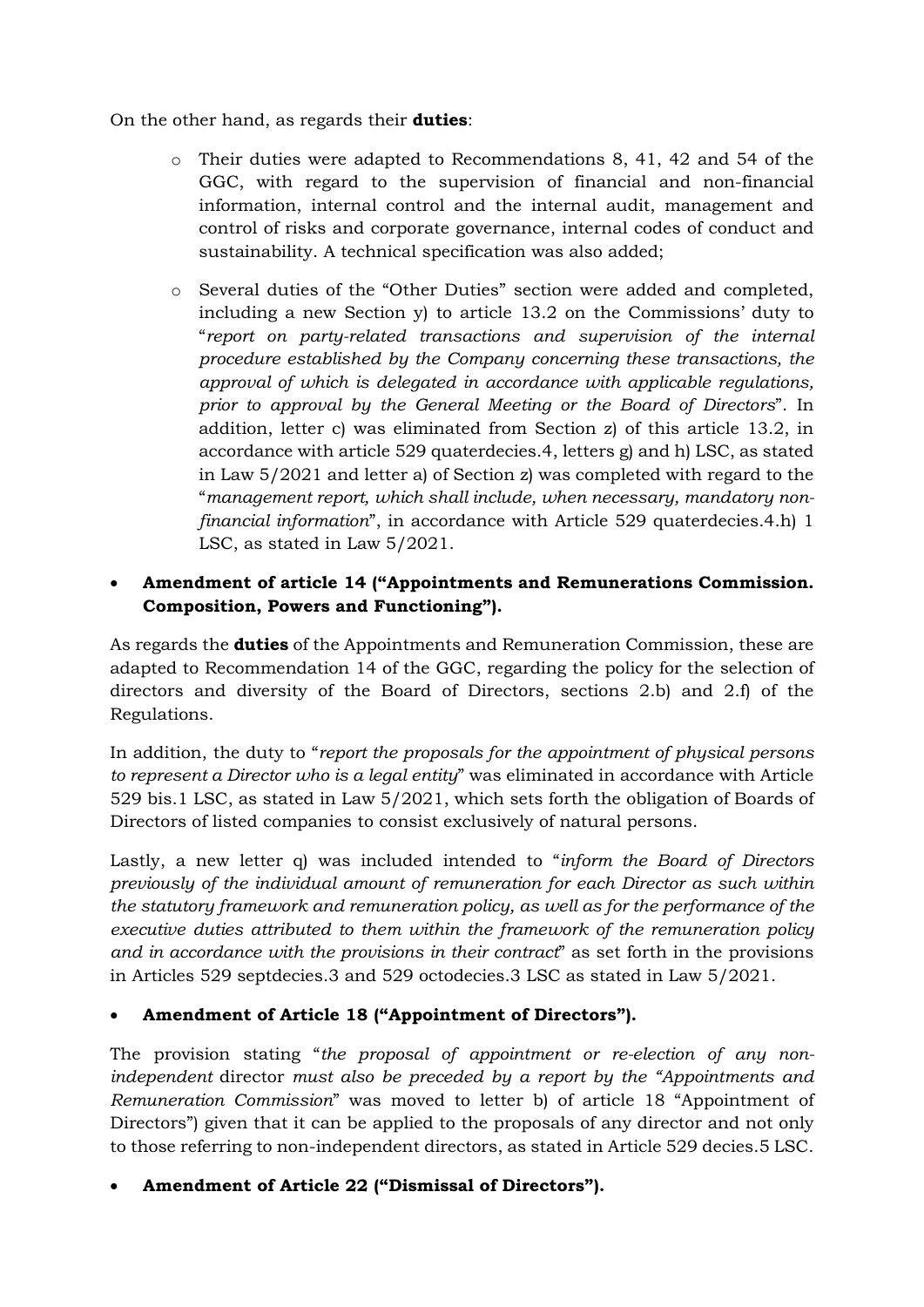Section 3 of this article 22 was amended and adapted to the new version of Recommendation 22 of the GGC, as well as Section 4 to adapt it to Recommendation 24 of the GGC.

# • **Amendment of article 26 ("Remuneration of Directors and Members of Board Commissions").**

Section 2 was adapted to Article 529 septdecies.3 LSC, as set forth in Law 5/2021, which states that after receiving the corresponding report from the Appointments and Remuneration Commission, the Board has the authority to set the individual remuneration of each Director according to the corresponding items and within the statutory framework and the remuneration policy.

The second paragraph of Section 6 was completed, as regards the minimum contents of the directors' remuneration policy, including a reference to "*the need to set the fixed annual amount of remuneration of Directors with executive functions and other legally established provisions*", as set forth in Article 529 octodecies.2 LSC, as stated in Law 5/2021.

# • **Amendment of article 27 ("General Obligations for Directors").**

Article 27 was completed to include a reference to the fact that directors must "*subject their individual interests to those of the Company*", as set forth in Article 225 LSC, as stated in Law 5/2021.

# • **Amendment of Article 30 ("Conflicts of Interest").**

As regards persons associated with directors, Article 30 was adapted to Article 231 LSC, as stated in Law 5/2021. Section 1 was adapted as regards persons associated with directors who are physical persons and eliminating the provisions referring to persons associated with directors who are legal persons, provided that the directors of listed companies must be physical persons, as set forth in Article 529 bis.1 LSC, as stated in Law 5/2021.

# • **Amendment of article 36 ("Transactions with Significant Shareholders").**

Article 36 was adapted, now entitled "Related-Party Transactions", to the basic regime applicable to the approval and publication of related-party transactions set forth in LSC, as stated in Law 5/2021.

# • **Amendment of article 37 ("Relations with Shareholders").**

A new Section 5 was added, expressly including reference to the policy of communication, contact and involvement with shareholders, institutional investors and voting advisors, which will respect in full all rules governing market abuse and deal fairly with shareholders in the same position and "*will be published on its website, including information regarding how it has been put into practice and identifying the intermediaries or persons responsible for the undertaking*", in accordance with Recommendation 4 of the GGC.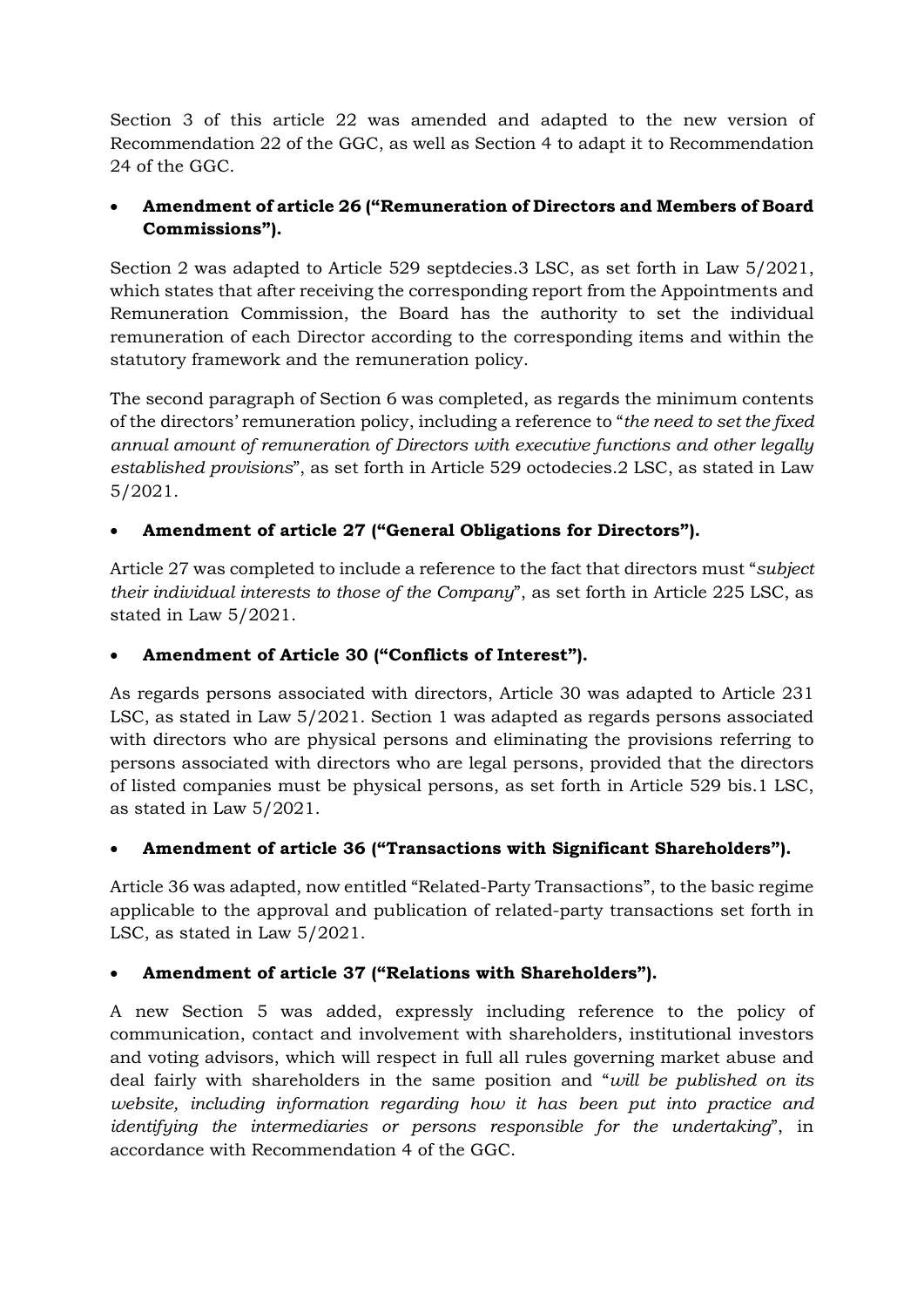#### • **Amendment of Article 39 ("Relations with the Markets").**

A new Section 3 was added, making reference to a policy for the communication of economic and financial information, non-financial and corporate information that contributes to maximize the dissemination and quality of the information at the disposal of the market, investors and other stakeholders, in accordance with Recommendation 4 of the GGC.

Moreover, the reference to "*quarterly*" information was removed from section 2, since it is no longer mandatory given that article 120 of the Spanish Securities Market Act has been removed, notwithstanding the right of Técnicas Reunidas to prepare it and publish it voluntarily; "*prudence*" was also replaced with "*Law*".

Moreover, "*relevant facts*" was removed and "*relevant information*" was replaced with "*privileged information and other relevant information*" in section 1 of article 39, pursuant to articles 226 and 227 of the recast text of the Spanish Securities Market Act and the issuer communication procedure allowed by the CNMV since February 8, 2020.

#### • **Amendment of article 41 ("Annual Corporate Governance Report").**

In section 4, "*relevant fact*" was replaced with "*other relevant information*" to adapt it to article 227 of the recast text of the Spanish Securities Market Act and the issuer communication procedure allowed by the CNMV since February 8, 2020.

#### • **Amendment of article 42 ("Annual Report on the Remuneration of Directors").**

Article 42 was adapted and completed, now entitled "Annual Report on the Remuneration of Directors", pursuant to the provisions of Articles 538 and 541 LSC, as stated in Law 5/2021.

#### • **Other technical modifications.**

Details were added about coordination regarding the references to other articles of the Regulations in articles 20, 23, 33, 34, and 35 of the Board of Directors Regulations.

#### **III. ANNEX**

Attached as an **Annex** to this Report is the current text of the Board of Directors Regulations, highlighting the amendments made as a result of the modification thereof agreed by the Board at its meeting on June 29, 2021.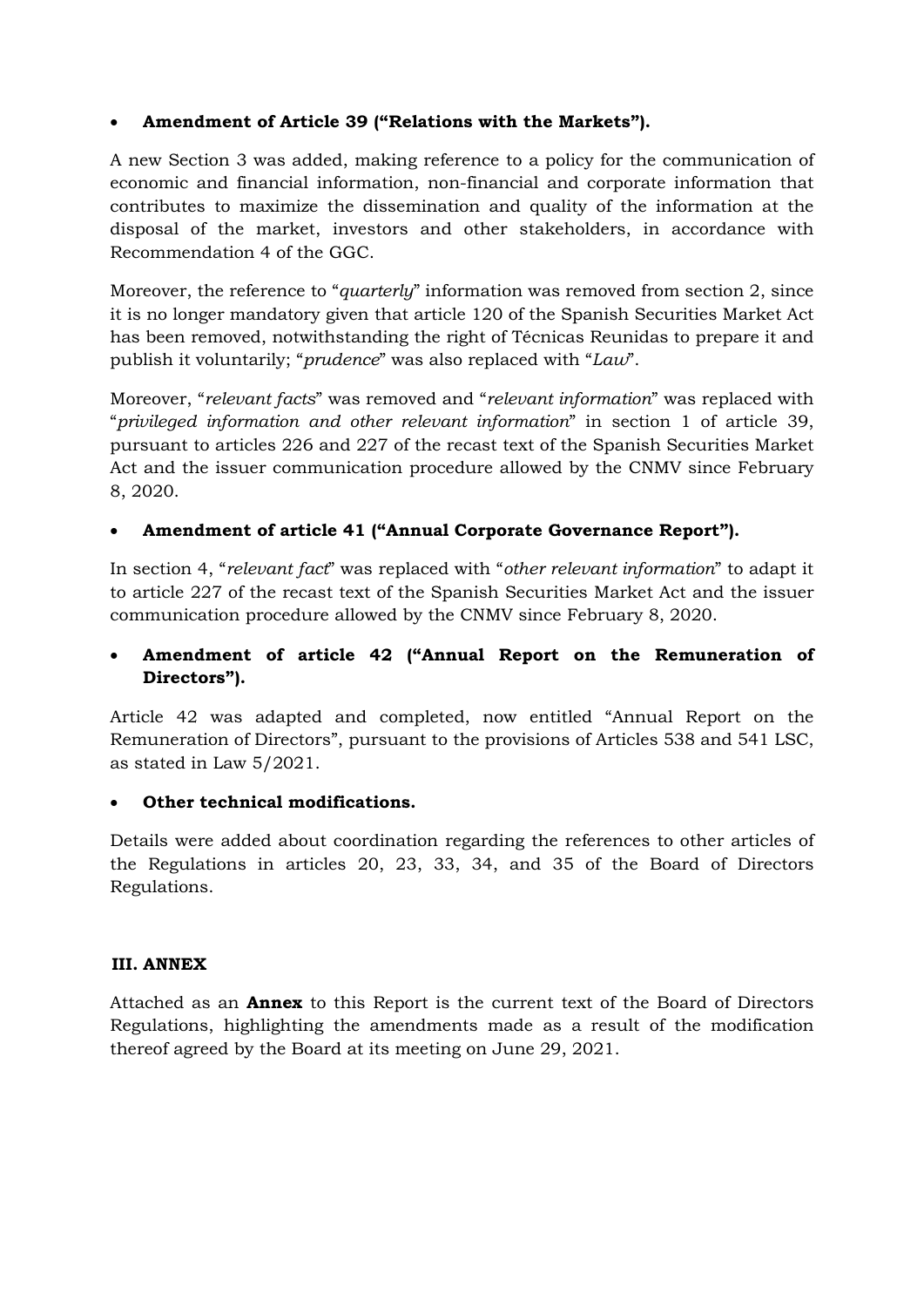#### **ANNEX**

# **TÉCNICAS REUNIDAS, S.A. BOARD OF DIRECTORS REGULATIONS**

# **CHAPTER I**

# **PRELIMINARY PROVISIONS**

### **Article 1.- Purpose**

- 1. These Regulations set forth the principles of action for the Board of Directors of "Técnicas Reunidas, S.A." (hereinafter, the "**Company**"), the basic rules of its organization and functioning and the rules of conduct for its members in order to be as efficient and transparent in its management as possible.
- 2. The rules of conduct established in these Regulations for the Company's Directors shall also be applicable to the Company's senior management to the extent they are compatible with the specific nature thereof and their inspiring principles shall be projected to the extent possible to all governing bodies of subsidiary companies.

# **Article 2.- Interpretation**

- 1. These Regulations shall be interpreted in compliance with the legal and statutory rules that are applicable and with the principles and recommendations on corporate governance of listed companies approved or issued by the Spanish authorities and authorities of other countries in effect at any given time.
- 2. The Board of Directors must resolve any questions that arise concerning the application and interpretation of these Regulations pursuant to general criteria for interpretation of the law.

#### **Article 3.- Modification**

- 1. These Regulations may only be modified at the request of the President or one-third of the directors or the Audit and Control Commission, accompanying the proposed amendments with a supporting report.
- 2. The text of the proposed amendments and supporting reports from the authors thereof must be attached to the corresponding notice of the Board meeting during which they shall be discussed. The notice must be sent out at minimum of seven days in advance.
- 3. An amendment to the Regulations requires the corresponding resolution be passed by absolute majority of the directors present or represented at the meeting.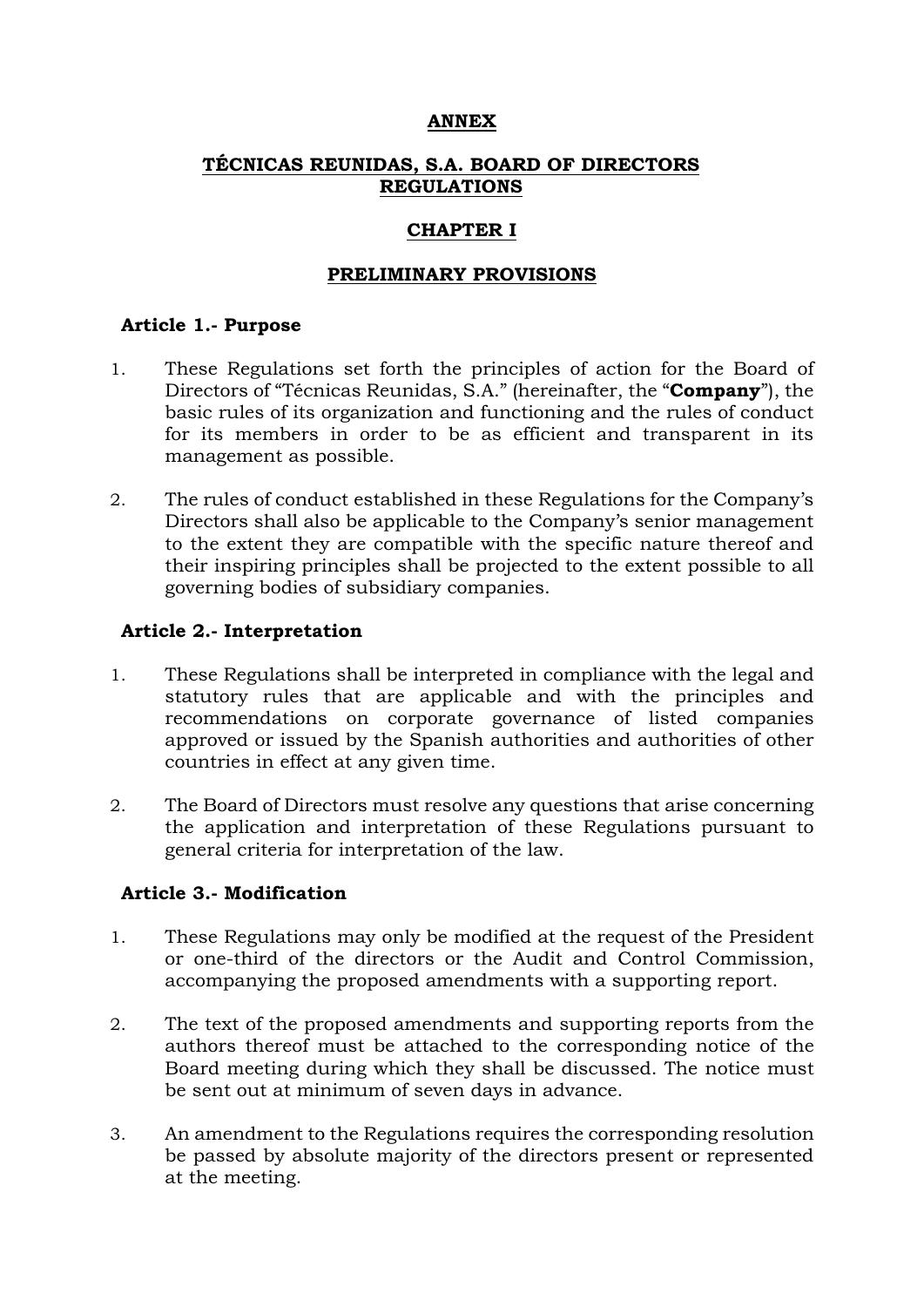4. These Regulations must always be updated when necessary to adjust them to any applicable laws in effect.

# **Article 4.- Dissemination**

- 1. The Directors and senior management are required to know, comply with and enforce these Regulations. For such purpose, the Secretary of the Board will provide all of them with a copy thereof upon accepting their respective appointments or signing their contract, as applicable. They must provide the Secretary with a sworn statement pursuant to Annex I of these Regulations declaring they are aware of and agree to the content of these Regulations, undertaking to comply with all of their obligations in virtue thereof.
- 2. The Company's Board of Directors shall take the appropriate measures to ensure the Regulations are disseminated among the shareholders and investing public in general. In particular, the text of the Regulations in effect shall be communicated to the Spanish National Securities Market Commission and registered with the Trade Register. They will also be available on the Company's corporate website pursuant to the provisions of these Regulations.

# **CHAPTER II**

# **BOARD FUNCTIONING**

# **Article 5.- General Board Functioning**

- 1. Except in matters reserved to the competence of the General Meeting, the Board of Directors is the highest decision-making body of the Company, and shall assume the powers legally reserved to its direct knowledge, as well as any others required for a responsible exercise of the general supervisory function, including but not limited to the duties assigned to it by the Spanish Corporate Enterprises Act and, in particular, the following duties assigned on a non-delegable basis:
	- (i) drawing up the annual accounts, the management report and the proposal for the application of the Company's profits or losses as well as the consolidated accounts and management report and submitting them to the General Meeting of Shareholders for approval;
	- (ii) the approval of the financial and non-financial information that, given that it is a listed company, the Company is obliged to make public periodically, as well as supervising the process preparing and presenting the financial information and the management report;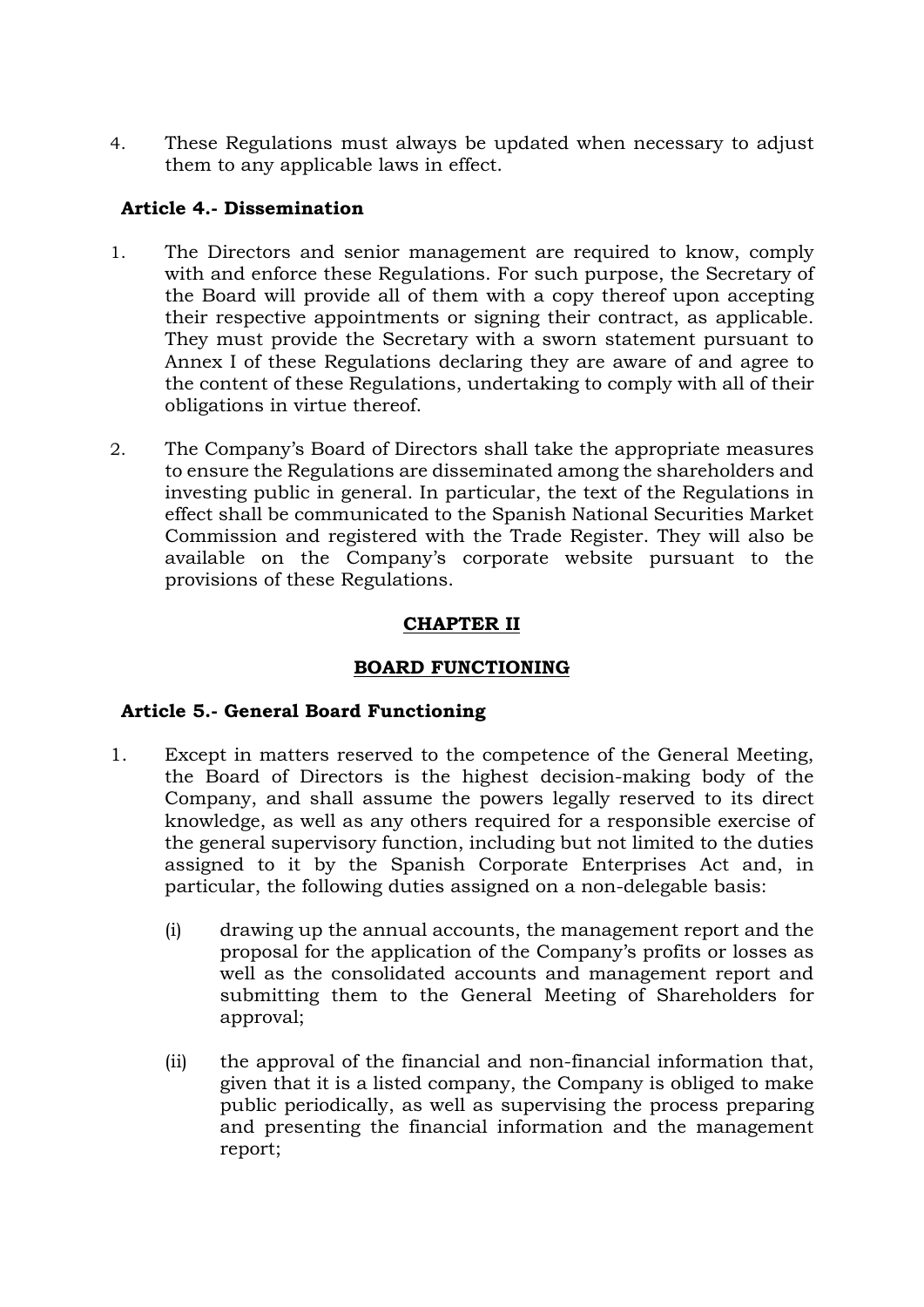- (iii) calling General Meetings of Shareholders as well as ensuring the publication of related announcements and preparing the agenda, making adequate proposals in consideration of the nature of each General Meeting;
- (iv) the appointment of directors by cooptation and submission of proposals to the General Meeting related to the appointment, ratification, re-election or dismissal of directors;
- (v) the designation and renewal of internal offices on the Board of Directors and members of Commissions;
- (vi) the distribution among members of director remuneration as proposed by the Appointments and Remuneration Commission;
- (vii) issuing opinions on any public offer of acquisition formulated with regard to securities issued by the Company;
- (viii) the authorization or release of obligations deriving from duties of loyalty when legally corresponds to the Board and in accordance with the law;
- (ix) its own organization and functioning;
- (x) establishing and approving general Company policies and strategies. In particular, the following will be considered:
	- (a) the strategic or business plan as well as the management goals and annual budget;
	- (b) the investment and financing policy;
	- (c) the definition of the corporate group structure of which the Company is the parent company;
	- (d) the Company's and its group's corporate governance policy, the organization and functioning thereof and, in particular, the approval and modification of its own Regulations;
	- (e) the corporate social responsibility and sustainability policy;
	- (f) the dividends policy;
	- (g) the senior management remuneration and performance evaluation policy;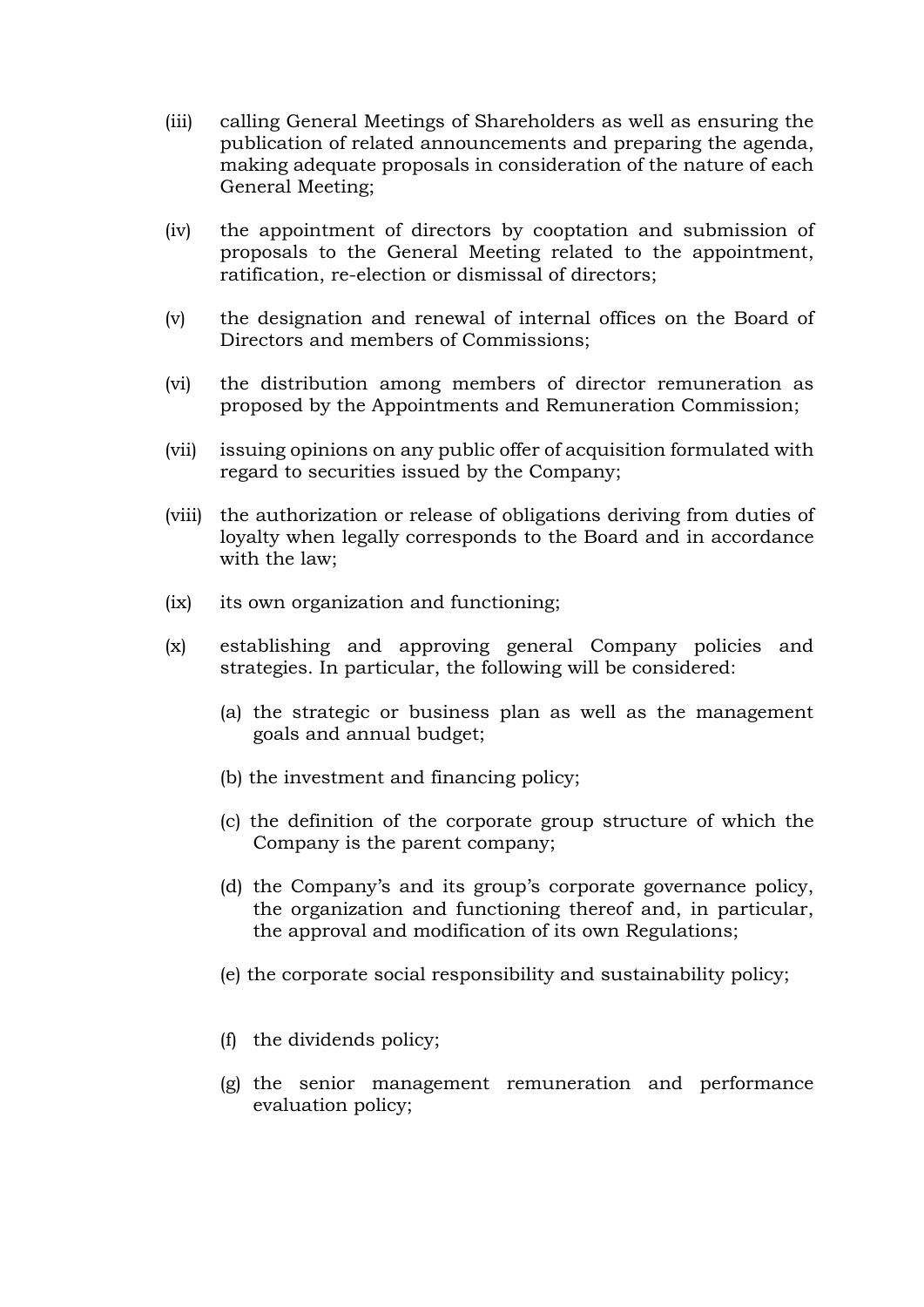- (h) the risk management and control policy, including tax risks as well as the periodic monitoring of internal information and control systems;
- (i) the treasury stock policy and, in particular, the limitations thereof;
- (j) the policy of communication, contacts and involvement with shareholders, institutional investors and voting advisors, including the policy of communication of economic and financial, non-financial and corporate information;
- (k) the policy on the selection of directors and diversity for the Board of Directors; and
- (l) the establishment of the Company's tax strategy.
- (xi) the approval of the following operational decisions:
	- (a) the appointment and dismissal of the Company's delegated directors as well as the establishment of the conditions of contracting;
	- (b) the appointment and dismissal of senior management directly reporting to the Board or any of its members as well as the establishment of the basic conditions of their contracts, including their remuneration;
	- (c) decisions relating to remuneration for directors under the statutory framework and, as appropriate, the remuneration policy approved by the General Meeting;
	- (d) investments, including investments in subsidiaries or stakes in companies in Spain and abroad as well as transactions of any kind when, due to a high sum or special characteristics, they are considered strategic or of particular fiscal risk unless the approval thereof corresponds to the General Meeting;
	- (e) the creation or acquisition of stakes in special purpose entities or entities domiciled in countries or territories considered tax havens as well as any other transaction or operation of a similar nature which, due to the complexity thereof, may undermine the Company's and the group's transparency;
- (xii) the approval, after submission of a report by the Audit and Control Commission, of transactions between the Company or companies in its Group and directors, management or shareholders, whether individually or in concert with others, of at least 10% of the voting rights or represented on the Company's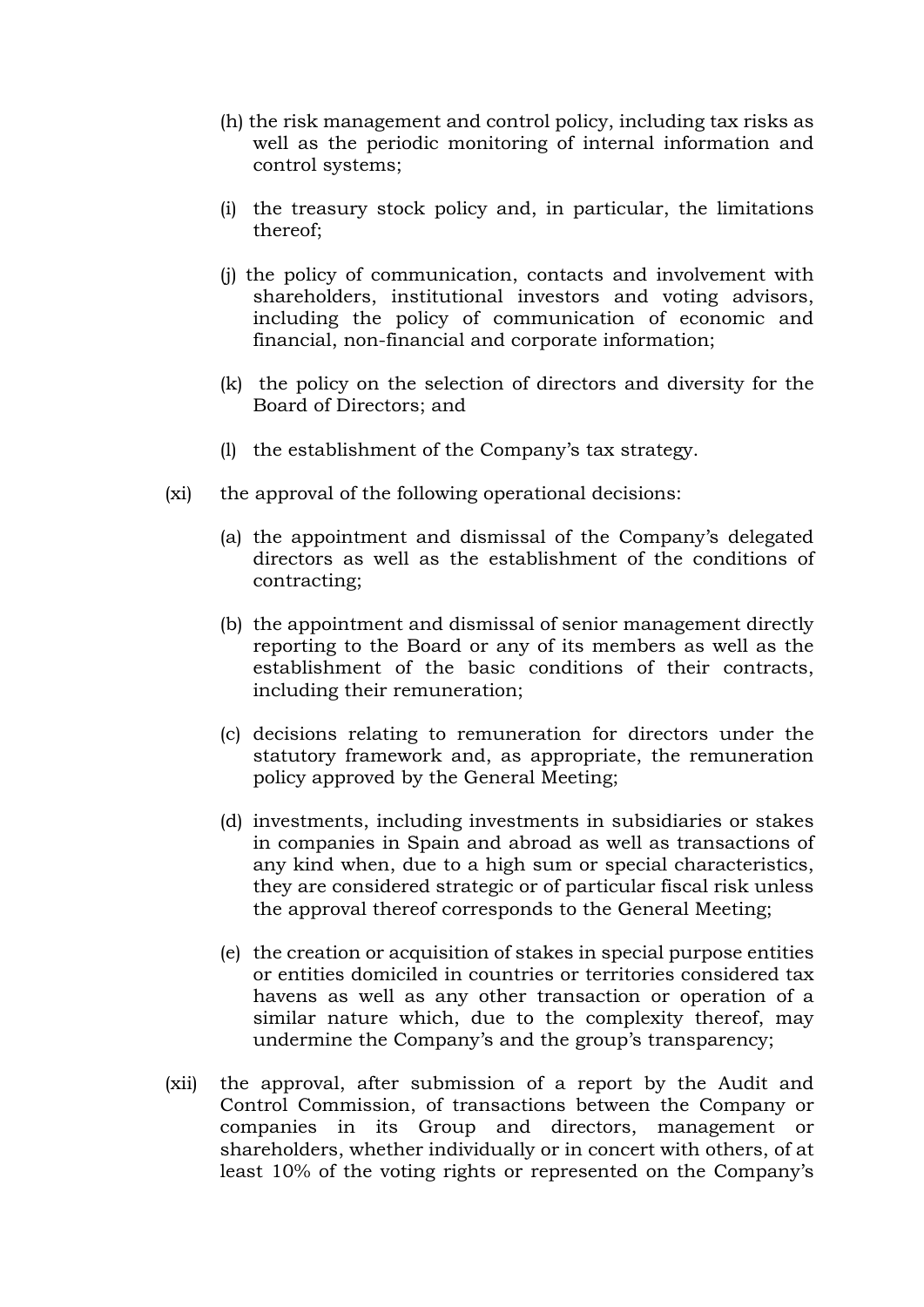Board of Directors or which are considered related parties according to the Law ("Related Party Transactions"), unless they require approval by the General Meeting and notwithstanding the power of delegation stated in the paragraph below.

The Board of Directors may delegate to delegated bodies or members of senior management the approval of Related-Party Transactions with Group companies that are carried out during routine management activities and in market conditions, as well as Related-Party Transactions agreed to under contracts with standard conditions applied in bulk to a large number of clients, made at general prices or fees by the supplier of the good or service and when the amount does not exceed 0.5% of the net amount of the Company's turnover.

The transactions between the Company and its directly or indirectly held companies, contracts entered into with executive directors or senior managers and transactions with subsidiary or affiliated companies shall not be considered Related-Party Transactions, providing that no other related party associated with the Company has an interest in those companies.

- (xiii) the modification or transfer the Company's website;
- (xiv) the supervision of the effective functioning of Commissions as well as the supervision of the effective functioning of actions by delegated bodies and any management designated;
- (xv) the formulation of all types of reports by the Board of Directors as required by law whenever the transaction referred to in the report cannot be delegated;
- (xvi) the powers that the General Meeting has delegated unless expressly authorized to sub-delegate them;
- (xvii) any other matter reserved to the knowledge of the full body by the Board of Directors Regulations or bylaws.
- 2. When there are duly justified circumstances of urgency, the decisions corresponding to the foregoing matters may be made by the delegated bodies or people and then ratified at the first Board of Directors meeting held after the decision is made.
- 3. Without prejudice to the foregoing, the Board policy is to delegate the ordinary management of the Company to the management team and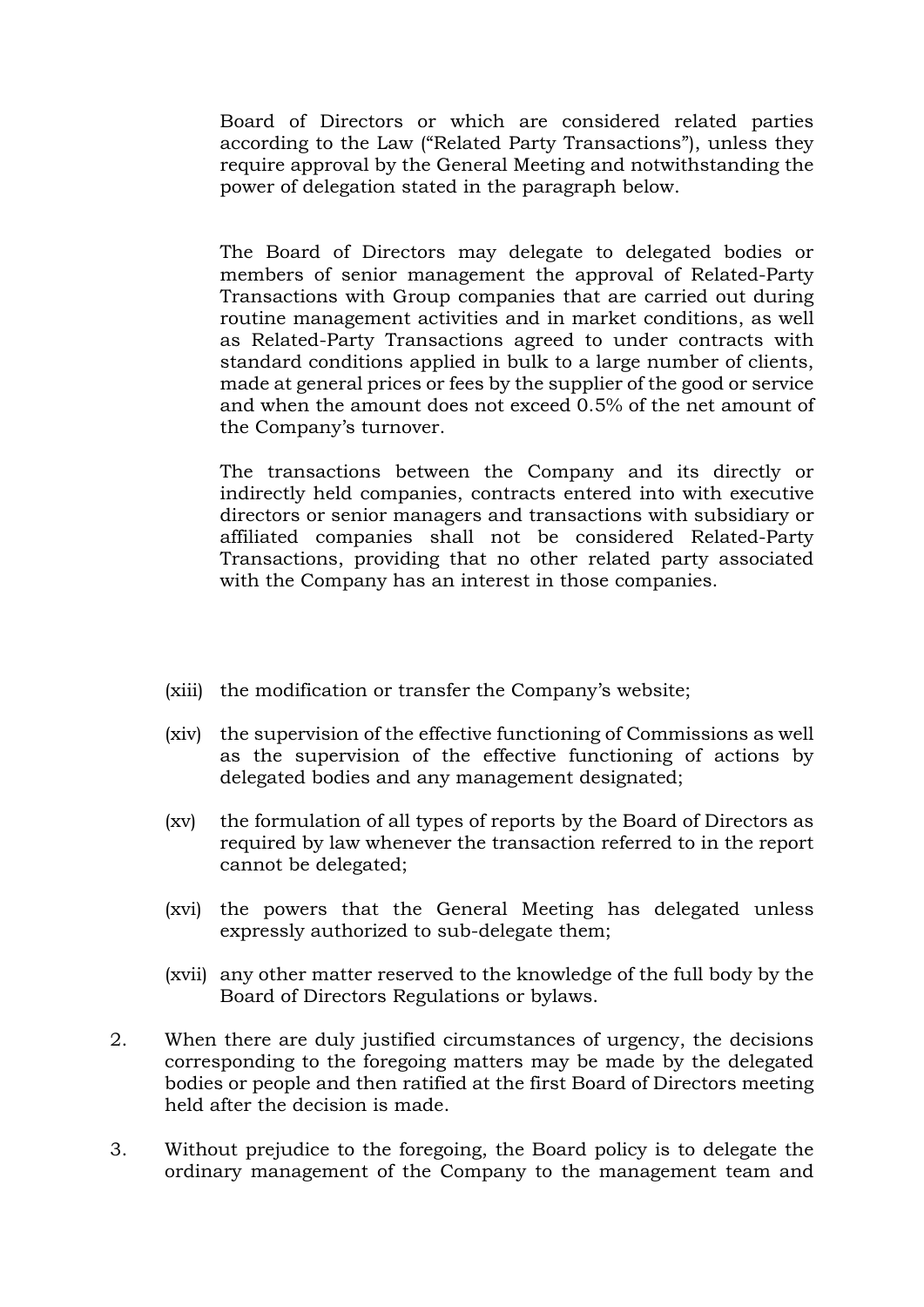concentrate on the general duty of supervision and making the decisions most relevant to the Company's management.

- 4. The Board of Directors shall ensure compliance by the Company with its ethical obligations and duties of good faith action.
- 5. The Board of Directors will also ensure that no shareholder receives privileged treatment in comparison to the others.
- 6. The Board of Directors must conduct an annual evaluation of its functioning (based on the report submitted by the Appointments and Remuneration Commission) and that of its commissions, as well as that of their presidents, and shall propose action plans to correct any deficiencies detected based on the results thereof. The result of these evaluations shall be included in the meeting minutes or added as an annex.

# **CHAPTER III**

#### **BOARD COMPOSITION**

#### **Article 6.- Qualitative Composition**

1. In the exercise of its powers of proposals to the General Meeting and cooptation to cover vacancies, the Board of Directors shall to the extent possible ensure that independent directors, external or non-executive directors represent a broad majority over the executive directors in its composition.

For such purposes, directors who perform management duties within the Company or have any legal ties with it shall be considered executive.

When a director performs management duties and, at the same time, is or represents a significant shareholder or is represented on the Board of Directors, said director will be considered executive.

As a result, all remaining Company directors will be considered external or non-executive directors - they may be proprietary, independent or another type of external director.

2. The Board will also ensure there are proprietary and independent directors among the majority group of non-executive directors. The foregoing definitions for director classification shall be interpreted in accordance with the standards or recommendations of good corporate governance in effect at any given time. Likewise, the Board shall ensure that percentage of proprietary directors out of the total number of nonexecutive directors reflects the proportion between the capital of the Company represented by such proprietary directors and the rest of the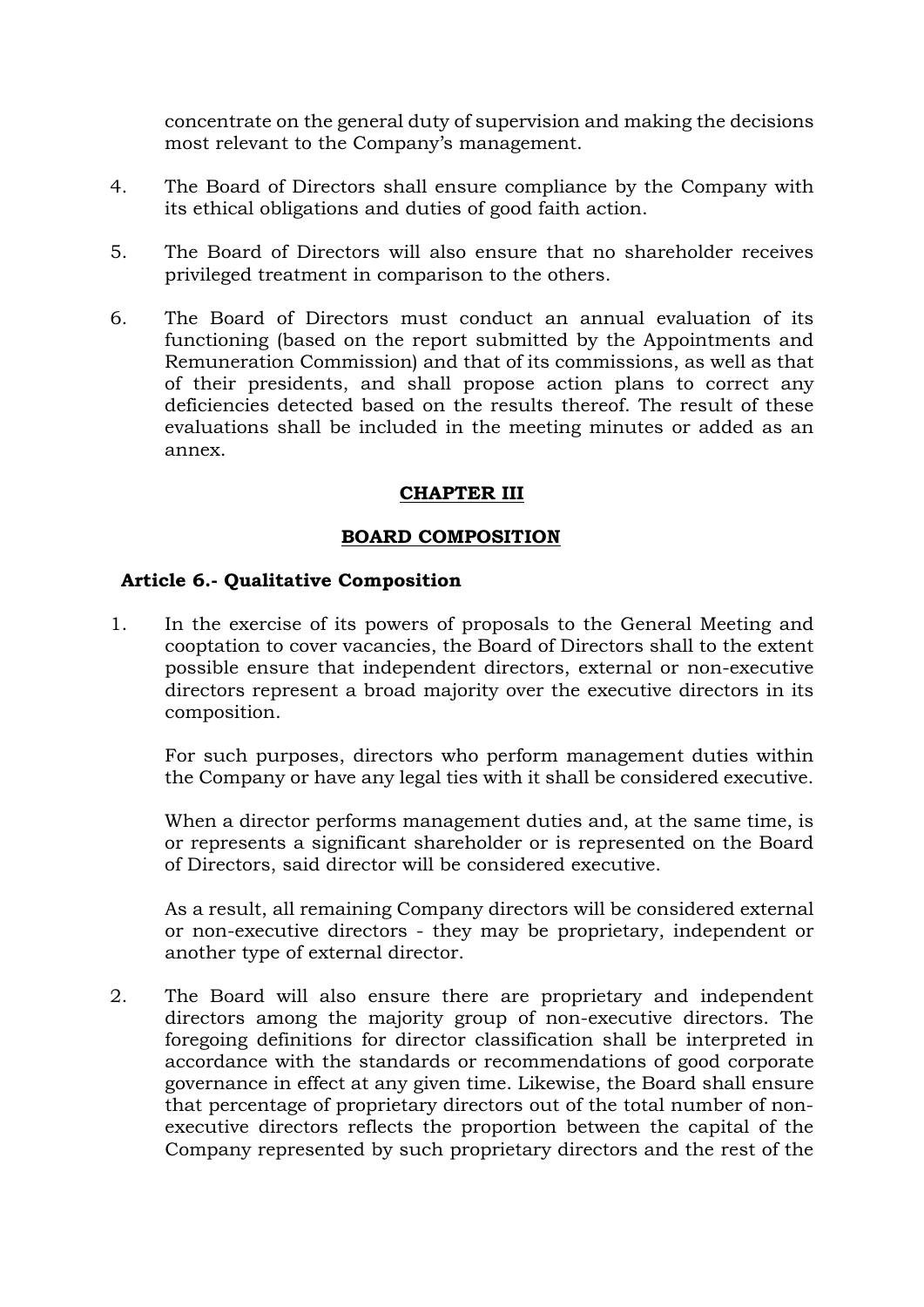capital. In any case, the number of independent directors should be at least one-third of the total number of directors.

- 3. The Board of Directors shall ensure that the procedures for the selection of its members favor diversity regarding issues such as age, gender, disability or professional training and experience, and do not suffer from implicit biases that could imply any discrimination and, in particular, that they facilitate the selection of female Board members.
- 4. The people appointed as Directors must be natural persons of recognized commercial and professional honorability and must have the knowledge and experience necessary to perform their duties and be willing to engage in good governance practices. Likewise, in addition to the conditions required by Law and the Bylaws, they must also meet the conditions set forth in these Regulations, formally undertaking at the time of taking office to comply with the obligations and duties set forth herein. Shareholder status is not required in order to be designated a member of the Board.

# **Article 7.- Quantitative Composition**

- **1.** The Board of Directors shall be formed by no less than seven (7) and no more than fifteen (15) members. This number shall be determined by the General Meeting.
- **2.** The Board may propose to the General Meeting the number which, in accordance with the Company's changing circumstances and within the statutory limits, it deems is most appropriate for ensuring due representation and its effective functioning.

#### **CHAPTER IV**

#### **STRUCTURE OF THE BOARD OF DIRECTORS**

#### **Article 8.- The President of the Board**

- 1. The President of the Board of Directors shall be elected following a report from the Appointments and Remuneration Commission from among the members of the Board of Directors pursuant to the provisions of the Company's Bylaws.
- 2. The President is the person with the greatest of responsibility for the Board's management and effectiveness of its functioning, driving the development of its competencies and coordination of its Commissions for proper performance of their duties. In any case and without prejudice to the powers granted by the law, these Bylaws and these Regulations, he/she will have the following powers: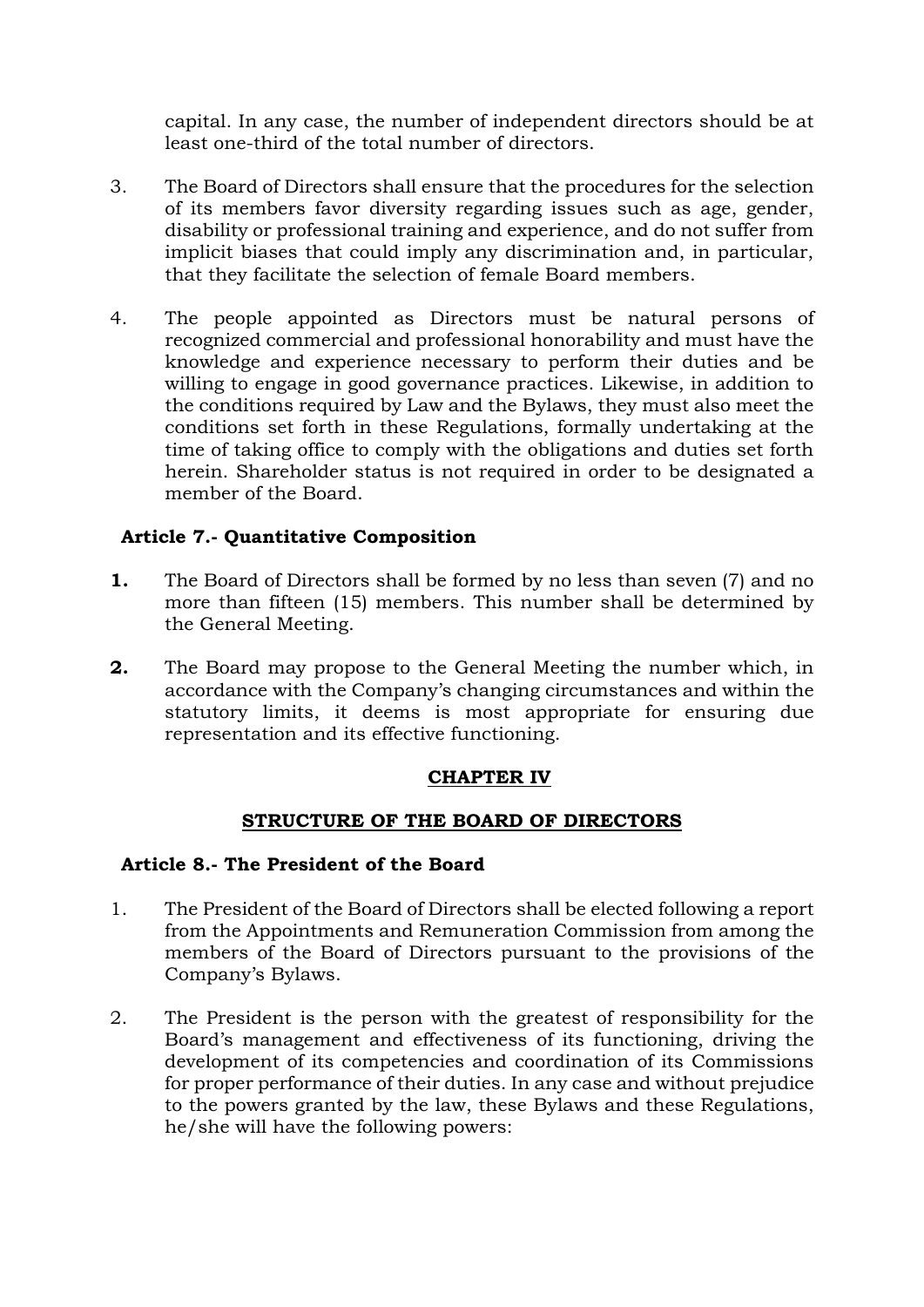- a) Convening and chairing meetings of the Board of Directors, setting the agenda for the meetings and leading its discussions and deliberations.
- b) Preparing and submitting a calendar of dates and matters to be discussed to the Board of Directors.
- c) Presiding the General Meeting of Shareholders unless expressly decided otherwise.
- d) Ensuring directors receive information well enough in advance to deliberate on the items on the agenda.
- e) Stimulating the directors' debates and active participation during meetings, safeguarding their freedom to take positions and ensuring enough time is dedicated to the discussion of strategic matters.
- f) Organizing and coordinating the periodic Board evaluation as well as evaluations of the Company's top executive, as necessary.
- g) Agreeing upon and reviewing refresher programs for each director, when circumstances so advise.
- 3. The office of President of the Board of Directors may be held by an executive director, in which case the appointment of the President will require a vote in favor by two thirds of the members of the Board of Directors. In addition, if the President is an executive director, the Board of Directors shall appoint, with the abstention of all executive directors, a coordinating director from among the independent members of the Board, who shall have the following powers:
	- Requesting Board of Directors meetings or the non-inclusion of new items on the agenda of a meeting already called.
	- Presiding the Board of Directors in the absence of the President and Vice-Presidents.
	- Coordinating and meeting with non-executive directors, reporting their concerns.
	- Maintaining contacts with investors and shareholders to ascertain their points of view in order to form an opinion on their concerns, particularly in relation to the Company's corporate governance.
	- Leading periodical evaluations of the President of the Board of Directors if the President is an executive director.
	- Coordinating the Presidential succession plan.
- 4. If an executive director, the President shall be considered as a senior executive of the Company and shall be vested with the powers necessary for the exercise of this authority, which shall be delegated by the Board of Directors and, in particular, the following: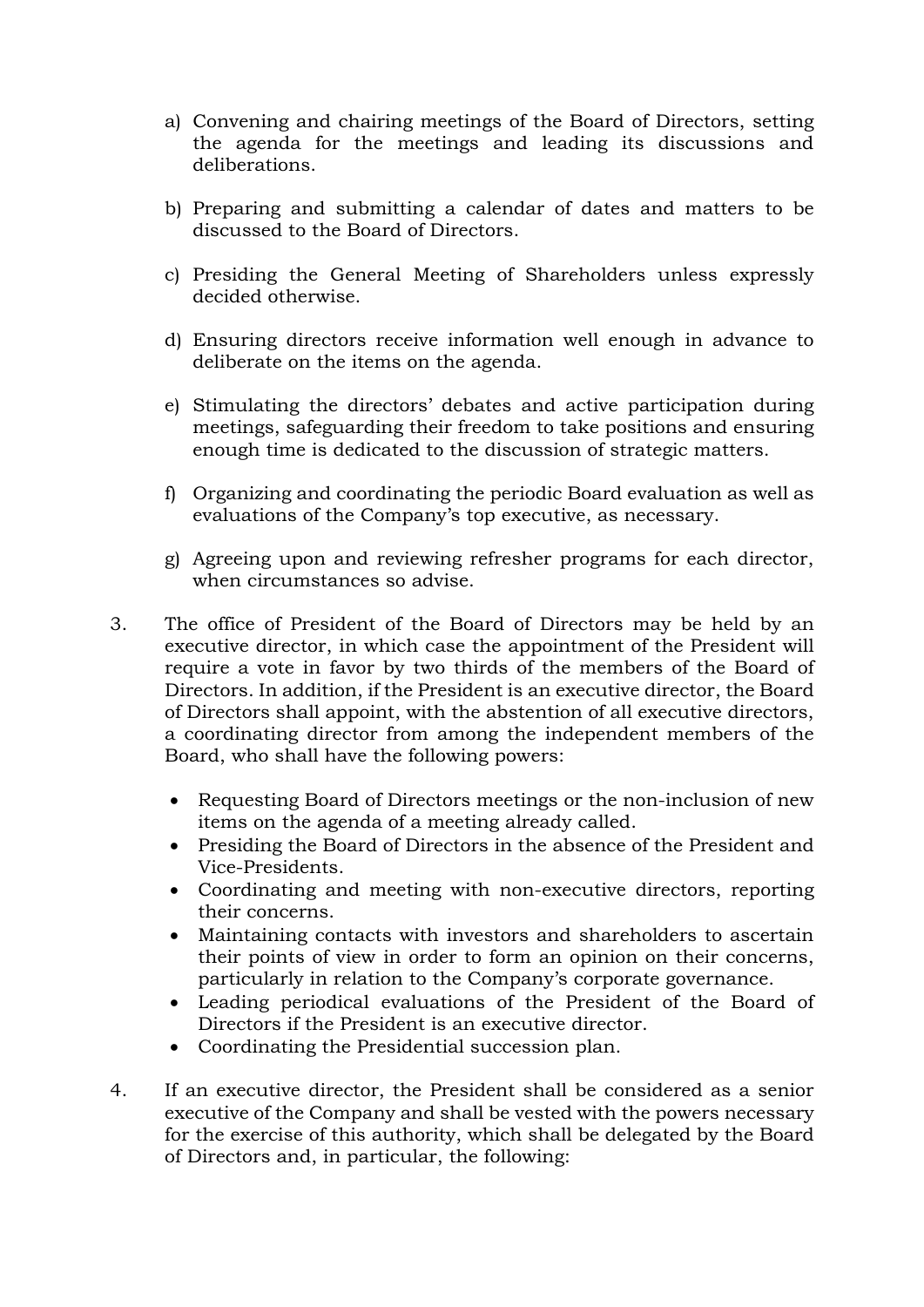- a) ensuring compliance with all of the Bylaws and making sure General Meeting of Shareholders and Board of Directors resolutions are faithfully enforced; and
- b) conducting inspections of the Company and all of its services.

The powers delegated to the President, if an executive director, may be delegated to other people.

# **Article 9-. The Vice-Presidents**

- 1. Following a report from the Appointments and Remuneration Commission, the Board must designate one or more Vice-Presidents from among its members. At least one must be independent. The First Vice-President will substitute for the President when absent or when the President so decides. Likewise, the Second Vice-President will substitute for the First Vice-President when absent or when the Vice-President so decides.
- 2. The First Vice-President may call a Board meeting after three directors request the President call a meeting yet such request is not fulfilled within a week. The same power shall correspond to the Second Vice-President if the First Vice-President does not call a Board meeting under the foregoing terms.

#### **Article 10.- The Secretary of the Board**

- 1. Following a report from the Appointments and Remuneration Commission, the Board of Directors shall elect a Secretary, whether a director or not, who has the aptitude to perform the duties inherent to such office. If the Secretary of the Board of Directors is not a director, said person shall have speaking but not voting rights. The Secretary of the Board of Directors shall also be the secretary of all delegated or advisory commissions.
- 2. The Secretary shall assist the President with his/her tasks and do everything possible for proper functioning of the Board, quite specially providing directors with the necessary advice and information, safekeeping corporate documentation, duly reflecting the meeting procedures in the minutes book and certifying board resolutions.
- 3. The Secretary will ensure that the Board of Directors' actions comply with applicable regulations and the Bylaws and other internal rules, will oversee the formal and material legality of the Board's actions and verify compliance with the provisions issued by regulators as well as make sure the Company's corporate governance criteria and Board of Directors' Regulations are respected.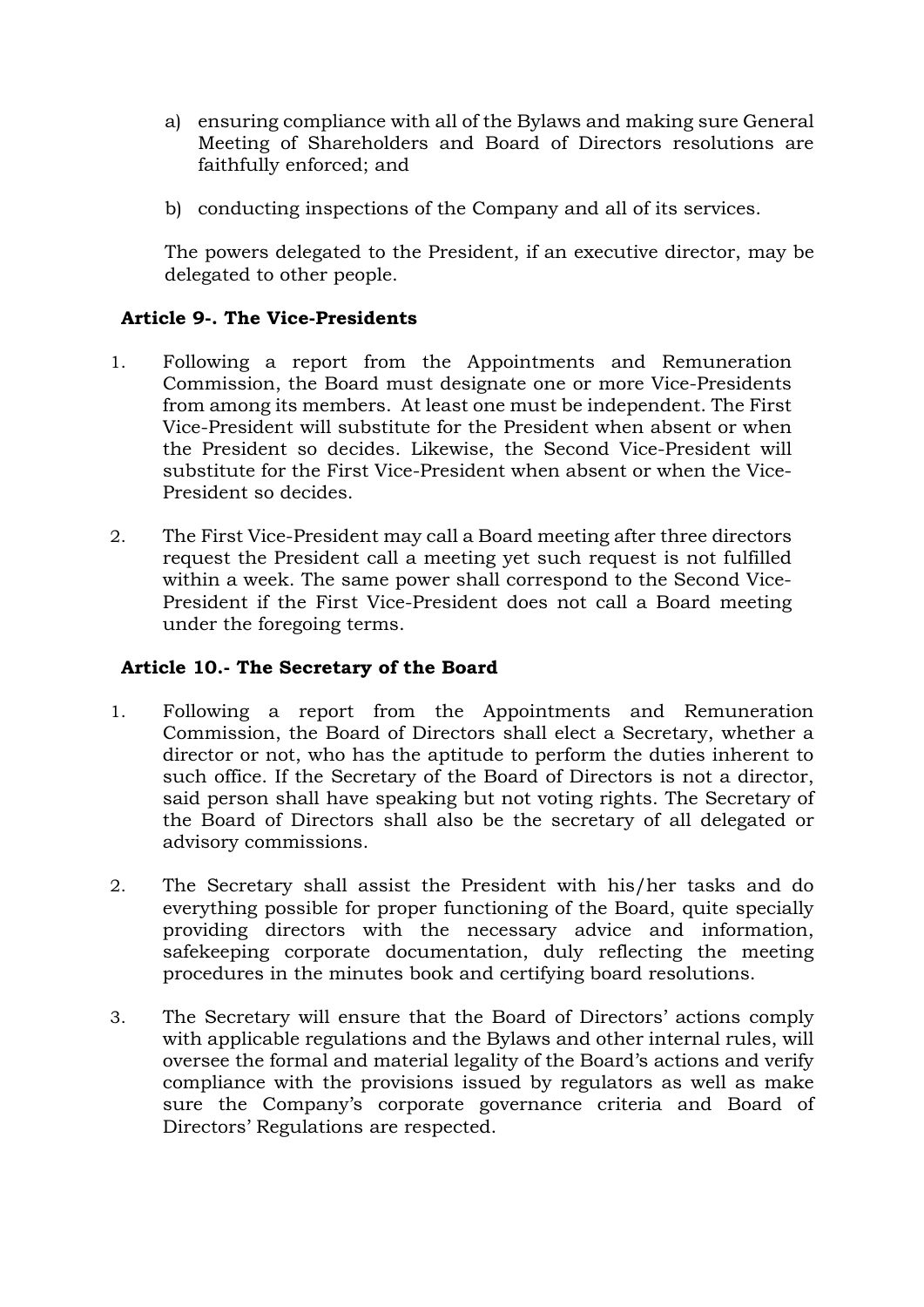4. Moreover, the Secretary will assist the President so the directors receive relevant information for the exercise of their duties well enough in advance and in the proper form.

# **Article 11.- The Vice-Secretary of the Board**

- 1. Following a report from the Appointments and Remuneration Commission, the Board of Directors may appoint a Vice-Secretary, who does not need to be a director, to assist the Secretary of the Board of Directors or substitute for him/her in the performance of such duty when absent. The Vice-President of the Board of Directors shall also be the vice-president of all delegated or advisory commissions.
- 2. Unless the Board of Directors decides otherwise, the Vice-Secretary may attend board meetings to help the Secretary draw up the meeting minutes.

# **Article 12.- Board of Directors Delegated Bodies. Board Commissions.**

- 1. The Board of Directors may permanently delegate all or part of its powers to one or more Delegated Commissions, within the limits established by the applicable regulations and without prejudice to the powers which it may confer on any person, as well as appoint the directors who will serve on the delegated commission and, where appropriate, the form in which the delegated powers may be exercised. The permanent delegation to one or more Delegated Commissions of any of the Board of Directors' powers which may be delegated in accordance with the regulations in force, and the appointment of the directors who will serve on the delegated commission must be approved by the Board of Directors with a vote in favor by two thirds of its members. Such permanent delegation will not be effective until registered with the Trade Register.
- 2. When a member of the Board of Directors is assigned executive duties under any title, a contract must be entered into by said director and the Company, which must be approved by the Board of Directors with a vote in favor by two thirds of its members. The director concerned must refrain from both attending the deliberations and participating in the voting, and the approved contract must be incorporated into the minutes as an annex.
- 3. In any case, the Board must constitute an Audit and Control Commission and an Appointments and Remuneration Commission pursuant to the laws as well as a Risk and Management Commission. The Board of Directors may approve Audit and Control Commission Regulations and Appointments and Remuneration Commission Regulations as well as specific Regulations for the other Commissions that may be constituted which shall further develop the rules on composition, duties and functioning provided for in these Regulations for each one of the Commissions.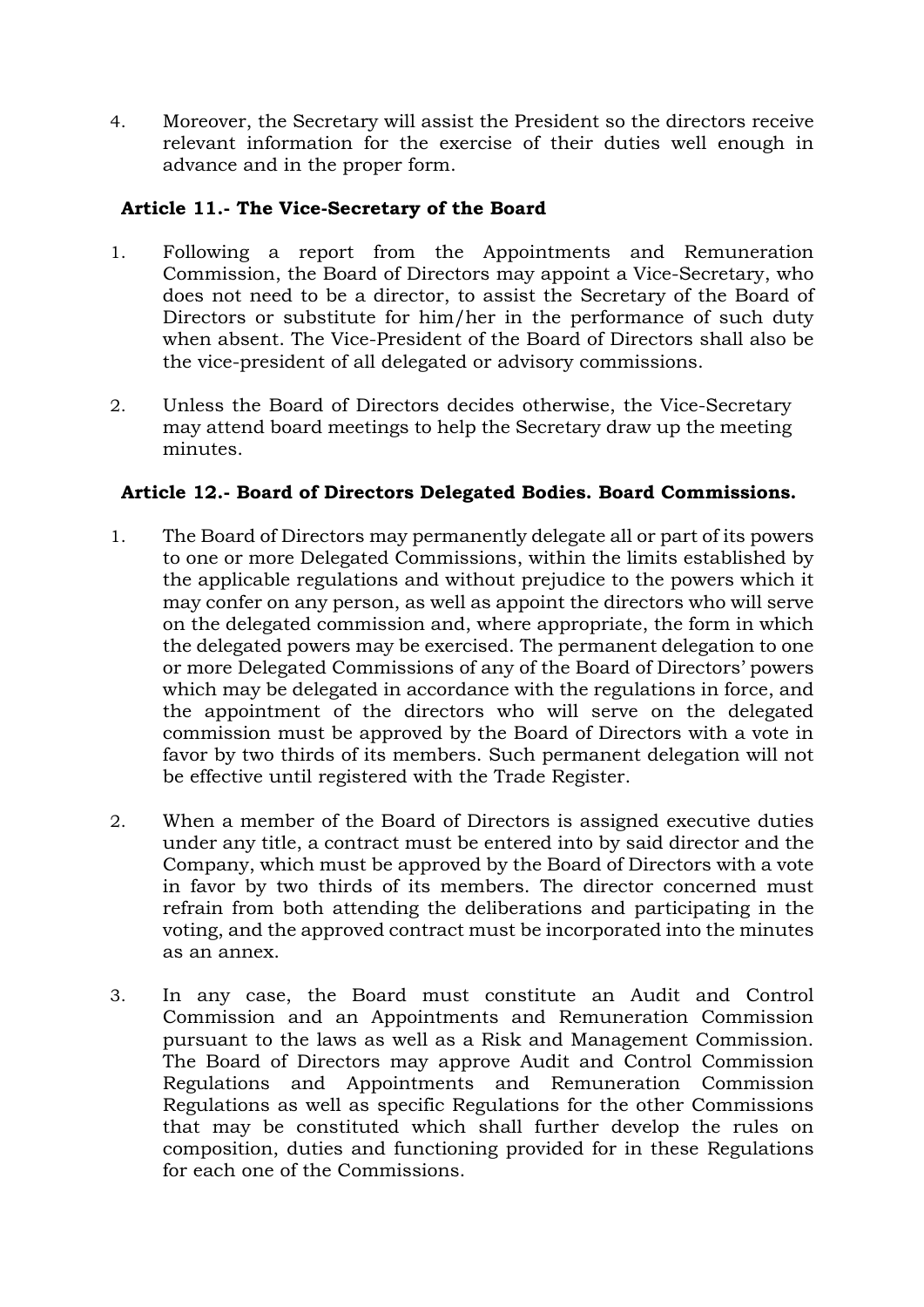4. Moreover, the Board may create advisory committees from among its members with powers to report, advise and make proposals on matters determined by the Board of Directors, as well as designate the directors that will serve on them.

# **Article 13.- Audit and Control Commission. Composition, Powers and Functioning**

- 1. An Audit and Control Commission will be constituted within the Board of Directors in accordance with the following rules:
	- a) The Audit and Control Commission must be comprised of a minimum of three (3) and a maximum of five (5) directors appointed by the Board of Directors from among its non-executive directors, with the majority of them being independent directors.
	- b) The President of the Audit and Control Commission shall be elected by the Board of Directors from among the independent directors on the Commission for a term of four years and may be re-elected after a period of one year has elapsed from the date of their cessation.
	- c) At least one of the independent directors that form part of the Audit and Control Commission will be appointed taking into account their knowledge and experience in accounting, auditing, risk assessment, both financial and non-financial or all of these. All other members, and particularly the President, shall as a whole have the knowledge and experience on such matters and, to the extent possible, in other areas that may be adequate for the fulfillment of their duties by the Audit and Control Commission such as finance, internal oversight and information technologies.

In any case, as a whole and without prejudice to attempts to foster gender diversity and fulfill other diversity criteria, the members of the Audit and Control Commission shall have the pertinent technical knowledge related to the Company's sector of business.

2. Without prejudice to any other duties that may be assigned at any time by the applicable regulations or the Board of Directors, the Audit and Control Commission shall perform the following duties:

#### *Regarding the monitoring of financial and non-financial information:*

a) Report to the General Shareholders' Meeting on matters within its scope and, in particular, on the result of the audit, explaining how the audit has contributed to the integrity of the financial information and the role that the Commission has played in this process.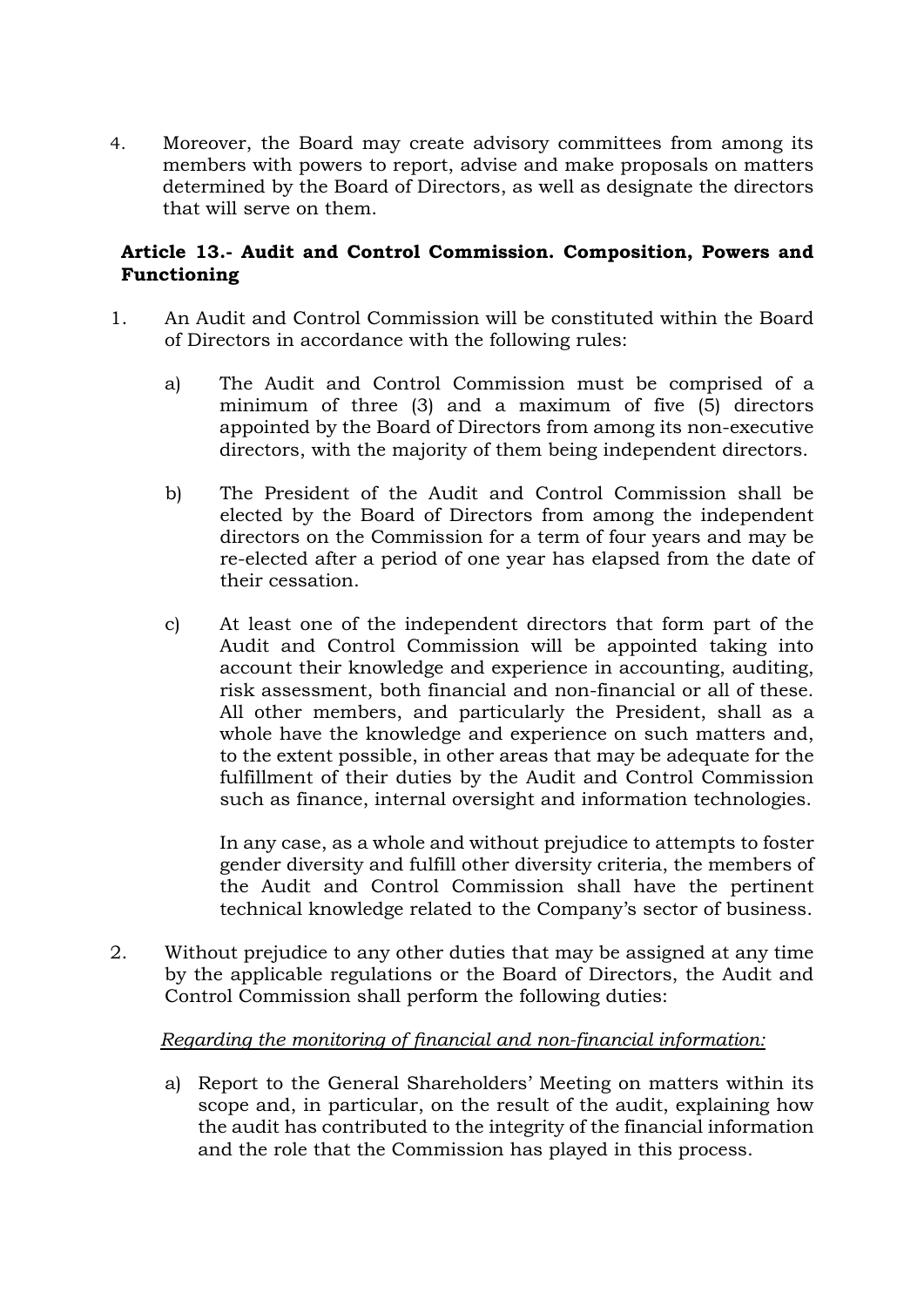- b) Supervise and evaluate the process of preparation and presentation of the mandatory financial and non-financial information relating to the Company and, where appropriate, to the Group, including the periodic financial and non-financial information that, as a listed company, the Company must provide to the markets and their supervisory bodies, ensuring that the intermediate accounts are prepared under the same accounting criteria as the annual accounts, always relying on the direct collaboration of the external and internal auditors, and presenting where appropriate, recommendations or proposals to the Board of Directors aimed at safeguarding their integrity.
- c) Ensure that the annual accounts that the Board of Directors presents to the General Meeting of Shareholders are prepared in accordance with accounting regulations. In those cases in which the account auditor has included any exception in their audit report, the President of the Audit and Control Commission will clearly explain at the General Meeting the opinion of the Commission on its content and scope, making a summary of said opinion available to the shareholders at the time of publication of the notice of the Meeting, together with the rest of the proposals and reports of the Board.

# *In relation to the supervision of internal control and internal audit:*

- d) Periodically supervise the effectiveness of the Company's internal control and internal audit, as well as discuss with the account auditor the significant weaknesses of the internal control system detected during the audit, all without compromising its independence. For such purposes, and where appropriate, they may submit recommendations or proposals to the Board of Directors and the corresponding deadline for their follow-up.
- e) In relation to the information and internal control systems: (i) know and supervise the internal control systems of the Company, check their adequacy and integrity and review the appointment or replacement of those responsible; (ii) ensure in general that the policies and systems established in matters of internal control are applied effectively in practice; (iii) review compliance with regulatory requirements, the adequate delimitation of the consolidation perimeter and the correct application of accounting criteria; and (iv) ensure the independence and effectiveness of the internal audit function, proposing the selection, appointment and removal of the person in charge of the internal audit service, as well as proposing the budget for said service, approving the orientation and the annual work plan, ensuring that its activity is mainly focused on the relevant risks of the Company (including reputational risks), receiving periodic information on its activities and verifying that senior management takes into account the conclusions and recommendations of its reports.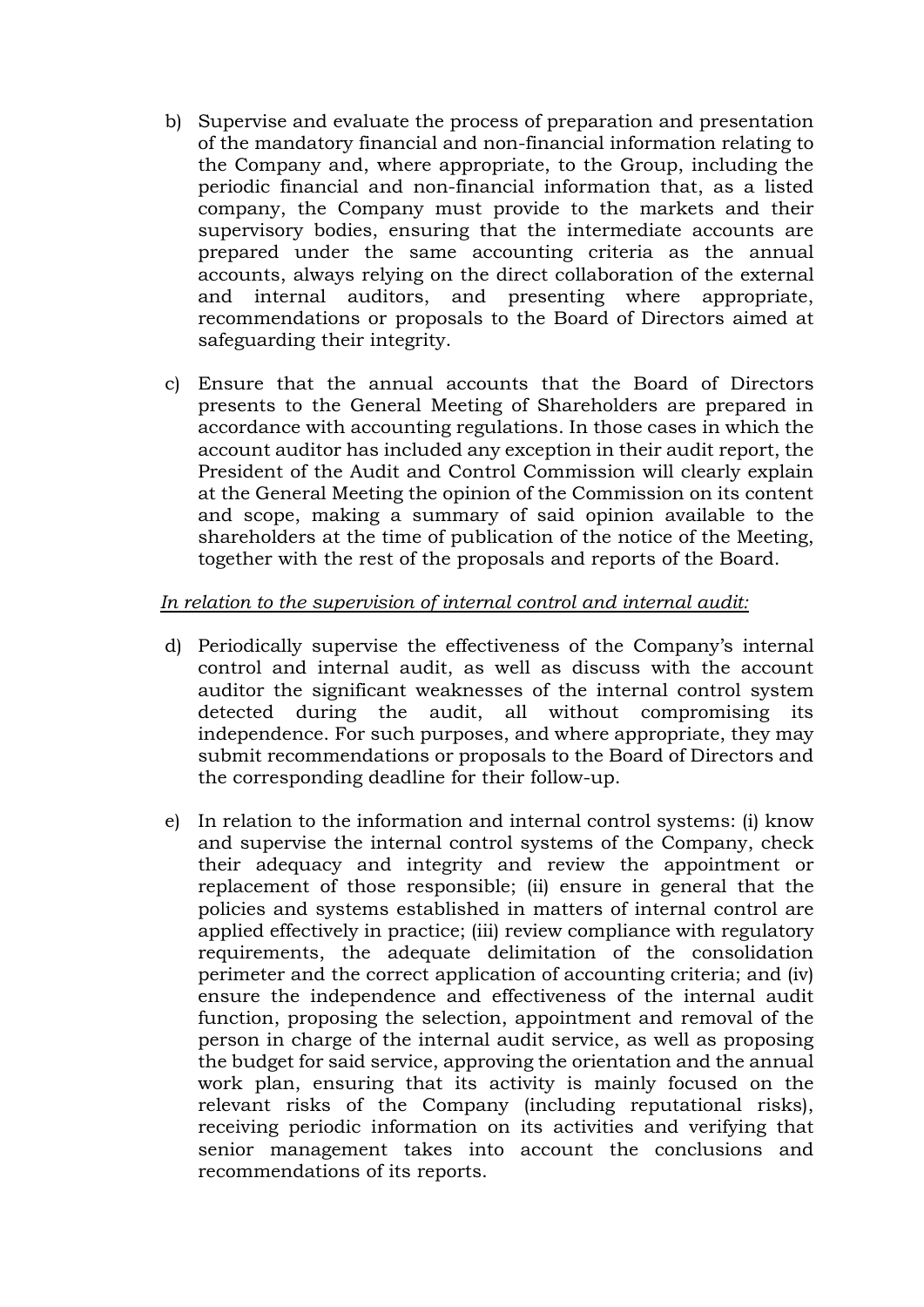f) Supervise the unit responsible for internal audit duties that ensure the proper functioning of the information and internal control systems.

The head of the unit who is responsible for internal audit duties will present their annual work plan to the Audit and Control Commission for approval, inform it directly of its execution, including possible incidents and limitations to the scope that may arise in its development, as well as the results and the follow-up of its recommendations, and submit an activities report at the end of each fiscal year.

g) Establish and supervise a mechanism that allows employees and other persons associated with the Company, such as directors, shareholders, suppliers, contractors or subcontractors, to report any potentially significant irregularities, including those affecting finances and accounting, or of any other nature, related with the company that they notice within the Company or its Group. This mechanism must guarantee confidentiality and, in any case, provide for cases in which communications may be made anonymously, respecting the rights of the whistleblower and the reported party.

#### *In relation to the statutory auditor:*

- h) Submit to the Board of Directors the proposals for the selection, appointment, re-election and replacement of the account auditor, taking responsibility for the selection process in accordance with the provisions of the applicable regulations, as well as the conditions of their hiring and for this purpose, they must:
	- 1º. define the auditor selection procedure and
	- 2º. issue a reasoned proposal that will contain at least two alternatives for the selection of the auditor, except if the auditor is re-elected.
- i) Regularly collect information from the auditor on the audit plan and its execution, in addition to preserving its independence in the exercise of their duties.
- j) Establish the appropriate relationships with the external auditor to receive information on those matters that may pose a threat to its independence, in particular as regards the discrepancies that may arise between the account auditor and the Company's management, for examination by the Commission, and any others related to the process of carrying out the auditing of accounts and, where appropriate, the authorization of services other than those prohibited in the terms provided in the applicable regulations, as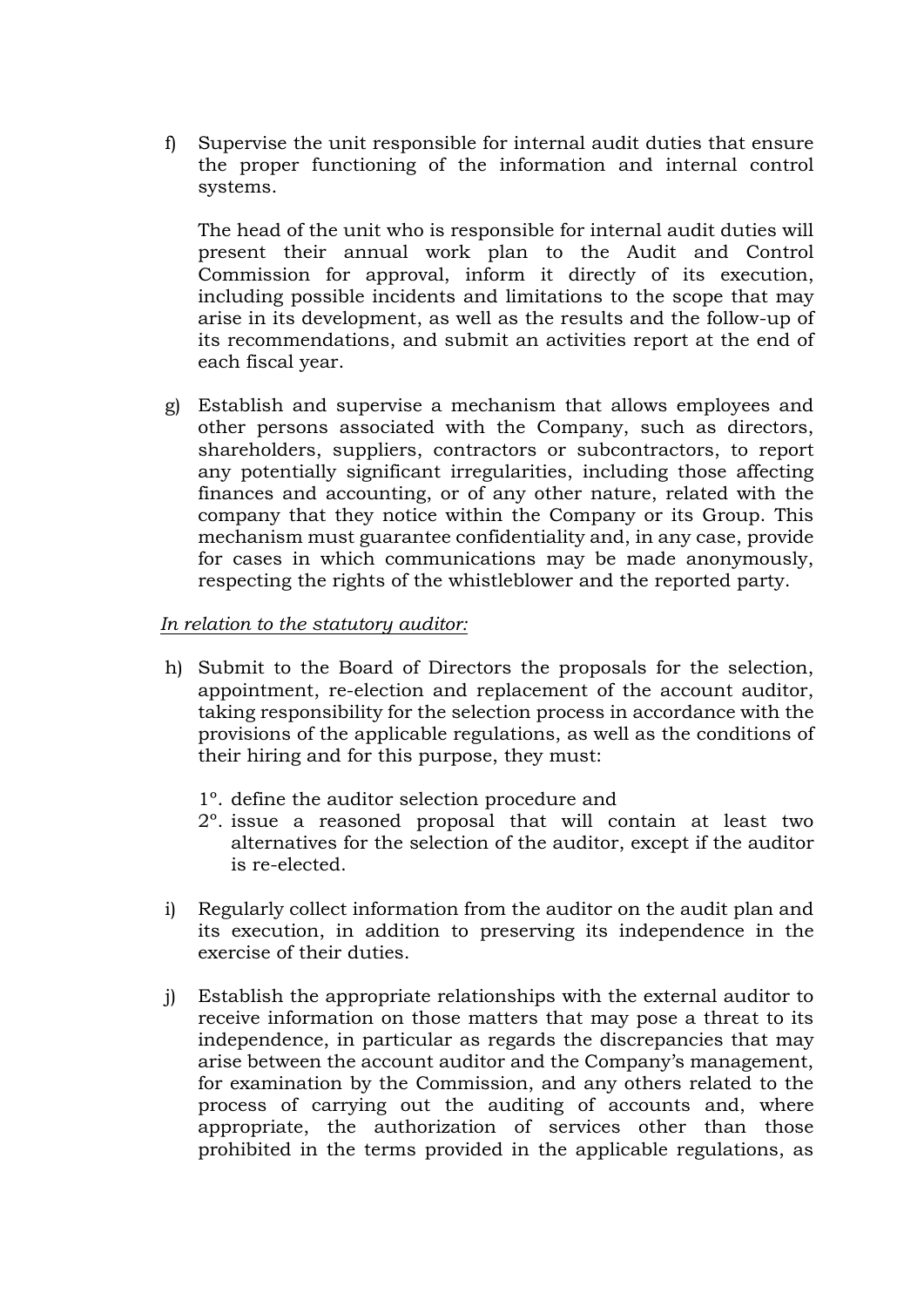well as those other communications provided for in the legislation of auditing of accounts and in auditing standards.

- k) In any event, in accordance with the provisions of the regulations governing the activity of the auditing of accounts and other auditing standards, the external auditors must provide them annually with a declaration of their independence in relation to the Company or entities linked to it directly or indirectly, as well as detailed and individualized information on the additional services of any kind provided and the corresponding fees received from these entities by the external auditor or by the persons or entities linked to it.
- l) Provide an annual report, prior to issuing the account audit report, expressing an opinion on whether the independence of the account auditors or audit firms is compromised. This report must contain the reasoned assessment of the provision of each and every additional service referred to in the previous point, both individually and as a whole, other than the legal audit and in relation to the regime of independence or the regulations governing the activity of auditing accounts. This report shall be published on the Company's website sufficiently in advance of the Ordinary General Meeting.
- m) In relation to the external auditor: (i) in the event of resignation of the external auditor, examine the circumstances that led to it; (ii) ensure that the remuneration of the external auditor for their work does not compromise their quality or independence; (iii) ensure that the Company communicates the change of auditor as other relevant information to the Spanish National Securities Market Commission and accompanies it with a statement on the eventual existence of disagreements with the outgoing auditor and, if there were any, their content; and (iv) ensure that the external auditor holds an annual meeting with the full Board of Directors to report on the work carried out and on the developments of the Company's accounting and risk situation.
- n) To supervise compliance with the Audit contract, ensuring that the opinion on the annual accounts and the main contents of the Audit report are drafted clearly and accurately, as well as to evaluate the results of each Audit and, likewise, to ensure that the Company and the external auditor comply with the rules in force on the provision of non-audit services, the limits on the concentration of the auditor's business and, in general, the other rules established to ensure the independence of the auditors.
- o) Make a final assessment of the auditor's performance and how it has contributed to the quality of the Audit and the integrity of the financial information.

#### *In relation to the supervision of risk management and control:*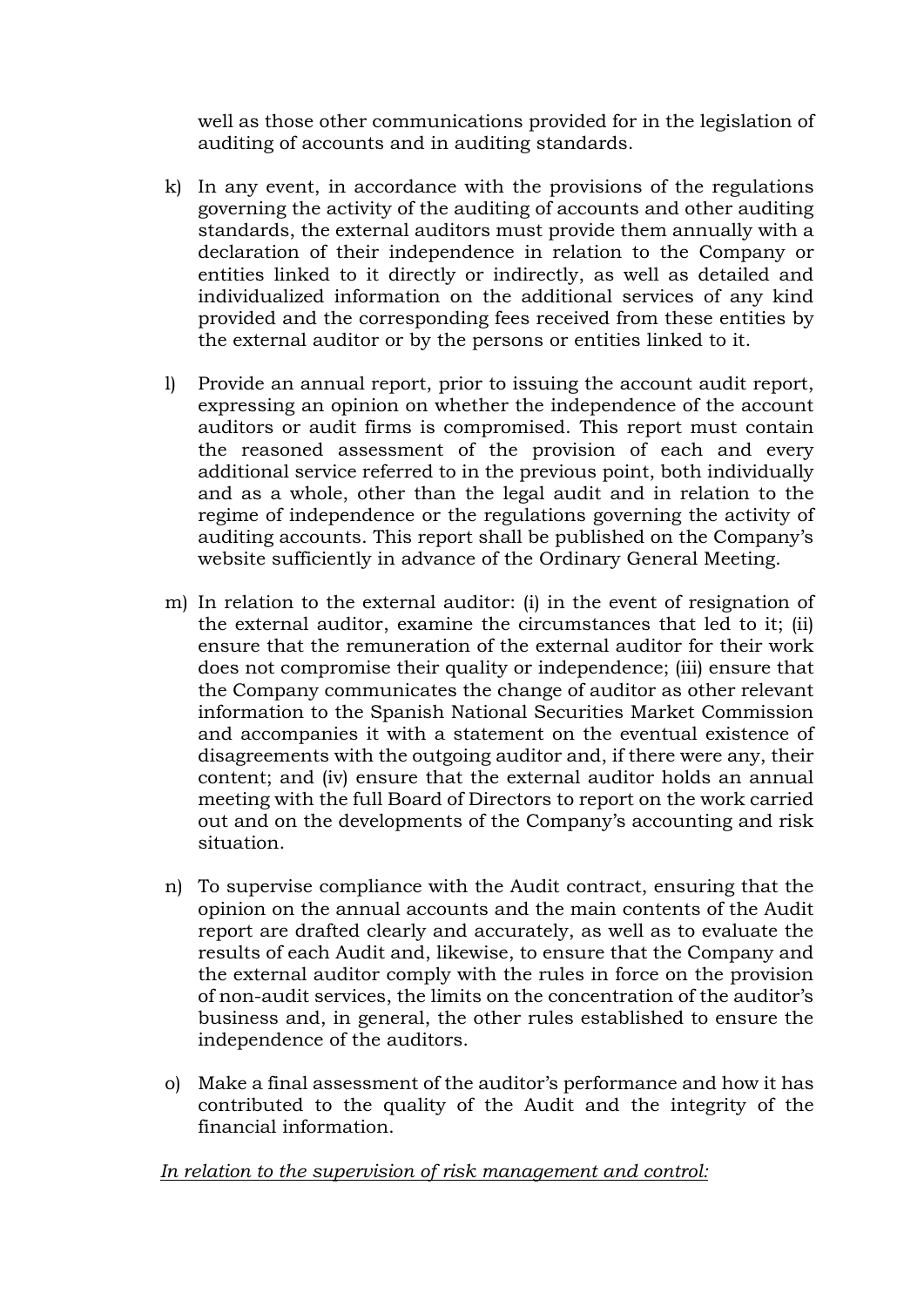- p) Monitor and assess the effectiveness of financial and non-financial risk management and control systems related to the Company and, where appropriate, the Group, including operational, technological, legal, social, environmental, political and reputational issues or those related to corruption.
- q) Directly supervise the internal risk control and management duties.
- r) Re-evaluate, at least annually, the list of the most significant financial and non-financial risks and assess their level of tolerance, proposing their adjustment to the Board of Directors, as the case may be.
- s) Hold, at least annually, a meeting with the heads of the business units in which they explain the business trends and associated risks.
- t) To be informed of the tax policies applied by the Company. In this regard, to receive information from the person responsible for tax matters on the tax policies applied, at least prior to the preparation of the annual financial statements and the filing of the corporate income tax return and, when relevant, on the tax consequences of corporate transactions whose approval is submitted to the Board of Directors.
- u) Control and supervise compliance with the risk control and management policy, directly or through one or more subcommissions created for this purpose.

The Audit and Control Commission will perform the duties provided for in this section in coordination with the Risk and Management Commission, as necessary.

#### *In relation to the supervision of corporate governance, internal codes of conduct and sustainability:*

v) Supervise compliance with the Company's policies and rules regarding corporate governance as well as the Company's internal codes of conduct. In particular, the Audit and Control Commission shall: (i) supervise compliance with the Internal Code of Conduct in the Securities Markets, these Regulations, Audit and Control Commission Regulations, if applicable, other internal codes of conduct and, in general, of the Company's governance rules, making the necessary proposals for their improvement and ensuring that the corporate culture is aligned with its purpose and values; (ii) supervise the application of the general policy regarding the communication of economic-financial, non-financial and corporate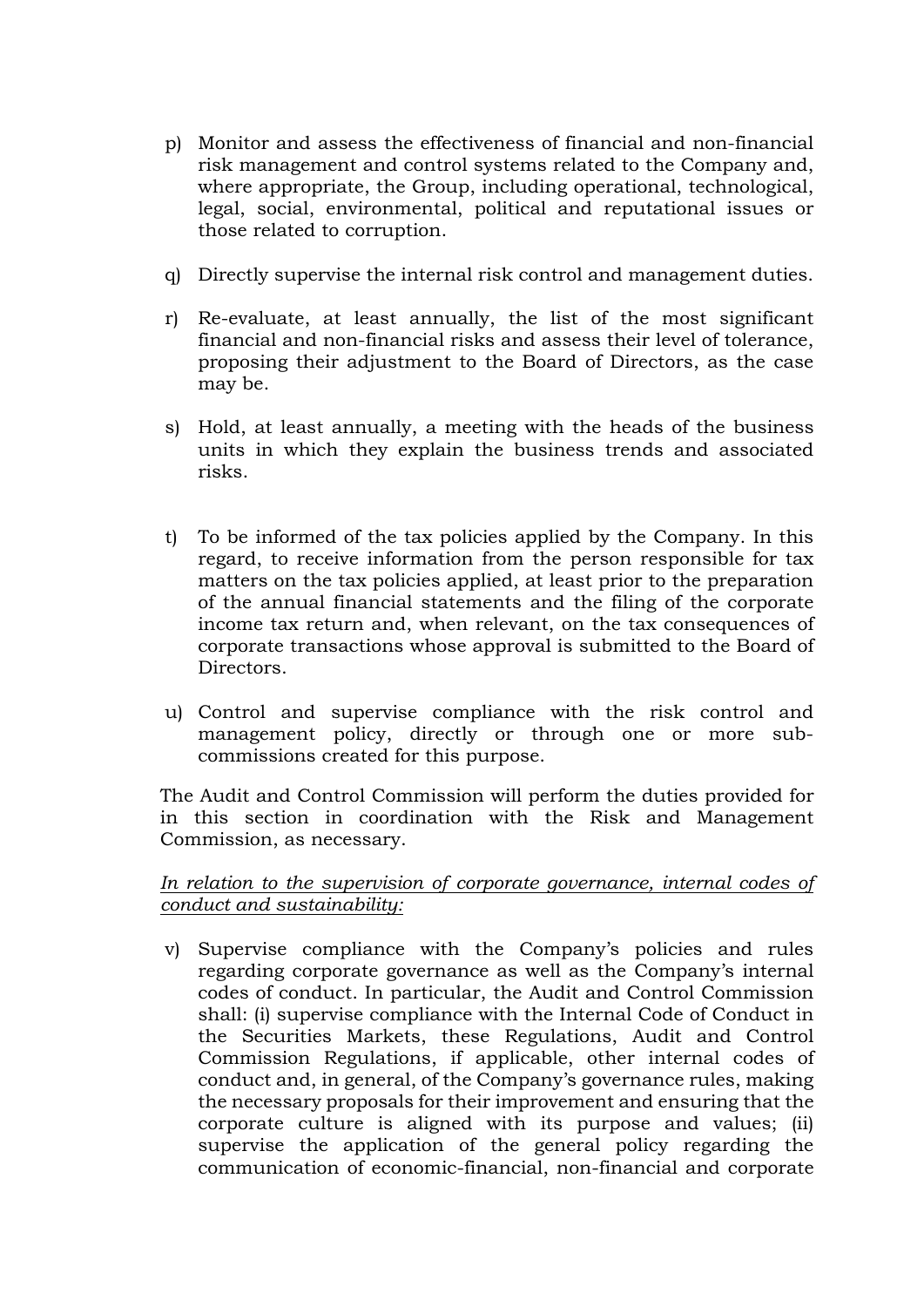information, as well as communication with shareholders and investors, voting advisers and other stakeholders. It will also monitor the way in which the Company communicates and relates to small and medium shareholders; and (iii) periodically evaluate and review the Company's corporate governance system, in order for it to fulfill its mission of promoting the corporate interest and take into account, as appropriate, the legitimate interests of the remaining stakeholders.

w) Supervise compliance with the policies and rules of the Company regarding environmental and social sustainability. In particular, the Audit and Control Commission shall: (i) periodically evaluate and review the Company's corporate social responsibility and sustainability policy in environmental and social matters, in order for it to fulfill its mission of promoting social interest and take into account, as appropriate, the legitimate interests of the remaining stakeholders; (ii) supervise that the Company's practices in environmental and social matters conform to the strategy and policy established; and (iii) supervise and evaluate the relationship processes with the different stakeholders.

#### *Other duties:*

- x) Supervise the organization and operation of the Company's Regulatory Compliance system and area.
- y) Prior to their approval by the General Meeting or the Board of Directors, inform on Related-Party Transactions and supervise the internal procedure established by the Company regarding the Transactions whose approval may have been delegated in accordance with applicable regulations.
- z) Inform the Board of Directors, prior to agreeing on the corresponding decisions, on all matters provided for by Law, the Bylaws and the Board Regulations and, in particular, on:
	- a. The financial information and management report, which will include mandatory non-financial information that the Company must periodically make public, when applicable.
	- b. The creation or acquisition of interests in entities of special purpose or domiciled in countries or territories that are considered tax havens.
	- c. The economic conditions and accounting impact and, if appropriate, proposed exchange ratio of structural and corporate modification operations that the Company intends to undertake.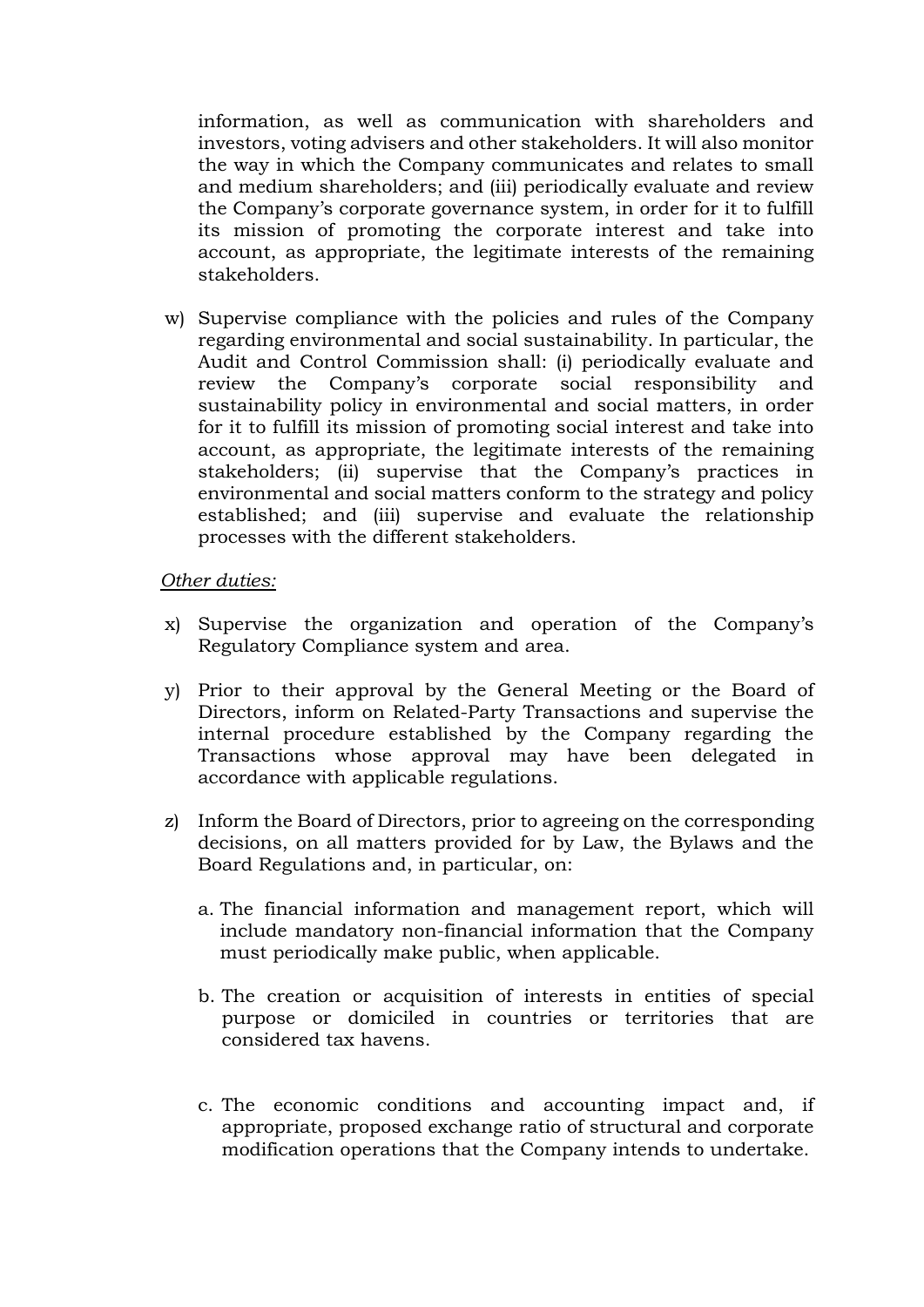- d. Any other general or specific functions involving reports and proposals that are entrusted by the Board of Directors or that are established by the regulations in force at any time.
- 3. The Audit and Control Commission shall ordinarily meet at least eight times a year for the purpose of reviewing the periodic financial information that must be disseminated to the markets through the corresponding authorities, together with the information that the Board of Directors must approve and include within its annual public documents. It shall also meet whenever convened by its President, who must do so whenever the Board or its President requests that the Audit and Report Commission issue a report or adopt proposals and, in any event, whenever requested by any of the members of the Audit and Control Commission or is convenient for the proper performance of their duties.
- 4. The Audit and Control Commission will establish an annual work plan with the main activities the Audit and Control Commission shall perform during the year.
- 5. The Audit and Control Commission will prepare an annual report on its functioning, highlighting the main incidents that have arisen, if any, in relation to its duties. In addition, when the Audit and Control Commission deems it appropriate, it will include proposals to improve the Company's governance rules in said report. The Audit and Control Commission report shall be made available to shareholders and investors on the Company's website sufficiently in advance of the Ordinary General Meeting.
- 6. The members of the management team or staff of the Company and its group shall be obliged to attend the meetings of the Audit and Control Commission and to provide their collaboration and access to the information available to them when the Commission so requests. The Commission may also request their attendance without the presence of any other director. The Audit and Control Commission may also require the attendance of the account auditors at its meetings.
- 7. The Audit and Control Commission may seek advice from external experts when deemed necessary for proper fulfillment of its duties.
- 8. The Company must provide the Audit and Control Commission with sufficient resources to fulfill its duties. The needs for resources must be channeled through the Secretary of the Company's Board of Directors.

# **Article 14.- Appointments and Remuneration Commission. Composition, Powers and Functioning**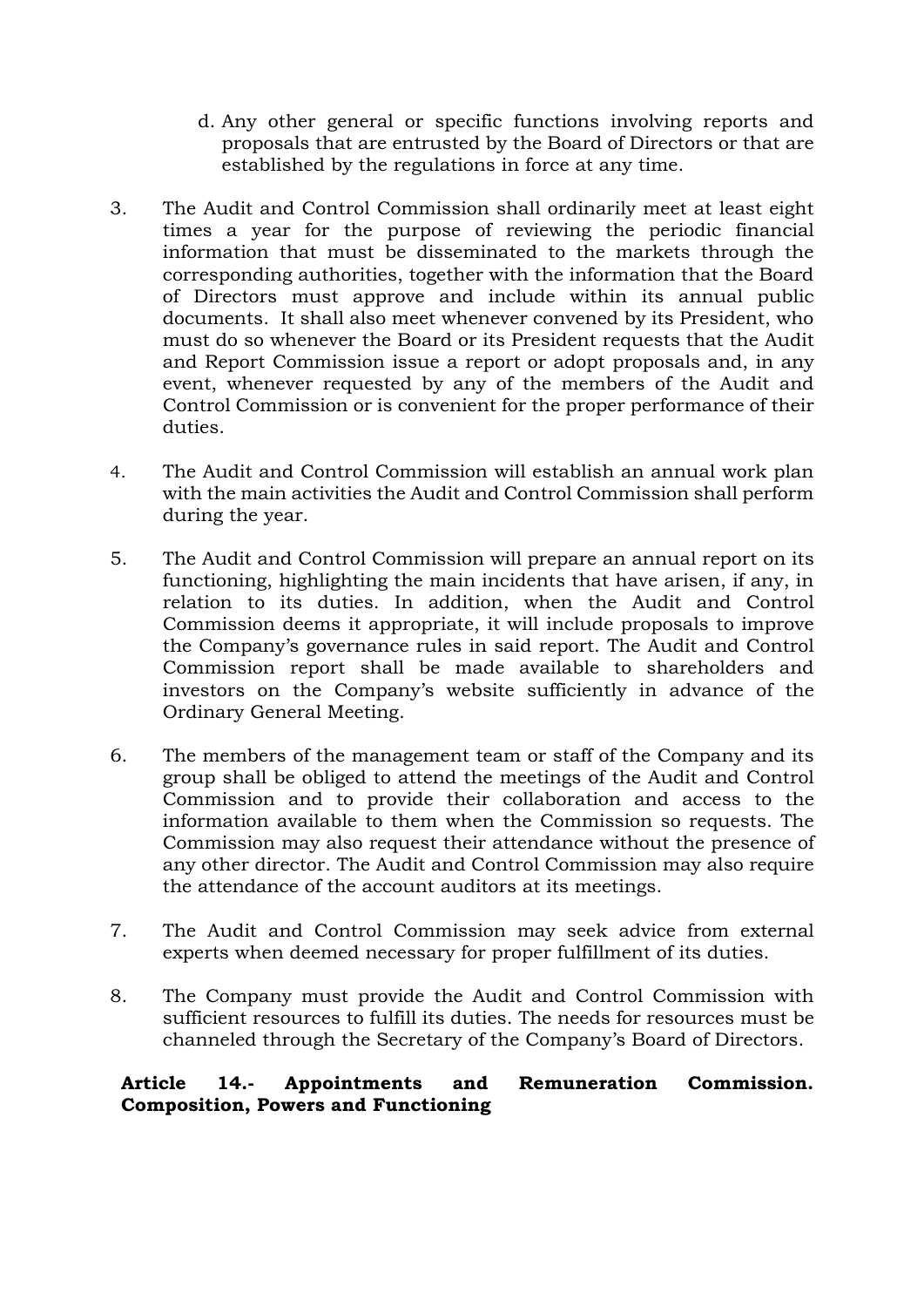- 1. An Appointments and Remuneration Commission will also be constituted within the Board of Directors in accordance with the following rules:
	- a) The Appointments and Remuneration Commission must be comprised of a minimum of three (3) and a maximum of five (5) directors appointed by the Board of Directors from among its nonexecutive directors, at least two of whom must be independent directors.
	- b) The President of the Appointments and Remuneration Commission shall be chosen by the Board of Directors from among the independent directors on the Commission for a term of four years and may be re-elected one or more times for terms of the same duration.
	- c) As a whole, members of the Commission shall be designated considering their knowledge and experience in the areas that may be necessary for the fulfillment of its duties by the Appointments and Remuneration Commission such as human resources, the selection of directors and management and the design of remuneration policies and plans without prejudice to also fostering gender diversity and meeting other diversity criteria among members.
- 2. Without prejudice to other duties that may be assigned to it by applicable regulations or the Board of Directors, the Appointments and Remuneration Commission shall have the following basic responsibilities:

#### *Regarding the composition of the Board:*

- a) Evaluate the skills, knowledge and experience required on the Board of Directors. To this end, it shall define the functions and skills required of the candidates to fill each vacancy and shall evaluate the time and dedication necessary for them to effectively perform their duties, ensuring that the non-executive directors have sufficient time available for the proper performance of their duties.
- b) Ensure that corporate policies set forth a goal of representation for the gender least represented in the Board of Directors and draw up guidelines on how to reach that goal, as well as propose and submit to the Board of Directors a policy for the selection of directors and diversity.
- c) Periodically verify the category of the directors.

# *Regarding the selection of directors and senior management:*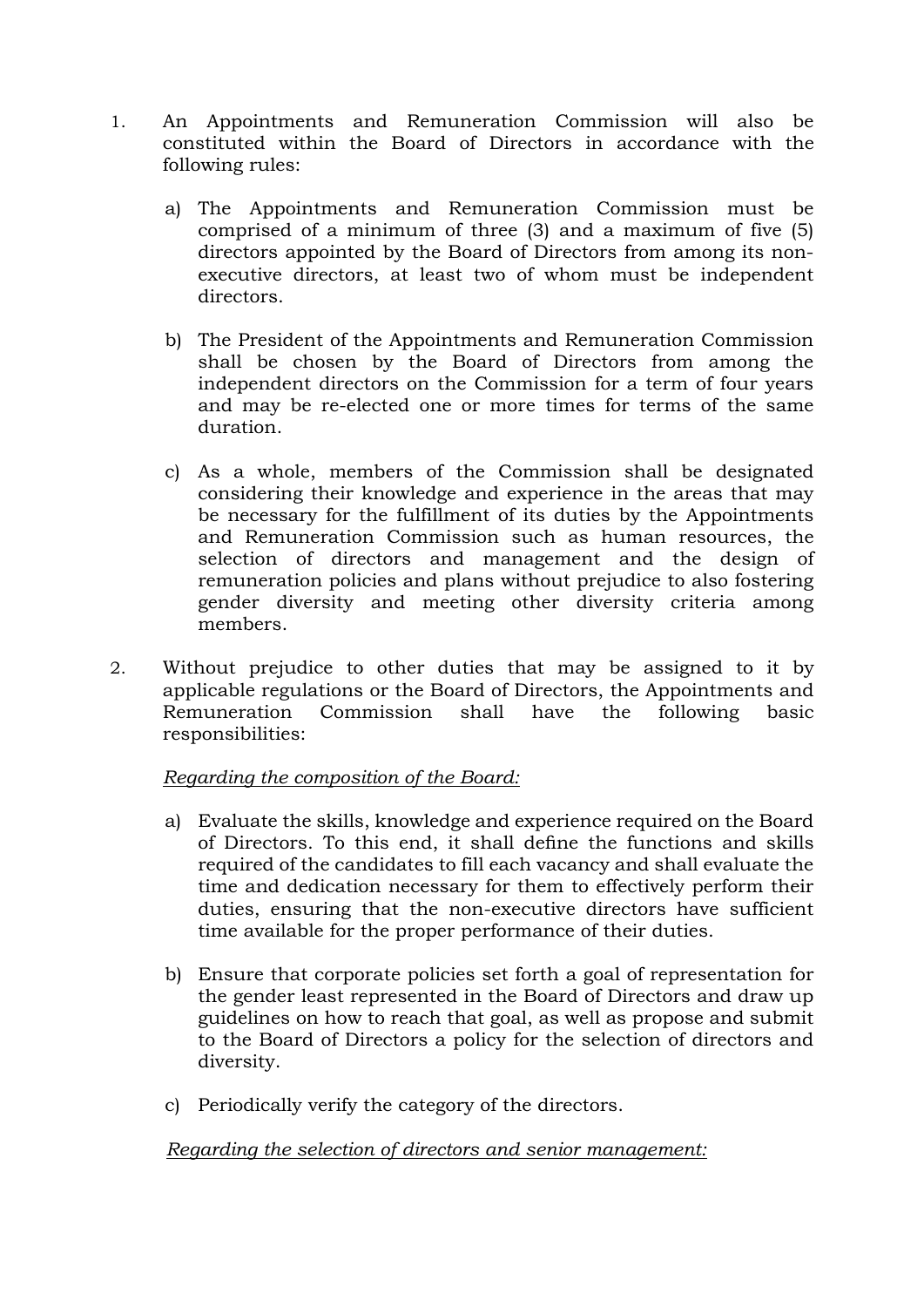- d) Submit to the Board of Directors proposals for the appointment of independent directors by cooptation or for submission to the decision of the General Meeting of Shareholders, as well as proposals for the re-election or removal of such directors by the General Meeting of Shareholders.
- e) Report on the proposals for appointment of the remaining directors for their appointment by cooptation or for their submission to the decision of the General Meeting of Shareholders, as well as the proposals for their re-election or removal by the General Meeting of Shareholders.
- f) Annually verify compliance with the selection policy for directors and diversity on the Board of Directors, reporting the findings in the Annual Corporate Governance Report.
- g) To analyze, formulate and periodically review the proposed policies for hiring, loyalty and dismissal of executives, as well as to formulate and review the criteria to be followed for the composition of the management team of the Company and its subsidiaries and for the selection of candidates.
- h) Report on proposals for the appointment and removal of senior management.

# *Regarding the positions on the Board and the composition of the Commissions:*

- i) Propose the members that should be part of each of the Commissions, taking into account the knowledge, skills and experience of the directors and the duties of each Commission.
- j) Report to the Board of Directors on the appointment of the President, Vice-President, members of the Delegated Commission and the Honorary President, if any.
- k) Report to the Board of Directors on the appointment and, where applicable, dismissal of the Secretary and Vice-Secretary of the Board of Directors.
- l) Propose, where applicable, the appointment of the Coordinating Director.
- m) Examine and organize the succession of the President of the Board of Directors and the chief executive of the Company and, if appropriate, make proposals to the Board of Directors so that such succession takes place in an orderly and planned manner.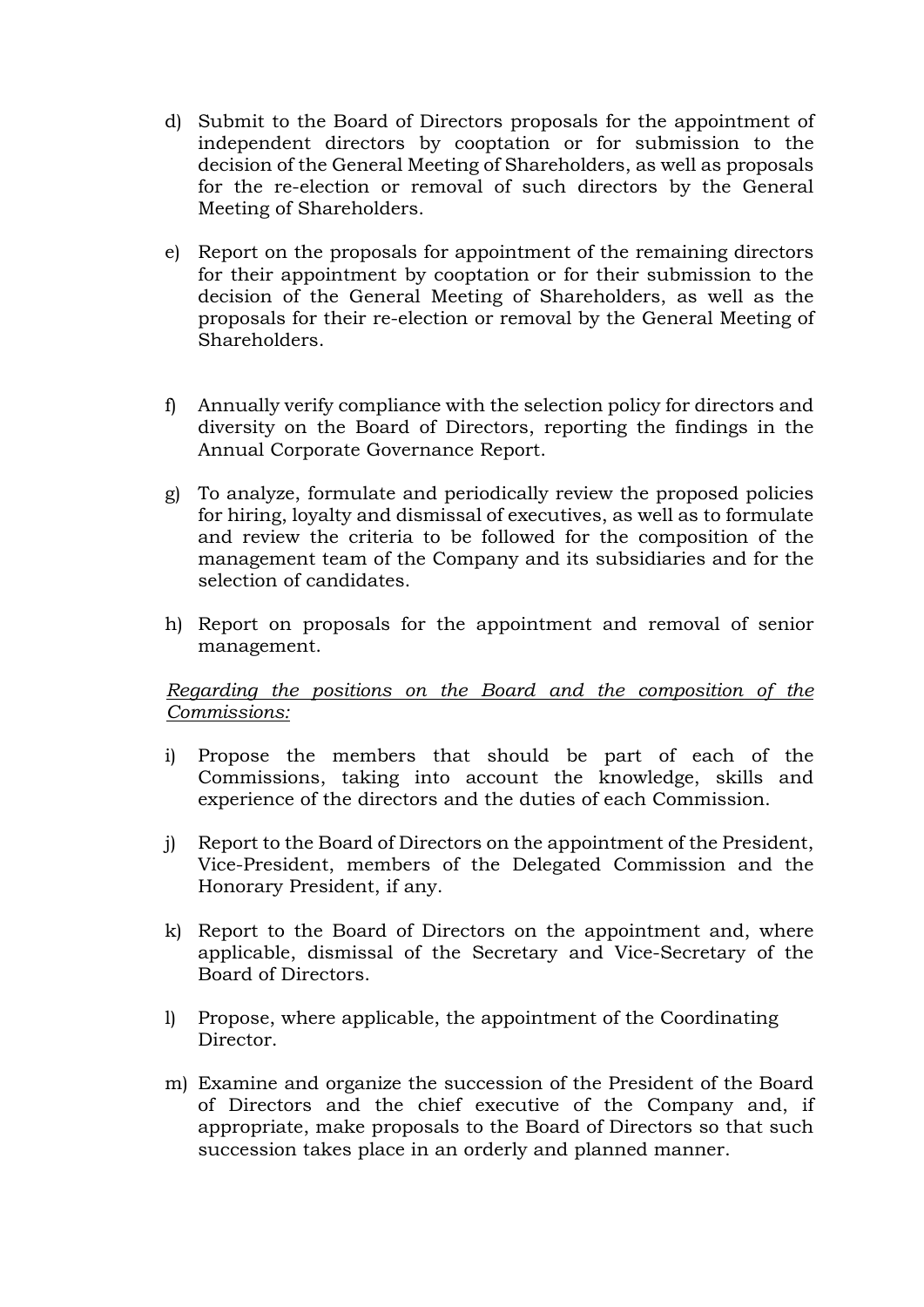### *In relation to the remuneration of directors and senior management:*

- n) Propose to the Board of Directors the remuneration policy for directors and general managers or those who perform their senior management duties under the direct supervision of the Board or delegated Commissions, verifying compliance therewith.
- o) Analyze, formulate and periodically review the compensation policy applied to directors and senior managers, including share-based compensation systems and their application, weighing their adequacy and performance, as well as ensure that their individual remuneration is proportionate to that paid to other directors and senior managers of the Company.
- p) Propose to the Board of Directors the individual remuneration and other contractual conditions of the executive Directors, verifying that they are consistent with the remuneration policies in force.
- q) Inform the Board of Directors previously of the individual amount of remuneration for each Director as such within the statutory framework and remunerations policy, as well as for the performance of the executive duties attributed to them within the framework of the remuneration policy and in accordance with the provisions in their contract.
- r) Propose the basic conditions of senior management contracts, verifying that they are consistent with current remuneration policies.
- s) Report to the Board of Directors on the systems and amount of annual remuneration of directors and senior managers and verify the information on remuneration of directors and senior managers contained in corporate documents, including the annual report on directors' remuneration, ensuring the transparency of remuneration.

#### *Other duties:*

- t) Lead the annual evaluation of the Board regarding the operation and composition of the Board and its Commissions and submit to the Board the results of its evaluation together with a proposal for an action plan or with recommendations to correct possible deficiencies detected or to improve its operation.
- u) Inform the Board of Directors annually of the assessment of performance of the Company's senior management.
- v) Periodically design and organize knowledge-updating programs for Directors.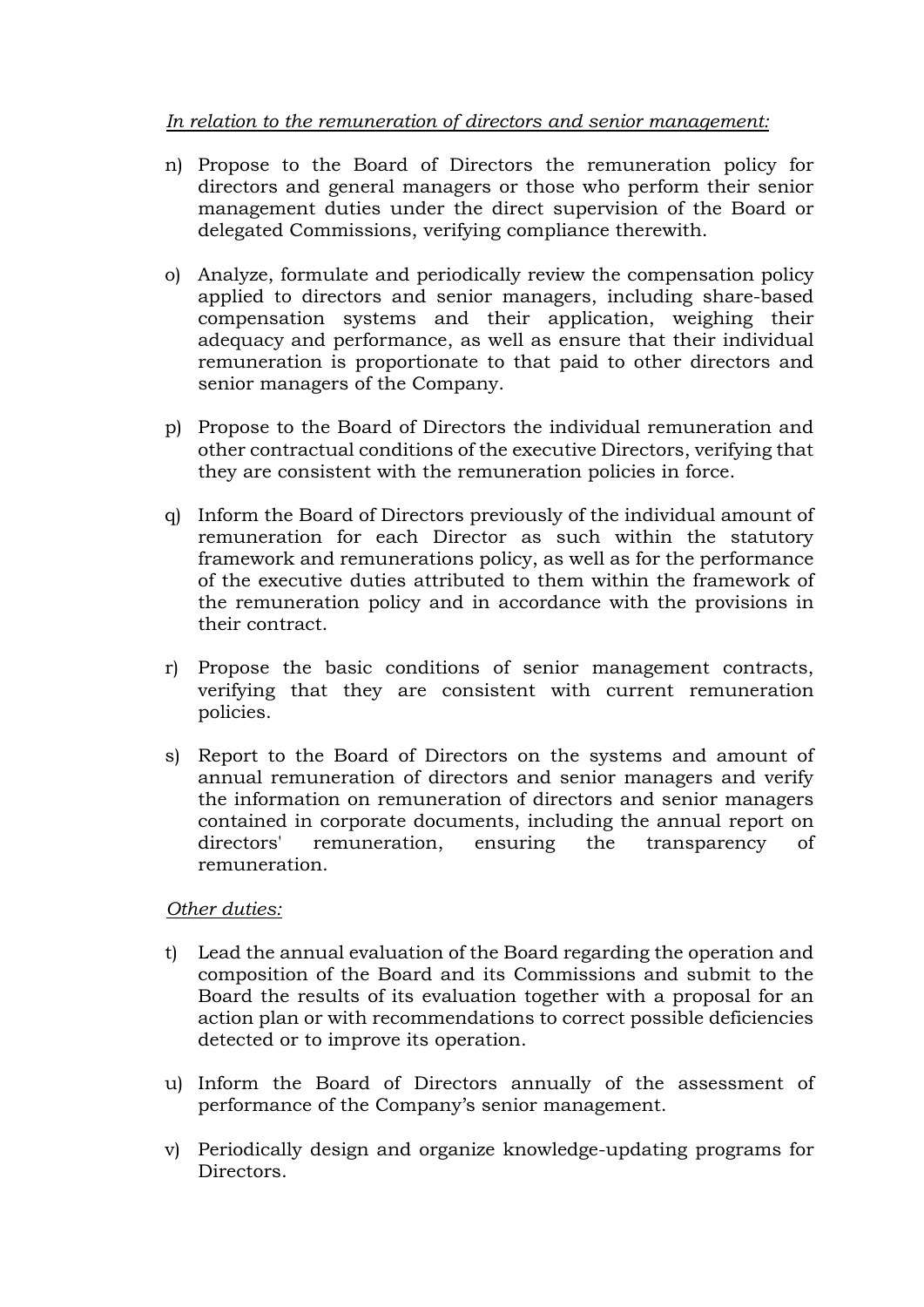- w) Ensure that any conflicts of interest do not impair the independence of the external advice provided to the Commission.
- 3. The Appointments and Remuneration Commission shall meet at least once annually in order to prepare information on the Directors' remuneration, which the Board of Directors must approve and make public. Likewise, it shall meet each time it is called by the President, preferably four times a year. However, the President must always call it to meet whenever the Board or its President requests the issuance of a report or the adoption of proposals and, in any case, whenever suitable for the proper performance of its duties.
- 4. The Appointments and Remuneration Commission will establish an annual work plan with the main activities the Appointments and Remuneration Commission shall perform during the year.
- 5. Requests for information from the Appointments and Remuneration Commission shall be formulated by the Board of Directors or by its President. Likewise, the Appointments and Remuneration Commission must consider the suggestions made by the members of the Board of Directors and the Company's managers and shareholders.
- 6. The Appointments and Remuneration Commission may seek advice from external experts when deemed necessary for proper fulfillment of its duties.
- 7. The Company must provide the Appointments and Remuneration Commission with sufficient resources to fulfill its duties. The needs for resources must be channeled through the Secretary of the Company's Board of Directors.

#### **Article 15.- Risk and Management Commission. Composition, Powers and Functioning**

- 1. A Risk and Management Commission will be constituted within the Board of Directors in accordance with the following rules:
	- a) The Risk and Management Commission shall be comprised of a minimum of three (3) and a maximum of eight (8) directors appointed by the Board of Directors; an executive director may be on this commission.
	- b) The President of the Risk and Management Commission shall be elected by the Board of Directors for a term of four years and may be re-elected one or more times for terms of the same duration.
	- c) As a whole, members of the Commission shall be designated considering their knowledge and experience in the areas that may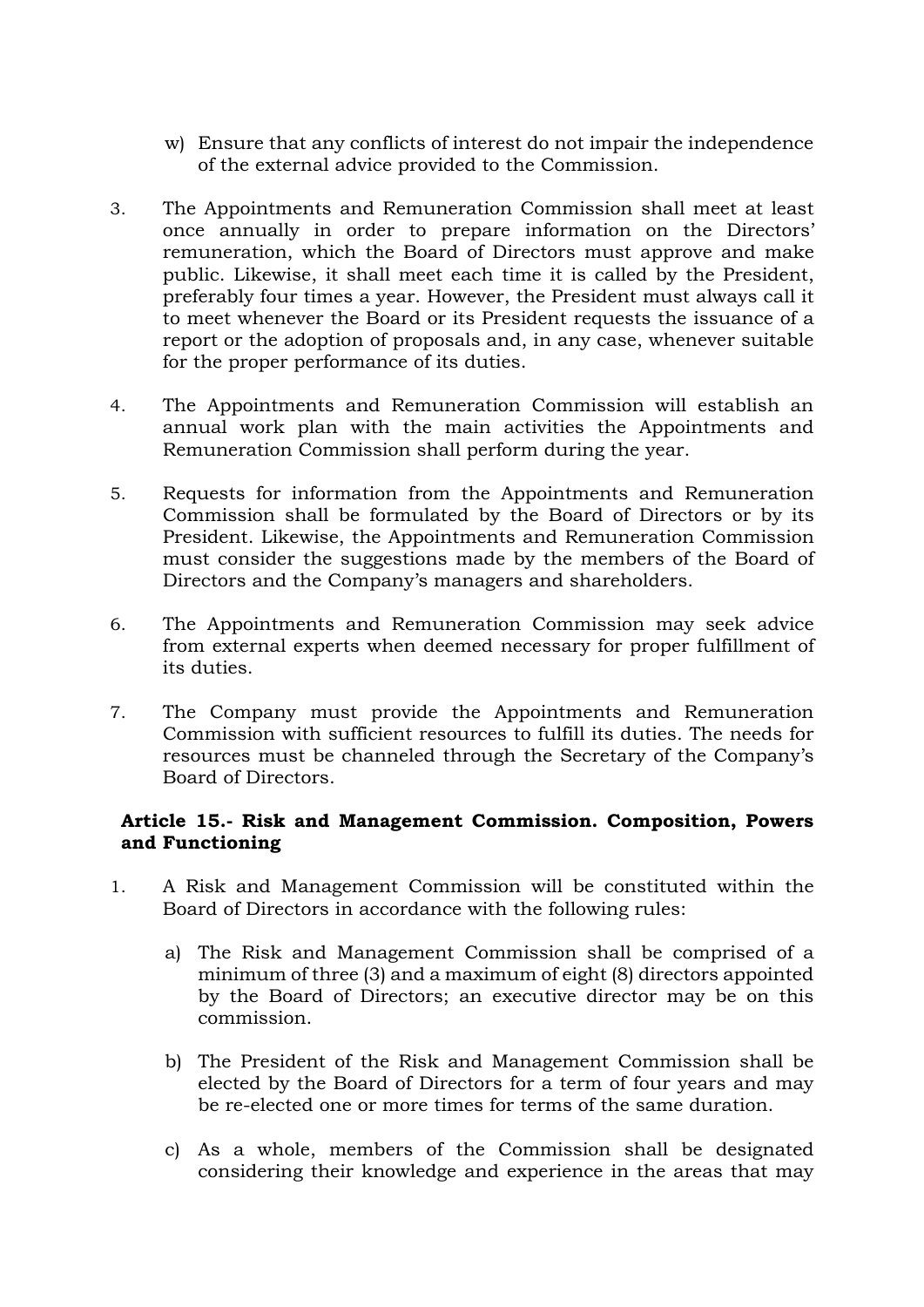be necessary for the fulfillment of its duties by the Risk and Management Commission such as economics and finance in addition to the capacity and experience to fully understand and be absolutely proficient in the Company's strategy without prejudice to also fostering gender diversity and meeting other diversity criteria among members. Likewise, as a whole, the members of the Commission shall have relevant technical knowledge in relation to the Company's sector of activity.

- 2. Without prejudice to other duties that the Board of Directors may assign to it, the Risk and Management Commission has the following basic responsibilities, among others:
	- a) Periodically review the impact of the operations and planning of the Company and its Group.
	- b) Analyze the financial and resource efficiency of each Project of the Company and its Group.
	- c) Analyze the commercial policy guidelines and the conditions of the most relevant offers of the Company and its Group.
	- d) Periodically monitor the Company's projects, and in particular, those that are most relevant for economic, technical or reputational reasons.
	- e) Monitor periodic analyses of the geopolitical situation of the countries where the Company and its Group operate.
	- f) Prepare periodic analyses of customer and supplier solvency ratios.
	- g) Prepare and monitor the risk map of the Company and its Group.
	- h) Analyze and report on the global approach and strategy of the Company and its Group.
	- i) As regards all the foregoing points, to promote the regulatory compliance system and activities of the Company and its Group.

The Risk and Management Commission will perform the duties established in this section in coordination with the Audit and Control Commission, as necessary.

3. The Risk and Management Commission shall ordinarily meet a minimum of eight times a year. It shall also meet whenever the Board of Directors or its President requests the issuance of a report or the adoption of proposals within the scope of its powers and, in any case, whenever it is convenient for the proper performance of its duties.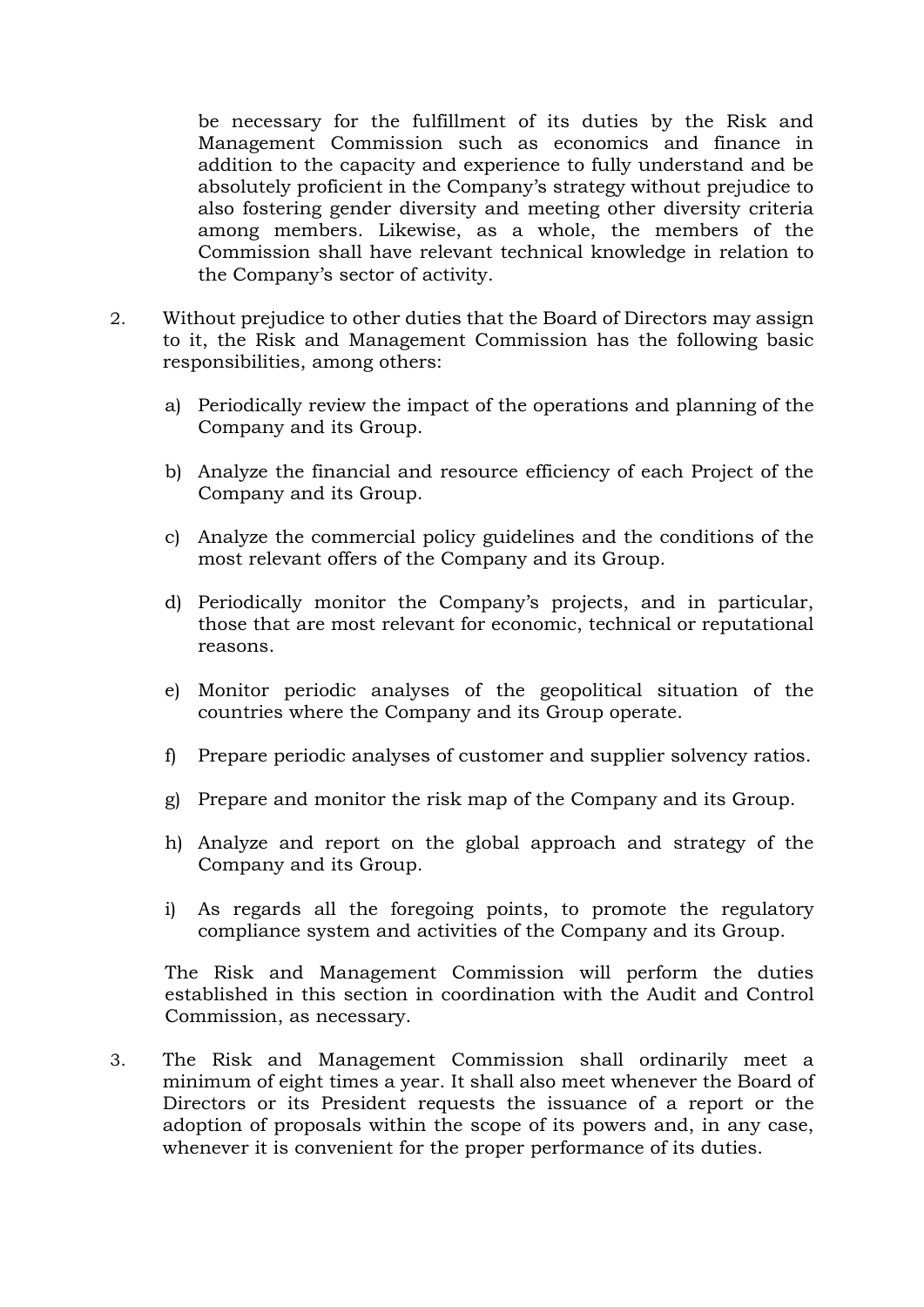- 4. Anyone with executive duties assigned by the Board of Directors under any title, if not a member, may attend Risk and Management Commission meetings with speaking but not voting rights so as to ensure the Commission fulfills its duties. Moreover, members of the management team or personnel of the Company and its group shall be required to attend Risk and Management Commission meetings and cooperate and provide access to the information available to them when requested by the Commission.
- 5. The Risk and Management Commission shall establish an annual work plan including the main Risk and Management Commission activities during the year.
- 6. The Risk and Management Commission may seek advice from external experts when deemed necessary for proper fulfillment of its duties.
- 7. The Company must provide the Risk and Management Commission with sufficient resources to fulfill its duties. The needs for resources must be channeled through the Secretary of the Company's Board of Directors.

# **CHAPTER V**

# **BOARD FUNCTIONING**

#### **Article 16.- Board of Directors Meetings**

- 1. The Board of Directors shall meet with the frequency that the Company matters may require and, in any case at least once every two months, and on the initiative of the President or of the Coordinating Director, as many times as they might require for the operation of the Company. The Board of Directors shall also meet when required to do so by at least a third of its members, in which case it will be convened by the President, who will indicate the agenda, to meet within the following month of the request. If upon expiration of this time limit without the President having made the call for the meeting for no justified reasons, the Directors making up at least a third of the members of the Board may call the meeting in the city of the principal place of business.
- 2. The meetings of the Board of Directors will be called by the Secretary on the order of the President or the Coordinating Director (subject to the corresponding powers), and in the event of absence or incapacity of the latter, on the order of the First and Second Vice-President and thus successively.
- 3. Notices to attend ordinary meetings shall be delivered personally by letter, fax or email and will be signed by the President or, as applicable, the Secretary or Vice-Secretary on the orders of the President or the parties calling the meeting. The notice shall be sent out a minimum of five (5) days in advance.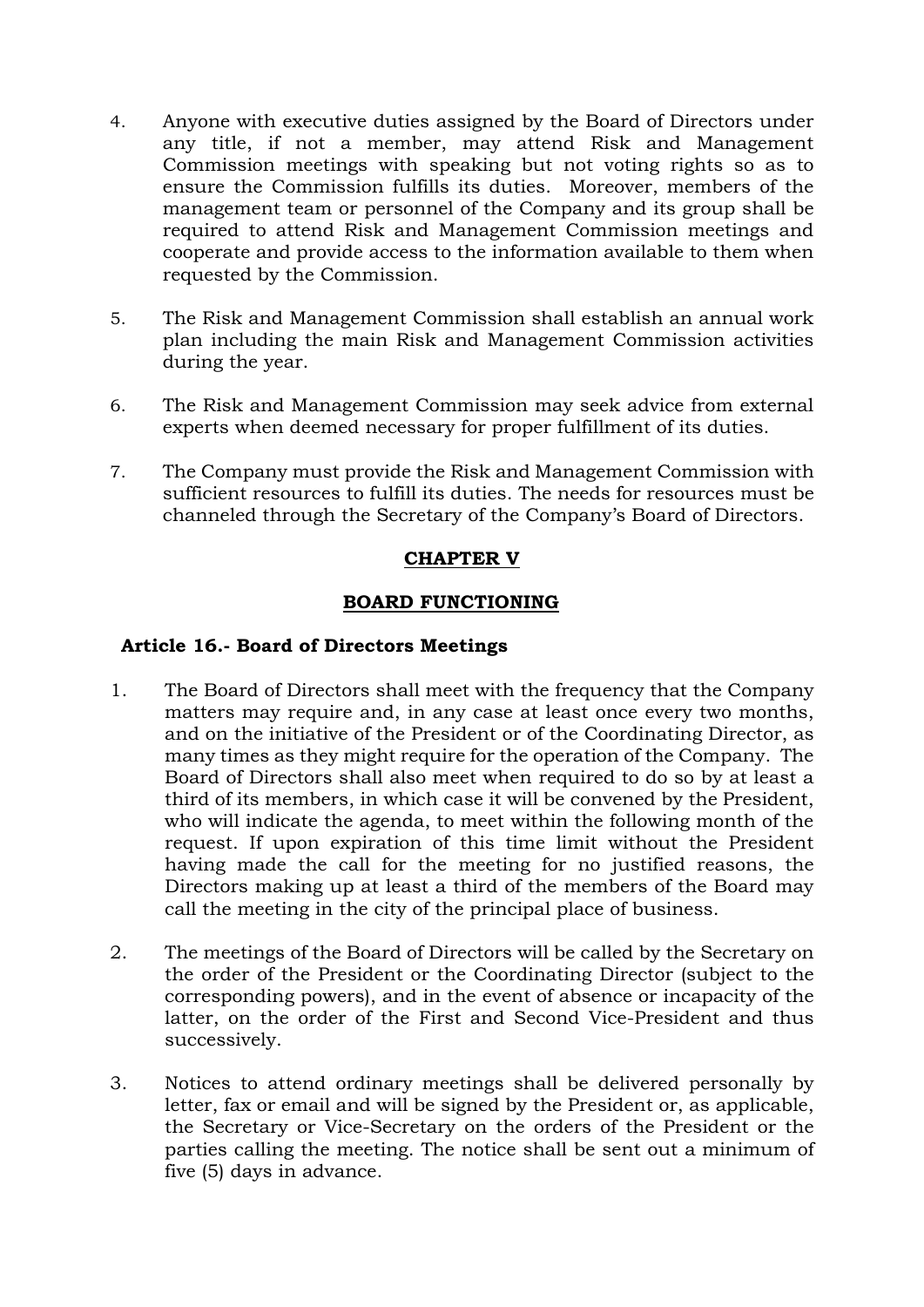The notice will always include the agenda for the meeting as well as relevant information duly summarized and prepared.

The notice to meet may, when the circumstances so require, establish that the session be held by any means of distance communication using any technical procedure (including but not limited to telephone, conference call and videoconference) that ensures the identification and real-time plurilateral connection of the remote attendees. In these cases, a session will be understood as held at the principal place of business.

4. The call for extraordinary meetings of the Board can be also executed even by phone and without the term and other requirements mentioned above when, as determined by the President or the coordinating Directors, the circumstances so require. Notwithstanding the foregoing, any documentation that must be provided to Directors, as applicable, shall be delivered well enough in advance.

Likewise, the Board shall be understood as validly constituted without the need for a call if all of the members are either present or represented and they unanimously agree to hold the meeting.

- 5. The Board may also pass resolutions in writing without holding a meeting pursuant to the provisions of the Spanish Corporate Enterprises Act.
- 6. The Board shall prepare an annual calendar of all ordinary sessions.

# **Article 17.- Meeting Procedures**

- 1. The Board will be considered validly constituted when at least half plus one of the members are present or represented at the meeting.
- 2. Directors shall make every effort to attend the meetings of the Board and, when they are unable to do so in person, they shall endeavor to grant their representation in writing and specifically for each meeting to another member of the Board, including the appropriate instructions and informing the President of the Board of Directors thereof. Notwithstanding the foregoing, non-executive directors may only delegate their representation to another non-executive director.
- 3. The President shall organize the debate encouraging all directors to participate in the body's deliberations.
- 4. Except in cases where the Law or bylaws specifically establish other majorities, resolutions shall be passed by absolute majority of all those attending the meeting. In the event of a tie vote, the President shall cast the deciding vote.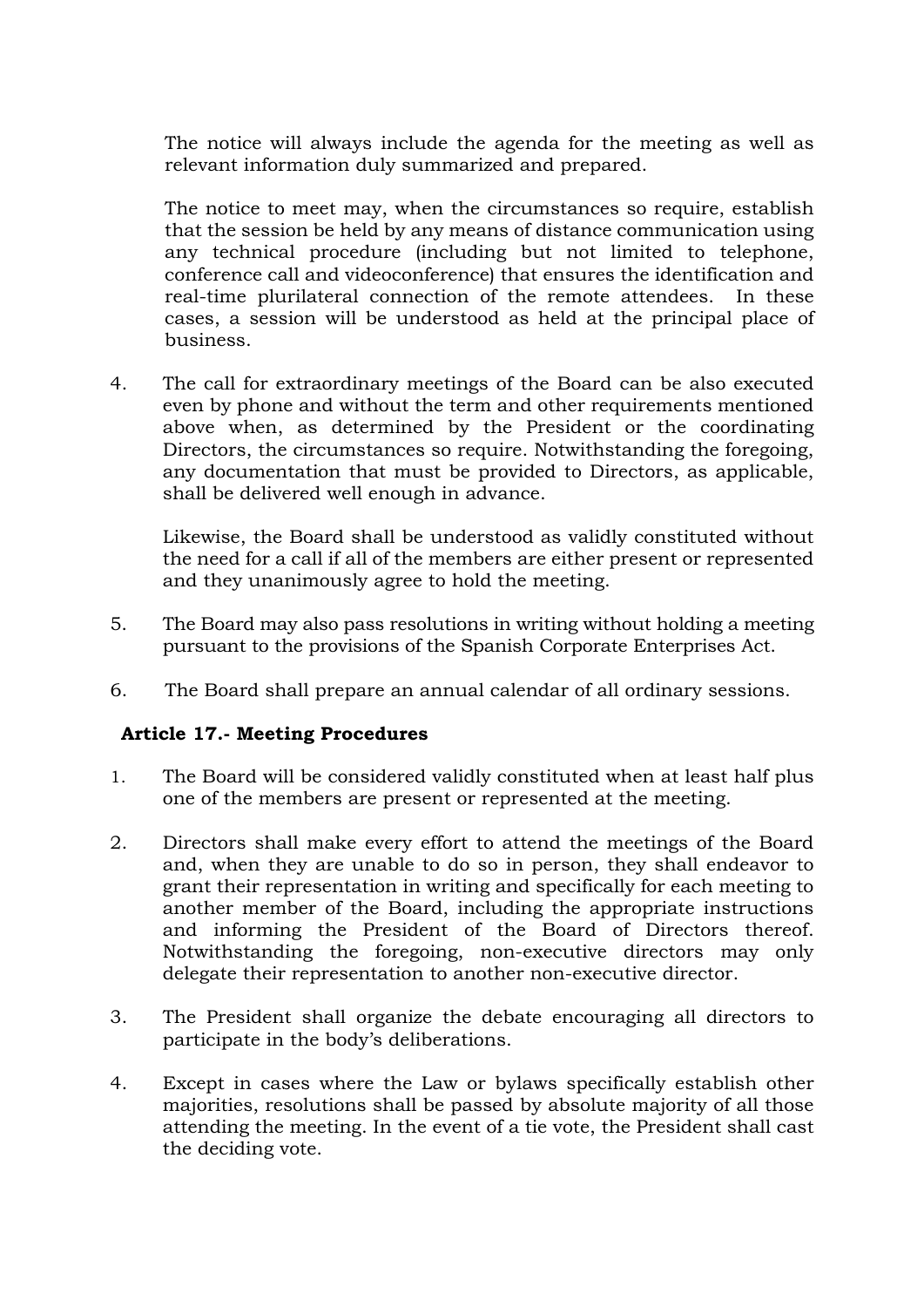- 5. Minutes will be drawn up of all Board of Directors meetings and signed by at least the President and Secretary or Vice-Secretary. They will be transcribed or collected in a Board Minutes Book pursuant to the law.
- 6. The minutes shall be approved by the Board of Directors at the end of each meeting or at another subsequent one.

# **CHAPTER VI**

# **DIRECTOR DESIGNATIONS AND RESIGNATIONS**

# **Article 18.- Appointment of Directors**

Following a report from the Appointments and Remuneration Commission, directors shall be designated by the General Meeting or by the Board of Directors in accordance with the provisions of the Spanish Corporate Enterprises Act.

The proposals for appointment and re-election of directors submitted by the Board of Directors to the consideration of the General Meeting of Shareholders and the appointment resolutions adopted by said body by virtue of the powers of co-option legally attributed to it shall be subject, in all cases, to the policy on Board of Directors diversity and selection approved by the Board at any given time and must be preceded by:

- a) the corresponding proposal of the Appointments and Remuneration Commission, in the case of independent directors; and
- b) the corresponding proposal of the Board of Directors, in the case of the remaining directors. The proposal for appointment or re-election of any non-independent director must also be preceded by a report from the Appointments and Remuneration Commission.

In any event, all of these proposals must be accompanied by a supporting report evaluating the competence, experience and merits of the proposed candidate, which shall be attached to the minutes of the General Shareholders' Meeting or of the Board itself.

# **Article 19.- Designation of Non-Executive Directors**

The Board of Directors shall attempt to elect candidates of renowned solvency, competence and experience. Extreme rigor must be demonstrated in relation to any calls to cover the office of independent director as established in article 6 of these Regulations.

#### **Article 20.- Re-election of Directors**

Before proposing the re-election of directors to the General Meeting of Shareholders, the Board of Directors shall evaluate, with the abstention of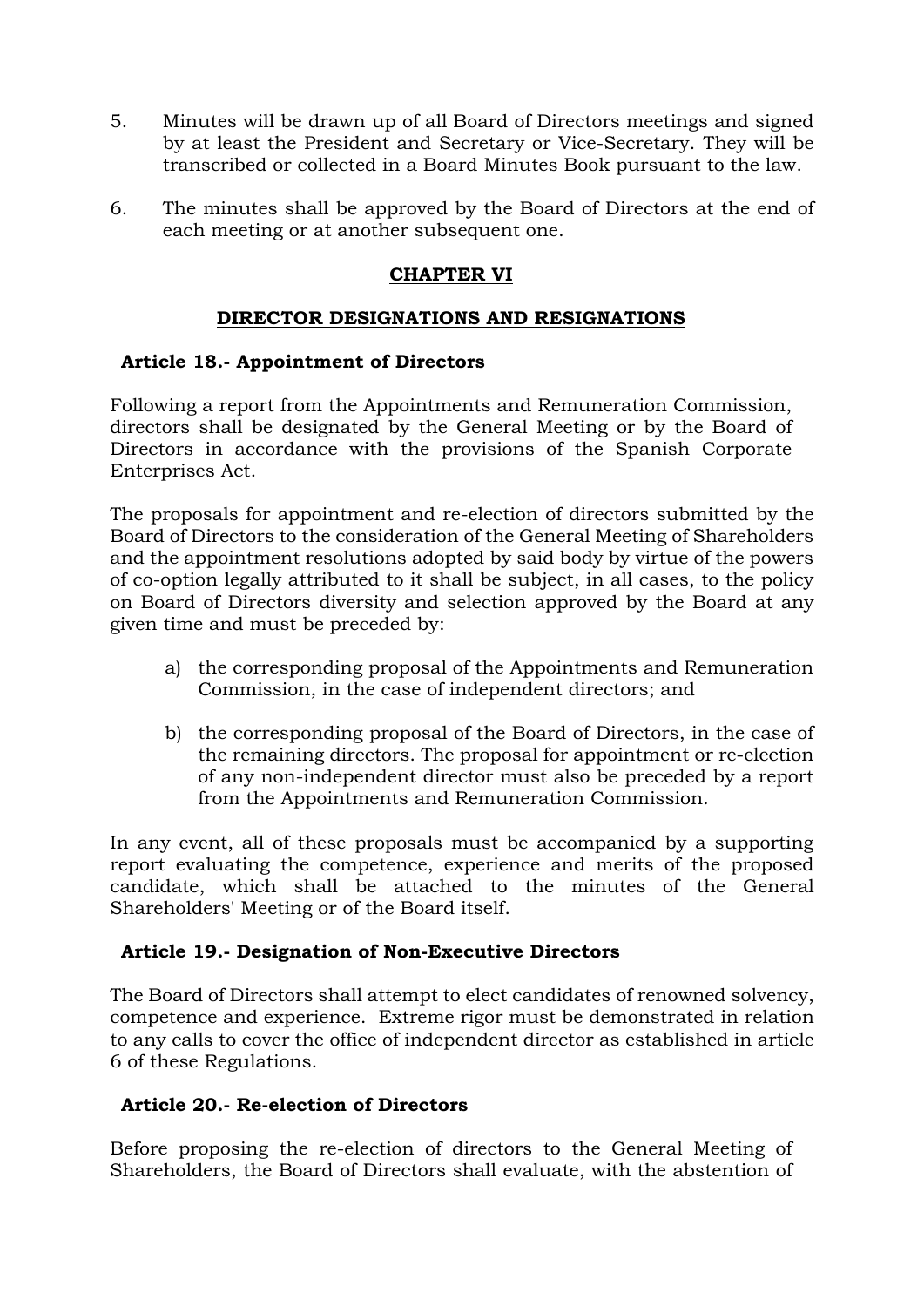the affected parties as established in article 23.1, the quality of the work and dedication to the position of the proposed directors during the previous term of office.

# **Article 21.- Term of Office**

- 1. Directors shall hold office for a term of four (4) years, without prejudice to the possibility of earlier removal by a General Meeting. At the end of their term, they may be re-elected one or more times for terms of the same duration.
- 2. The appointment of the directors will expire when, once the term has expired, the next General Meeting has been held or the legal term for holding the General Meeting that must resolve on the approval of the previous year's financial statements has elapsed.
- 3. Any vacancies that may occur may be filled by the Board of Directors by cooptation, in accordance with the law. In the event of vacancies occurring after the General Meeting has been convened and before it is held, the Board shall retain the power to co-opt until the next General Meeting is held.
- 4. Directors appointed by cooptation shall have their position ratified on the date of the first General Meeting immediately following.
- 5. A director whose term ends or terminates their position for other reasons may not be a director or hold executive office in another entity having a corporate purpose similar to that of the Company for a period of two (2) years.

The Board of Directors, if it deems it appropriate, may exempt the incumbent director from this obligation or shorten the period of duration.

# **Article 22.- Dismissal of Directors**

- 1. Board members shall leave office when the term for which they were appointed has elapsed and when so decided by the General Meeting of Shareholders in use of the powers legally or statutorily conferred upon it. In the case of independent directors, when they have held such position for an uninterrupted period of 12 years, from the time the Company's shares are admitted to trading on the Stock Exchange.
- 2. The Board Members must tender their resignation to the Board of Directors and formalize, if the Board deems it appropriate, the corresponding resignation in the following cases:
	- a) When they cease to hold the executive positions with which their appointment as director was associated.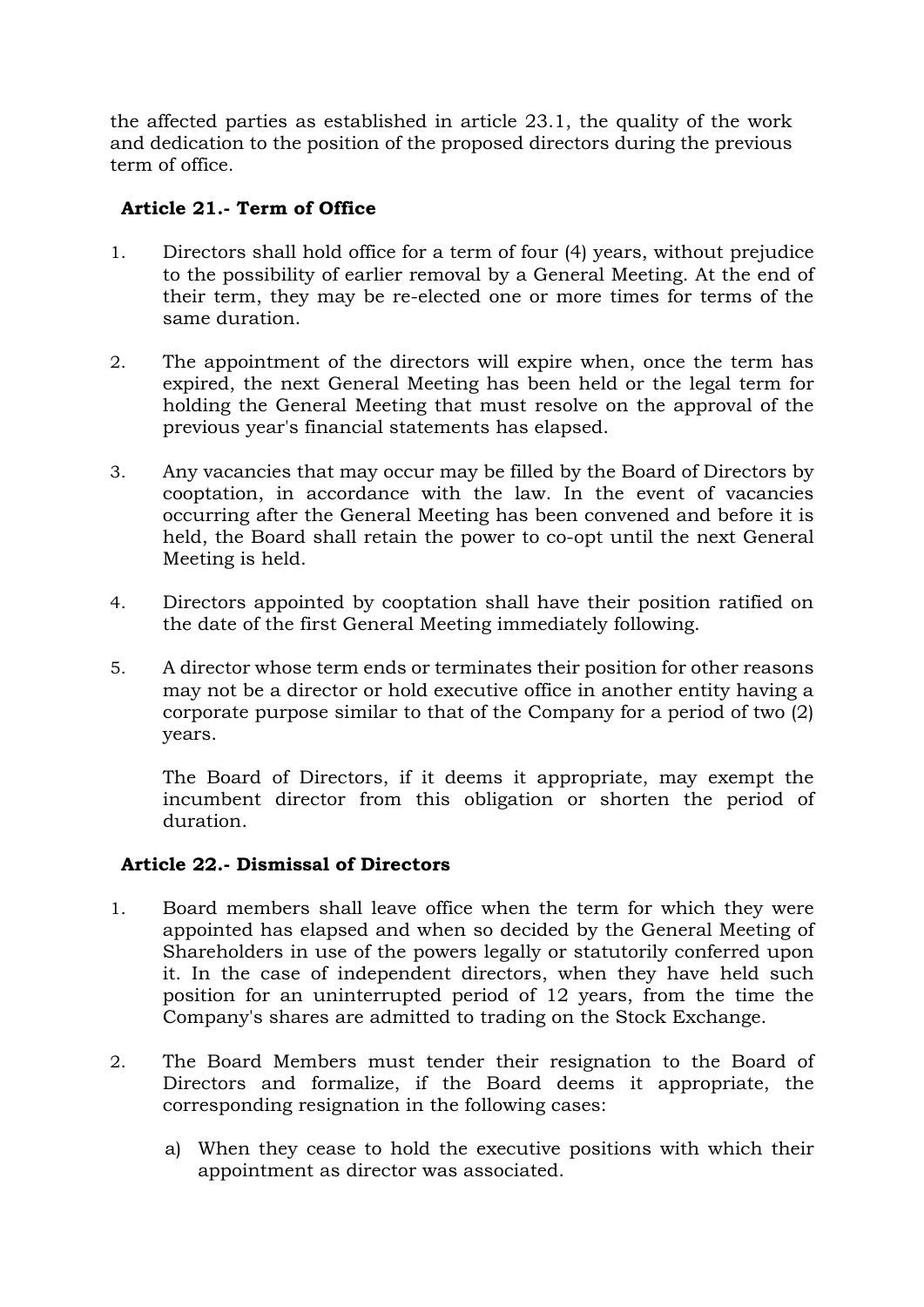- b) When they are involved in any of the cases of incompatibility or prohibition provided for by law.
- c) When they are seriously reprimanded by the Board of Directors for having breached their obligations as Board Members.
- d) When their remaining on the Board may jeopardize the interests of the Company or when the reasons for which they were appointed cease to exist (for example, when a proprietary director disposes of their interest in the Company).
- 3. The directors shall immediately inform the Board when situations arise that affect them, whether or not related to their performance in the Company itself, that may damage the credit and reputation of the Company and shall report in particular on criminal cases in which they are under investigation, as well as any related legal proceedings.

The Board of Directors, having been informed or having otherwise become aware of any of the situations mentioned in this section, shall examine the case as soon as possible and, taking into account the specific circumstances, shall decide, following a report from the Appointments and Remuneration Commission, on the measures to be adopted, such as opening an internal investigation, requesting the resignation of the director or proposing their termination to the General Meeting of Shareholders. This will be reported in the Annual Corporate Governance Report, unless there are special circumstances that justify it, which must be recorded in the minutes. This is without prejudice to the information that the Company must disclose, if appropriate, at the time of the adoption of the corresponding measures.

4. When, either by resignation or by resolution of the General Meeting, a director leaves office before the end of their term, they should sufficiently explain the reasons for their resignation or, in the case of non-executive directors, their opinion on the reasons for the removal by the Board, in a letter to be sent to all members of the Board of Directors. Notwithstanding the fact that all this is reported in the Annual Corporate Governance Report, to the extent that it is relevant for investors, the Company shall publish the resignation as soon as possible, including sufficient reference to the reasons or circumstances provided by the director.

# **Article 23.- Voting Objectiveness and Secrecy**

- 1. Pursuant to the provisions of article 30 of these Regulations, directors affected by appointment, re-election or resignation proposals shall refrain from intervening in deliberations and votes concerning them.
- 2. All Board of Directors votes on appointments, re-election or resignation of directors shall be secret.

#### **CHAPTER VII**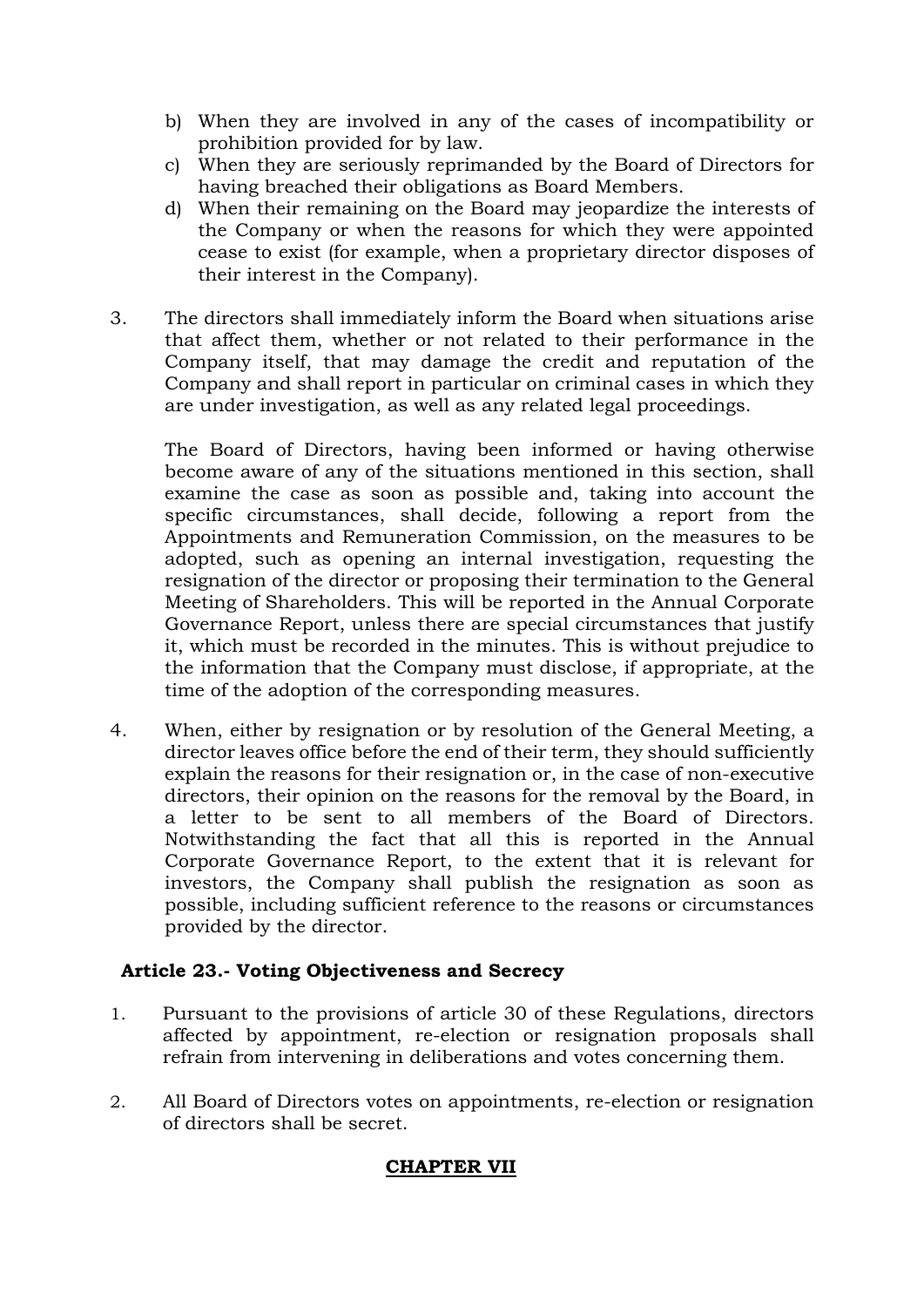# **DIRECTOR INFORMATION**

# **Article 24.- Information and inspection powers**

- 1. The director may request information on any aspect of the Company and examine its books, records, documents and other documentation. The right to information is extended to affiliate companies whenever possible.
- 2. The request for information shall be addressed to the Secretary of the Board of Directors, who shall forward it to the President of the Board of Directors and to the appropriate contact person within the Company.
- 3. The Secretary shall advise the director of the confidential nature of the information they request and receive and of their duty of confidentiality in accordance with the provisions of these Regulations.
- 4. The President may refuse to provide the information if they consider: (i) that it is not necessary for the proper performance of the duties entrusted to the director or (ii) that its cost is unreasonable in view of the importance of the issue and the Company's assets and revenues.

# **Article 25.- Expert Assistance**

- 1. In order to receive assistance in performing their duties, non-executive directors may request the hiring of legal, accounting, financial or other experts at the Company's expense. The assignment must necessarily deal with specific problems of a certain importance and complexity that arise in the performance of the position.
- 2. The decision to hire must be communicated to the President of the Company and may be vetoed by the Board of Directors if it is proven:
	- a) That it is not necessary for the full performance of the functions entrusted to the non-executive directors;
	- b) That its cost is not reasonable in view of the importance of the problem and the assets and income of the Company; or
	- c) That the technical assistance sought can be adequately provided by experts and technicians of the Company.

# **CHAPTER VIII**

# **REMUNERATION OF DIRECTORS AND MEMBERS OF BOARD COMMISSIONS**

**Article 26.- Remuneration of Directors and Members of Board Commissions.**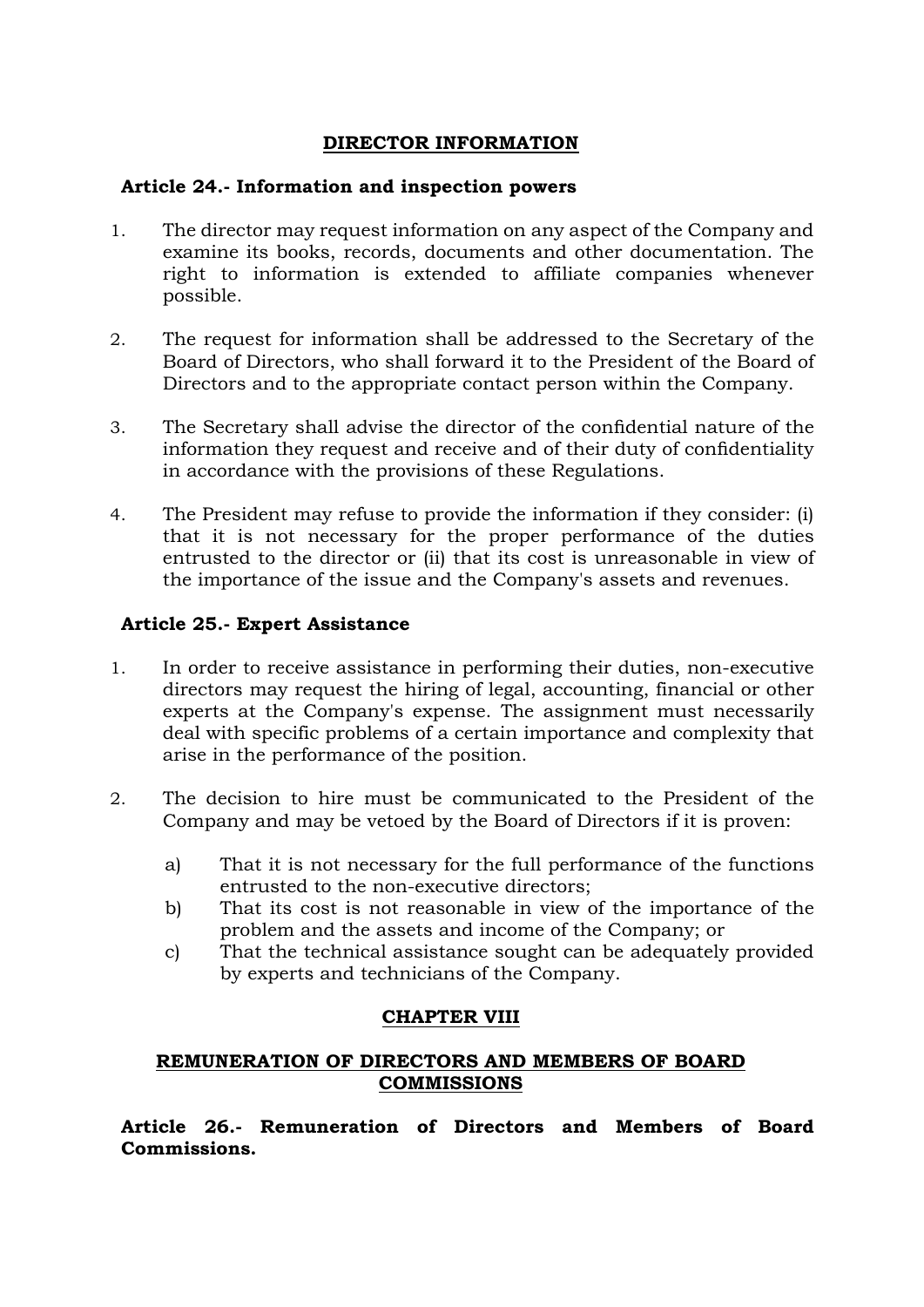- 1. The members of the Board of Directors will receive compensation for their offices on the Board of Directors and related Commissions comprised of the following items: (i) a fixed annual allocation for holding office on the Board of Directors; (ii) an additional fixed annual allocation for chairing any delegated or advisory commissions to which they belong; and (iii) expenses for effectively attending meetings of the Board of Directors and any delegated or advisory commission to which they belong.
- 2. The Board of Directors shall determine for each financial year the manner and time of payment as well as establish the individual compensation for each Director following a report from the Appointments and Remuneration Commission based on the concepts provided for in paragraph 1 above, the statutory framework and remuneration policy in addition to considering the duties and responsibilities assigned to each Director, whether or not they are assigned to a Board Commission, and other objective circumstances that may be considered relevant by the Board of Directors.
- 3. In addition, directors may be remunerated by the award of Company shares, share options or remuneration linked to the value of the shares. This remuneration must be agreed at the General Meeting and the corresponding resolution must include the maximum number of shares that may be awarded in each fiscal year under this remuneration scheme, the directors to whom it applies, the exercise price or the system for calculating the exercise price of share options, the value of any shares used as references and the duration of the plan.
- 4. Remuneration for directors must in all case be in reasonable proportion to the Company's importance, its financial situation at any given time and the market standards for comparable companies. The remuneration system established must be oriented towards promoting the Company's long-term profitability and sustainability and incorporating the necessary safeguards so as to avoid excessive risk-taking and the rewarding of unfavorable results.
- 5. In particular, the Board of Directors shall take all measures within its reach to ensure the remuneration for non-executive directors, including any received as members of Commissions, complies with the following guidelines:
	- a) Non-executive directors must be compensated based on their effective dedication, qualifications and responsibilities.
	- b) The remuneration for non-executive directors should be sufficient to attract and retain directors of the desired profile, but not so high as to compromise their independence of judgment.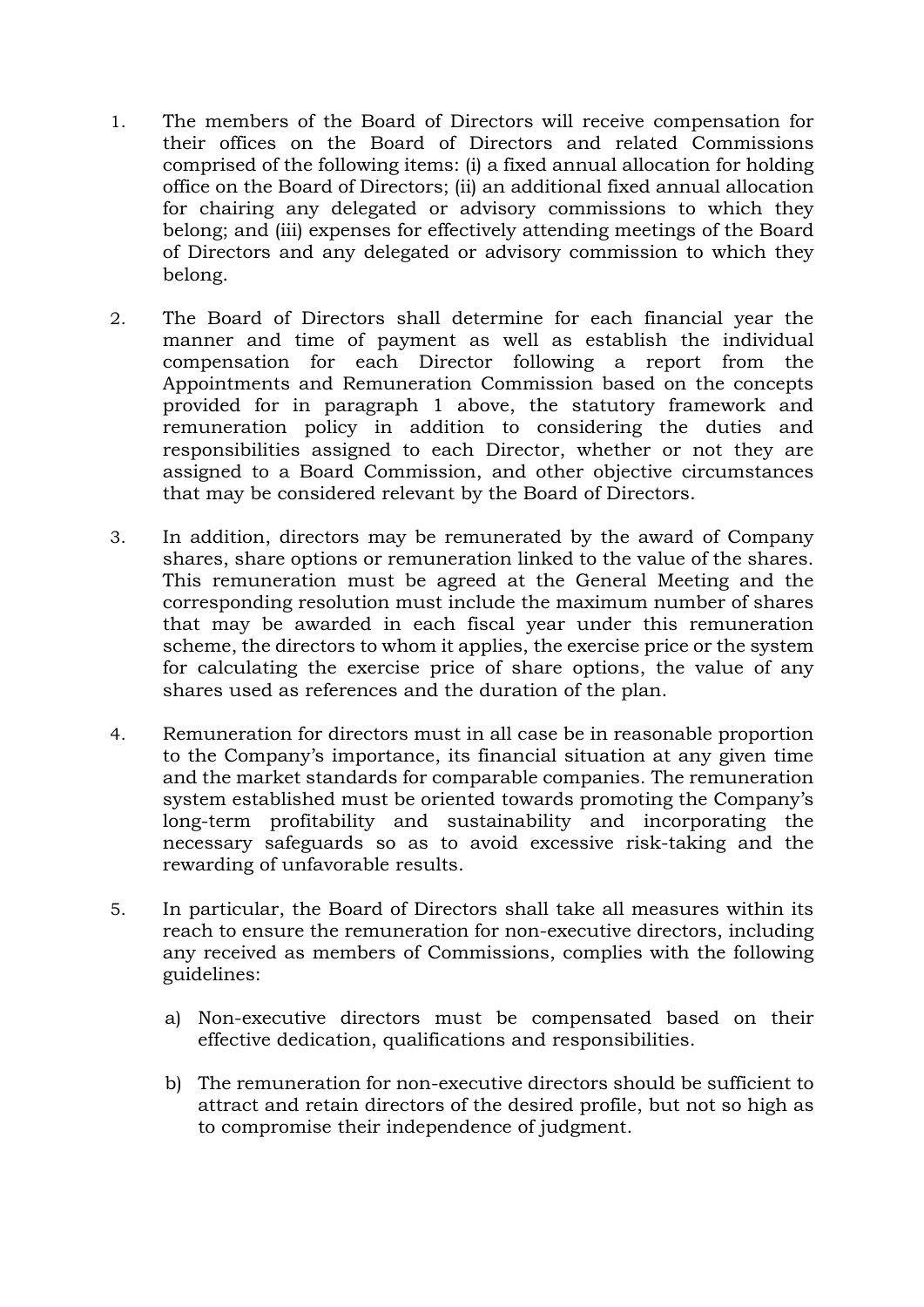6. In addition to the provisions above, Directors with executive functions assigned through any position will receive remuneration for the performance of these functions, which will be determined by the Board on the basis of the following items: (i) a fixed component, appropriate to the services and responsibilities assumed; (ii) an annual variable component, correlated to a performance indicator for the director or Company; (iii) long-term variable remuneration, correlated to a performance indicator for the director or Company; (iv) a benefit component, which can include welfare and insurance schemes and, where appropriate, Social Security schemes; (v) the award of Company shares, share options or other remuneration linked to the value of the shares; (vi) remuneration in kind linked to the provision of services inherent in the performance of their functions; and (vii) compensation in the event of removal or any other form of termination of the legal relationship with the Company which is not due to non-compliance attributable to the director, exclusivity agreements, post-contractual non-compete agreements and/or length of service or loyalty agreements.

The remuneration of Directors with executive duties with respect to the items of remuneration described above must conform to the Directors' Remuneration Policy approved at the General Meeting. In addition, the items of remuneration applicable to Directors with executive duties must be stipulated in the contract between the Director and the Company under the legally established terms. A Director may not receive any remuneration of any kind for the performance of executive duties, the quantities or concepts of which are not provided for in said contract or in the Directors' Remuneration Policy, which must establish the sums and fixed annual compensation for all Directors with executive functions and other provisions established by the law.

- 7. The maximum amount of annual remuneration for all Directors, both for their membership of the Board of Directors and its Commissions and for their executive duties, must be approved by the General Meeting either by express agreement in this regard or by approving the Directors' Remuneration Policy and will remain in force as long as the General Meeting does not resolve its modification, and may be updated based on the indexes or magnitudes that the General Meeting itself defines.
- 8. The Company may contract civil liability insurance for its directors.
- 9. Remuneration for non-executive directors and directors with executive duties shall be indicated in the report individually for each director.

# **CHAPTER IX**

#### **DIRECTOR OBLIGATIONS**

#### **Article 27.- General Obligations for Directors**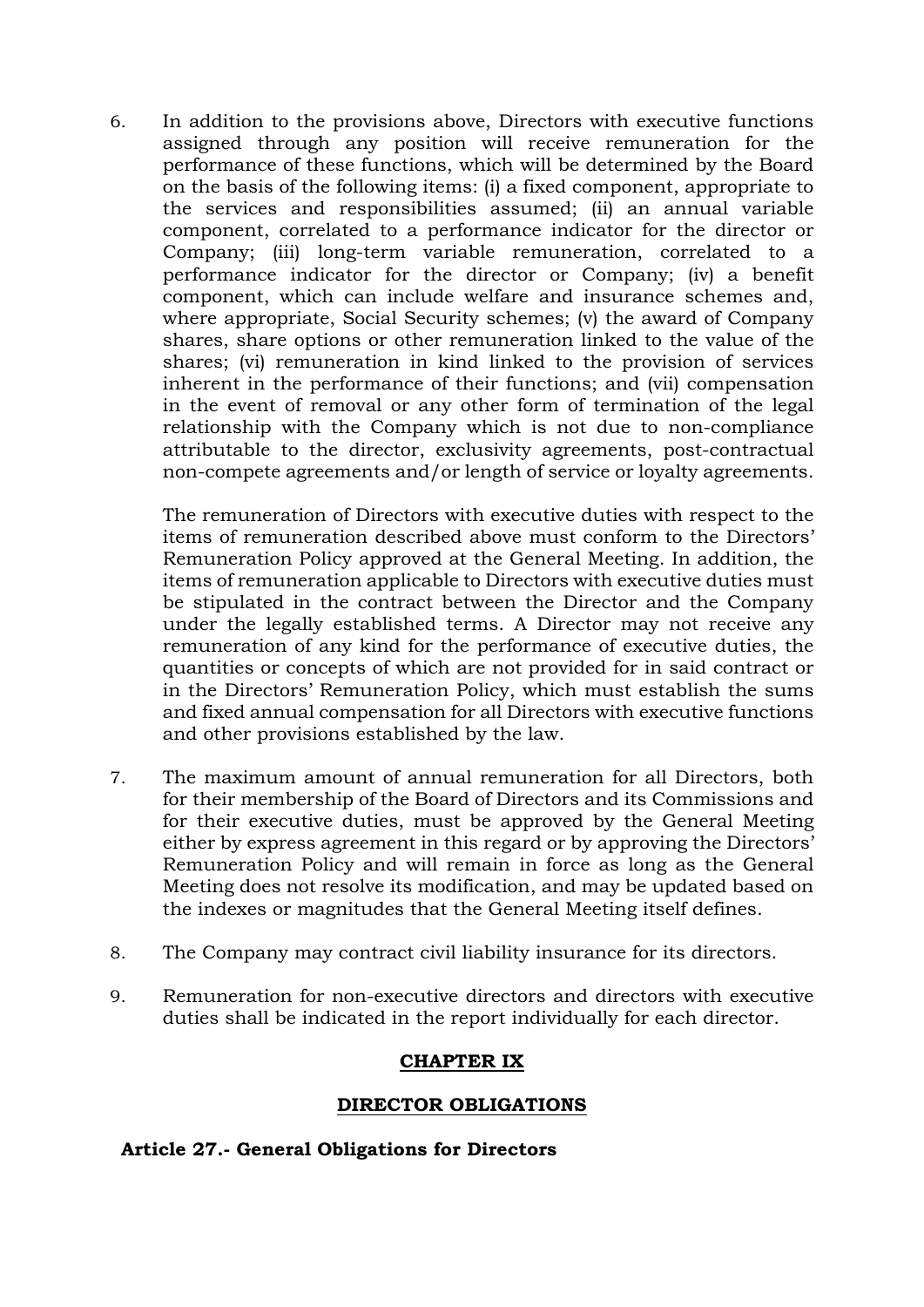When performing their duties, directors must act with the diligence required of organized business and loyal representation, acting in good faith and in the best interests of the Company, always putting the Company's interests above their own. As concerns strategic and business decisions subject to business discretion, the standard of diligence required of organized business shall be considered as fulfilled when the director has acted in good faith without any personal interest in the matter object of decision, with sufficient information and in accordance with a proper decision-making procedure. In particular, directors are required to:

- a) Adequately be informed and prepare Board meetings and, where appropriate, the meetings of other delegated bodies of which they are members;
- b) Attend Board of Directors meetings and actively participate in deliberations so that their criteria effectively contributes to the decision making. If a director cannot attend a meeting to which he/she has been called

for justified reasons, he/she must communicate which director shall represent him/her.

- c) Offer (and, to a larger extent, independent directors) their strategic vision as well as the concepts, criteria and innovative measures for optimal development and evolution of the Company's business.
- d) Perform any specific duty assigned by the Board of Directors or any of its delegated and/or advisory bodies or reasonably included in their dedication commitment.
- e) Investigate any irregularity in the Company's management it may gain knowledge of and monitor any risk situation.
- f) Urge the people with the power to call a meeting to call an extraordinary Board meeting or include the items deemed appropriate on the agenda of the first meeting held.
- g) Object to resolutions that are contrary to the Law, the Bylaws and the corporate interests and request their position be recorded in the minutes when deemed appropriate for safeguarding the company's interests.

# **Article 28.- Directors' Confidentiality Obligation**

- 1. Directors shall keep all deliberations of the Board of Directors and any delegated bodies they participate in secret and, in general, refrain from disclosing information they have access to due to their office.
- 2. The confidentiality obligation shall remain in force even when they have left office. They must keep all confidential information and information, data, reports and history known as a result of their work secret without being able to disclose any of it to third parties or disclose any of it when it may be harmful to the corporate interests. Exempt from the obligations referred to in this paragraph are any situations where the law allows their communication or disclosure to third parties or when, as applicable, they are required to do so by the respective supervisory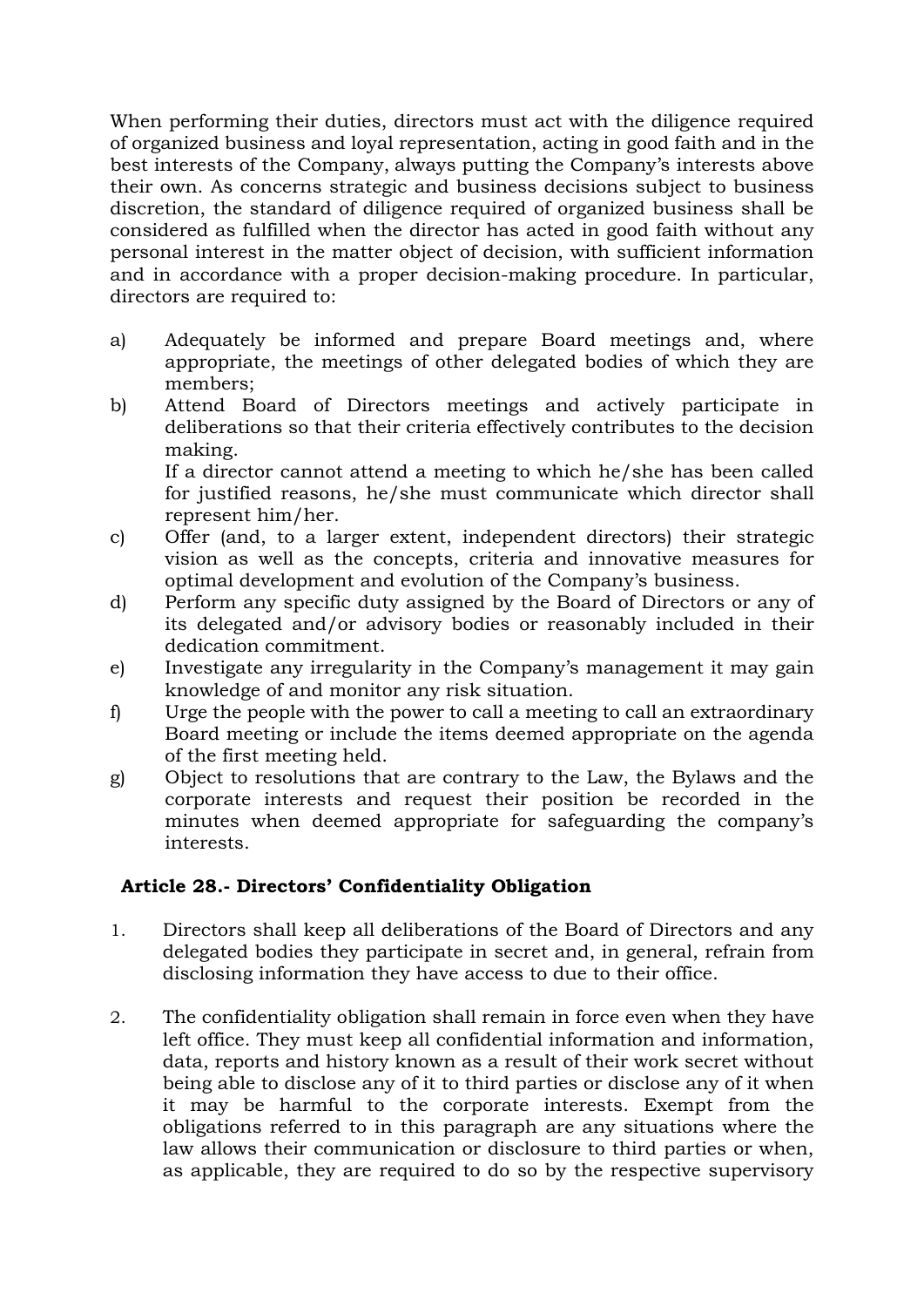authorities in which case the transfer of information must be done in accordance with the law.

# **Article 29.- Non-Compete Obligation**

- 1. A director may not hold the position of director or executive in companies with the same, similar or complementary type of activity as the Company or perform activities on their own account or on behalf of others that involve effective competition, whether actual or potential, with the Company or that in any other way place them in a permanent conflict with the interests of the Company, unless expressly authorized by the Company, by resolution of the General Meeting of Shareholders, under the terms established by law and with the exception of the positions they may hold, if any, in companies belonging to the group.
- 2. Notwithstanding the foregoing, the director may provide professional services to entities whose corporate purpose is totally or partially analogous to that of the Company, provided that they previously inform the Board of Directors of their intention, which may refuse to authorize such activity, stating the reasons for such refusal.

# **Article 30.- Conflicts of Interest**

1. Directors must communicate the existence of conflicts of interest to the Board and refrain from attending and intervening in deliberations that affect matters in which they have a personal interest.

A director's personal interest shall also be deemed to exist when the matter affects any of the following persons:

- the spouse or person with an analogous affective relationship;
- ascendants or descendants and siblings of the director or director's spouse;
- spouse of the ascendants or descendants and siblings of the director;
- the companies or entities in which the director has a holding, whether direct or indirect or through an intermediary, that grants them significant influence or in which they occupy a position on the Board of Directors or senior management of the company or its parent company. Significant influence for this purpose is considered a holding equal to or greater than 10% of the share capital or voting rights by which the individual has obtained in law or in practice representation on the company's Board of Directors; and
- the partners represented by the director on the Board of Directors.
- 2. Situations of a conflict of interest involving directors shall be included in the annual accounts report.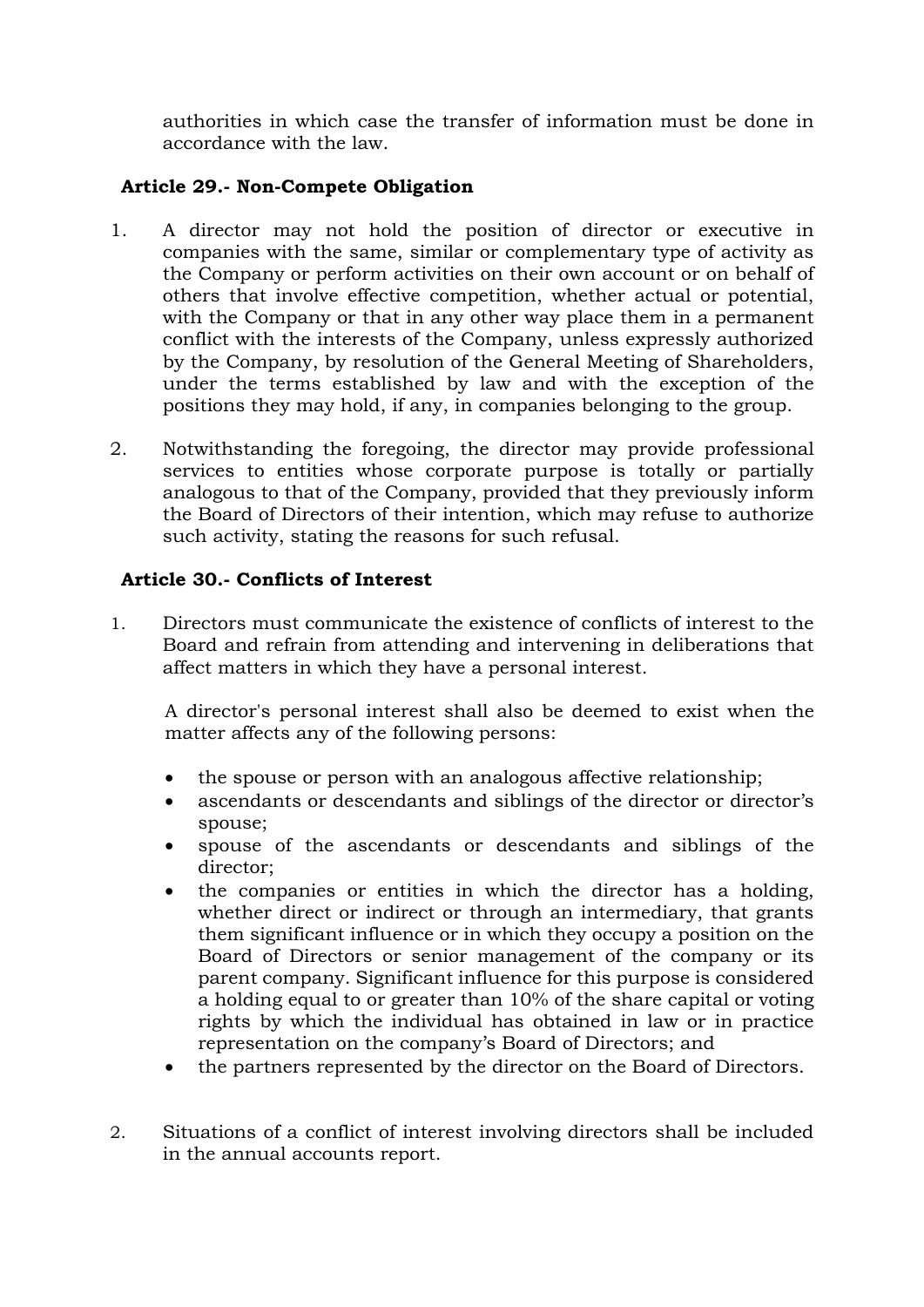# **Article 31.- Use of Corporate Assets**

A director may not make use of the Company's assets, including the Company's confidential information, or use their position in the Company to obtain a financial advantage, unless they have obtained the corresponding waiver or authorization from the Company under the terms established by law.

# **Article 32.- Non-Public Information**

Directors shall observe all rules of conduct established in the securities market regulations and, in particular, those relating to the Company's Internal Code of Conduct on Matters Relating to the Securities Markets as concerns the processing of insider information and reserved information.

# **Article 33.- Business Opportunities**

- 1. A director may not take advantage of a Company business opportunity for their own benefit or that of a person related to them under the terms established in the aforementioned article 30 above, unless they have obtained the corresponding waiver or authorization from the Company under the terms established by law.
- 2. For the purposes of the foregoing section, a business opportunity is understood to be any possibility of making an investment or commercial transaction that has arisen or has been discovered in connection with the director's performance of their duties, or through the use of means and information of the Company, or under circumstances such that it is reasonable to believe that the third party's offer was in fact directed to the Company.

# **Article 34.- Indirect Operations**

Directors breach their duties of loyalty to the Company by knowingly allowing or failing to disclose the existence of transactions carried out by the people indicated in article 30.1 of these Regulations when they are not subject to the conditions and controls established in the foregoing articles.

#### **Article 35.- Director Information Obligations**

- 1. Directors must inform the Company of any actions by the latter it directly or indirectly gains knowledge of through the people indicated in article 30.1 of these Regulations, all pursuant to the provisions of the Internal Code of Conduct on Matters Relating to the Securities Markets.
- 2. The Director must also inform the Company of the positions they hold on the Board of other listed companies and, in general, of the facts, circumstances or situations that may be relevant to their performance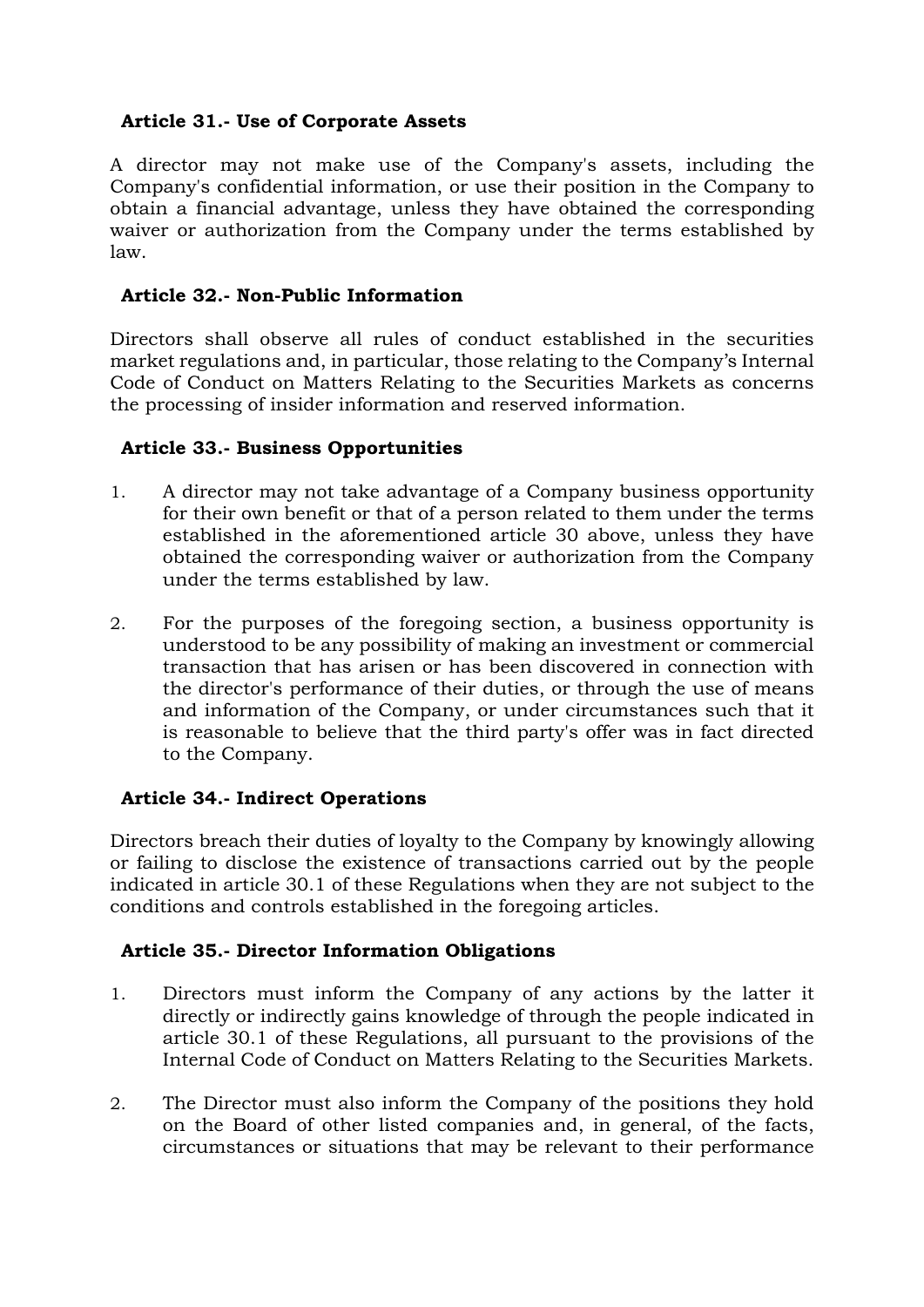as a director of the Company pursuant to the provisions of these Regulations.

# **Article 36.- Related Party Transactions**

- 1. The system described in this article applies to Related Party Transactions defined in article 5.1.(xii) of these Regulations.
- 2. The Audit and Control Commission must issue a report before the approval by the General Meeting or Board of Directors of a Related-Party Transaction. In this report, the Commission must assess whether the transaction is fair and reasonable from the Company's point of view and, if applicable, from the point of view of shareholders other than the related party and present the budget on which the assessment and methods are based.

Directors who are members of the Commission affected by the Related-Party Transaction cannot participate in preparing the report.

This report will not be mandatory for Related-Party Transactions whose approval is delegated by the Board of Directors in the terms set forth in article 5.1.(xii) of these Regulations.

- 3. If the Board of Directors delegates the approval of Related-Party Transactions as provided for in article 5.1.(xii) of these Regulations, the Board of Directors will establish an internal periodic information and control procedure to verify the fairness and transparency of these transactions and, if necessary, compliance with applicable legal criteria.
- 4. The Board of Directors will promote public dissemination of Related-Party Transactions by the Company or its Group companies, when their amounts reach or exceed 5% of the total amounts of the assets or 2.5% of the Company's annual turnover.

To this end, an announcement with the corresponding legal content shall be inserted in an easily accessible location of the Company's website and also communicated to the Spanish National Securities Market Commission. The announcement must be published and communicated, at the latest, on the same date that the Related-Party Transaction is carried out and must be accompanied by the report issued by the Audit and Control Commission, if applicable.

The aggregate transactions carried out with the same counter-party in the last twelve months will be taken into consideration to calculate the amount of the Related-Party Transaction.

#### **CHAPTER X**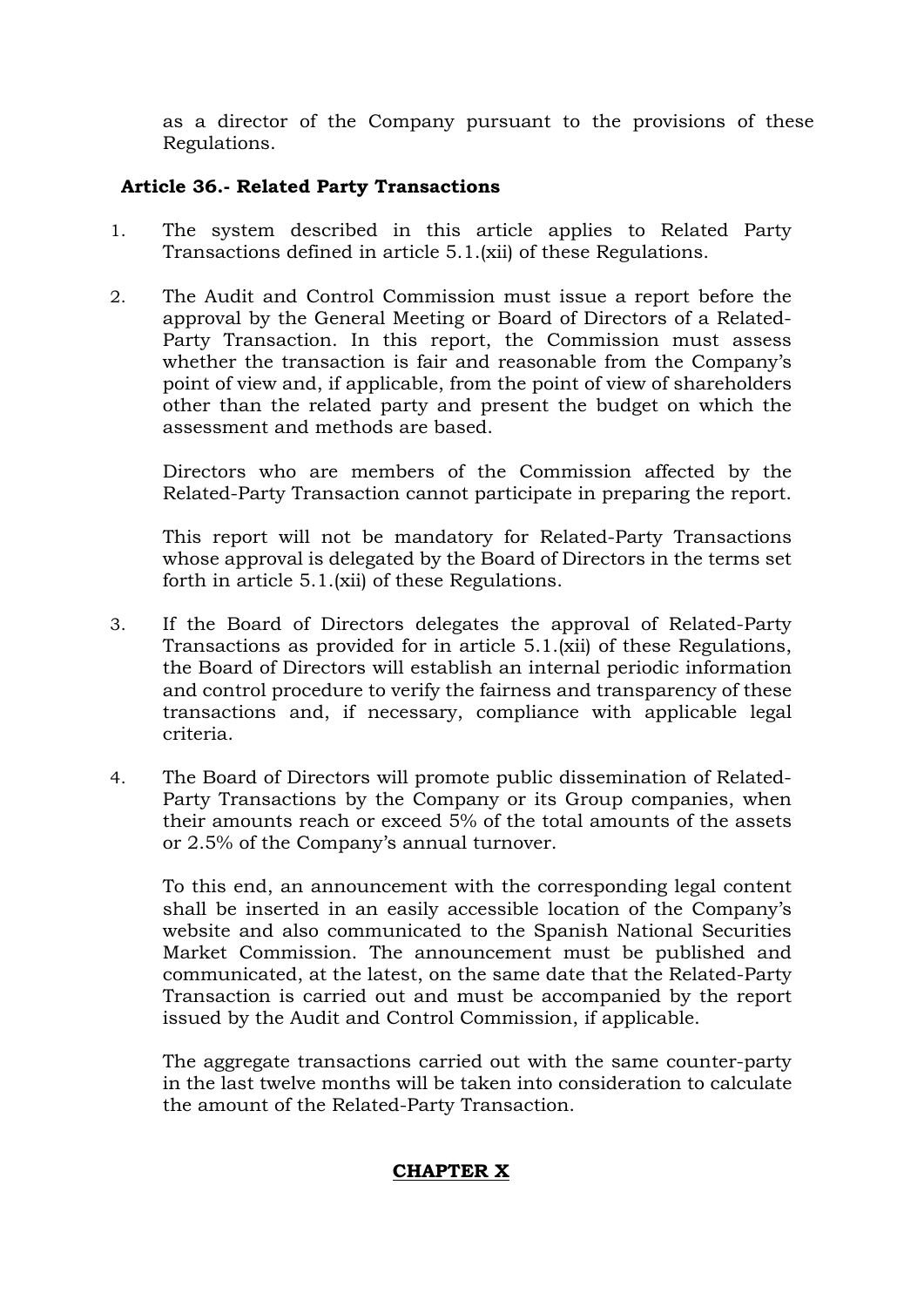# **BOARD RELATIONS**

#### **Article 37.- Relations with Shareholders**

- 1. The Board of Directors shall provide the appropriate channels to hear any proposals that may be formulated by shareholders in relation to the Company's management.
- 2. Through any of its directors and with collaboration from the members of senior management deemed pertinent, the Board may organize informational meetings on the Company's and the Group's operations for shareholders in the most relevant financial positions from Spain or other countries.
- 3. In its relations with shareholders, the Board of Directors shall guarantee equal treatment, simultaneously providing the CNMV with the presentations used at public informational meetings and publishing them on the Company's *website.*
- 4. The Board of Directors shall encourage the informed participation of shareholders at General Meetings and adopt any measures appropriate to facilitate effective exercise by the General Meeting of Shareholders of the duties assigned by the Law and the Bylaws.

In particular, the Board of Directors shall take the following measures:

- a) Make all efforts to make any information legally required and any information that is not legally required yet may be of interest and reasonably supplied available to the shareholders prior to Meetings.
- b) Fulfill requests for information formulated by shareholders prior to the Meeting with the utmost diligence.
- c) Answer the questions asked by shareholders at General Meetings with the same diligence.
- d) Ensure the matters proposed by the Board are voted on in an organized manner and separately, enabling shareholders to intervene to express their opinions on each of the matters submitted for voting.
- 5. The Company will define and promote a policy of communication, contact and involvement with shareholders, institutional investors and voting advisors, which will respect in full all rules governing market abuse and deal fairly with shareholders in the same position and will be published on its website, including information regarding how it has been put into practice and identifying the intermediaries or persons responsible for the undertaking.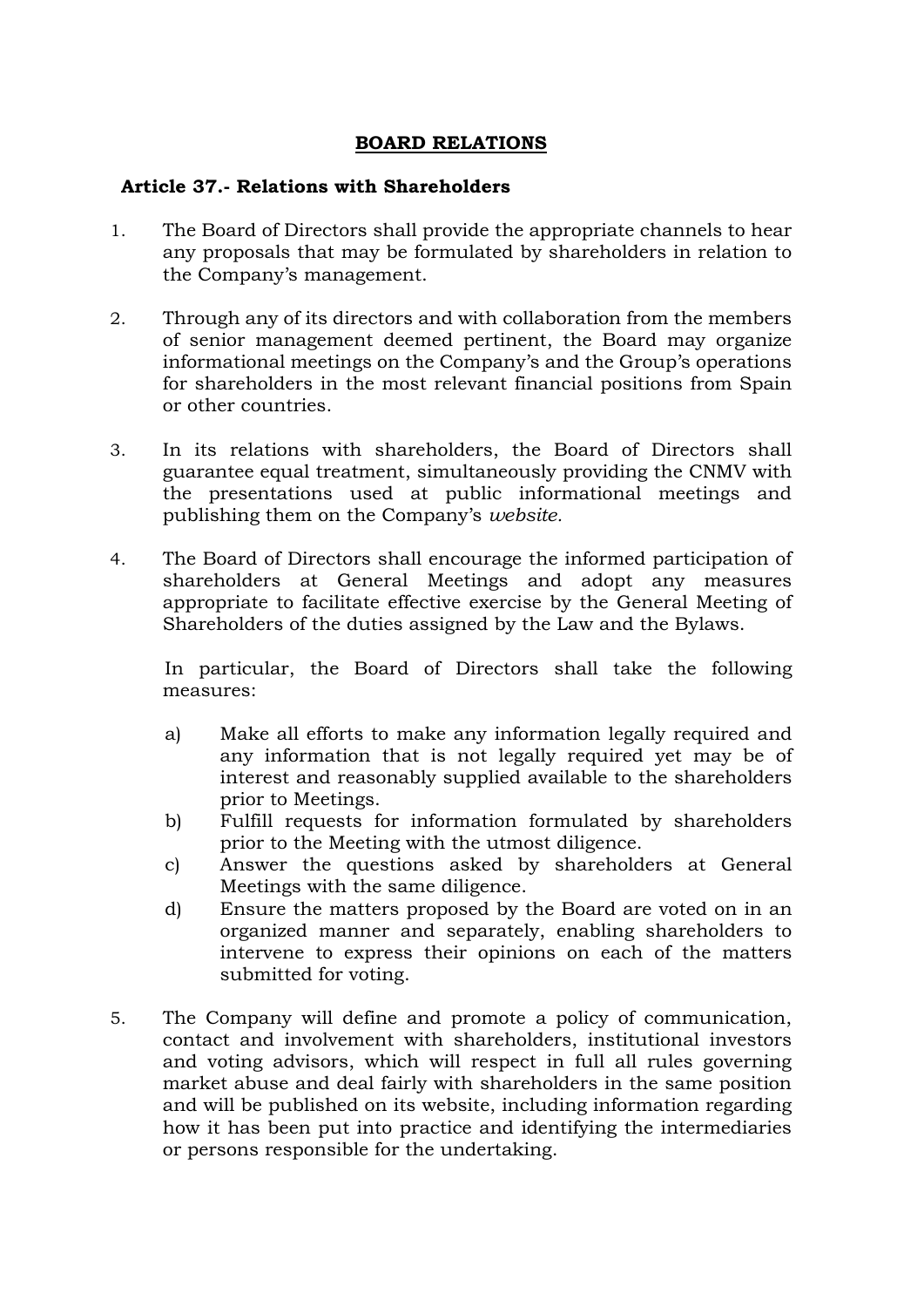# **Article 38.- Relations with Institutional Shareholders**

- 1. The Board of Directors will also establish adequate mechanisms of regular exchanges of information with institutional investors who are part of the Company's shareholding structure.
- 2. Under no circumstance may the relations between the Board of Directors and institutional shareholders involve the delivery to the latter of any information which would put them in a privileged situation or advantage with respect to other shareholders.

#### **Article 39.- Relations with Markets**

- 1. Through communications to the Spanish National Securities Market Commission and on the corporate website, the Board of Directors shall inform the public immediately of any insider information and other relevant information under the terms established in the Spanish Securities Market Act and implementing regulations.
- 2. The Board of Directors shall take all measures necessary to ensure the half-yearly financial statements and any other information that must be made available to the markets in accordance with the Law is prepared pursuant to the same principles, criteria and professional practices with which the yearly financial statements are prepared. They should also be a true and fair view just as the latter.
- 3. Without prejudice to the legal obligations regarding the dissemination of insider information and other types of regulated information, the Company will also have a policy regarding the communication of economic-financial, non-financial and corporate information that contributes to maximizing the dissemination and quality of the information available to the market, investors and other stakeholders.
- 4. The Board of Directors will include information in its annual public documentation on the Company's rules of governance and degree of compliance with them.

# **Article 40.- Relations with Auditors**

- 1. The Audit and Control Commission must propose the selection, appointment, re-election and substitution of auditors to the Board of Directors to be subsequently proposed to the General Meeting of Shareholders and supervise compliance with the auditing contract pursuant to article 13.2 of the Board of Directors Regulations.
- 2. The Audit and Control Commission shall refrain from proposing to the Board of Directors -which shall in turn refrain from submitting to the General Meeting- the appointment as auditors of the Company of any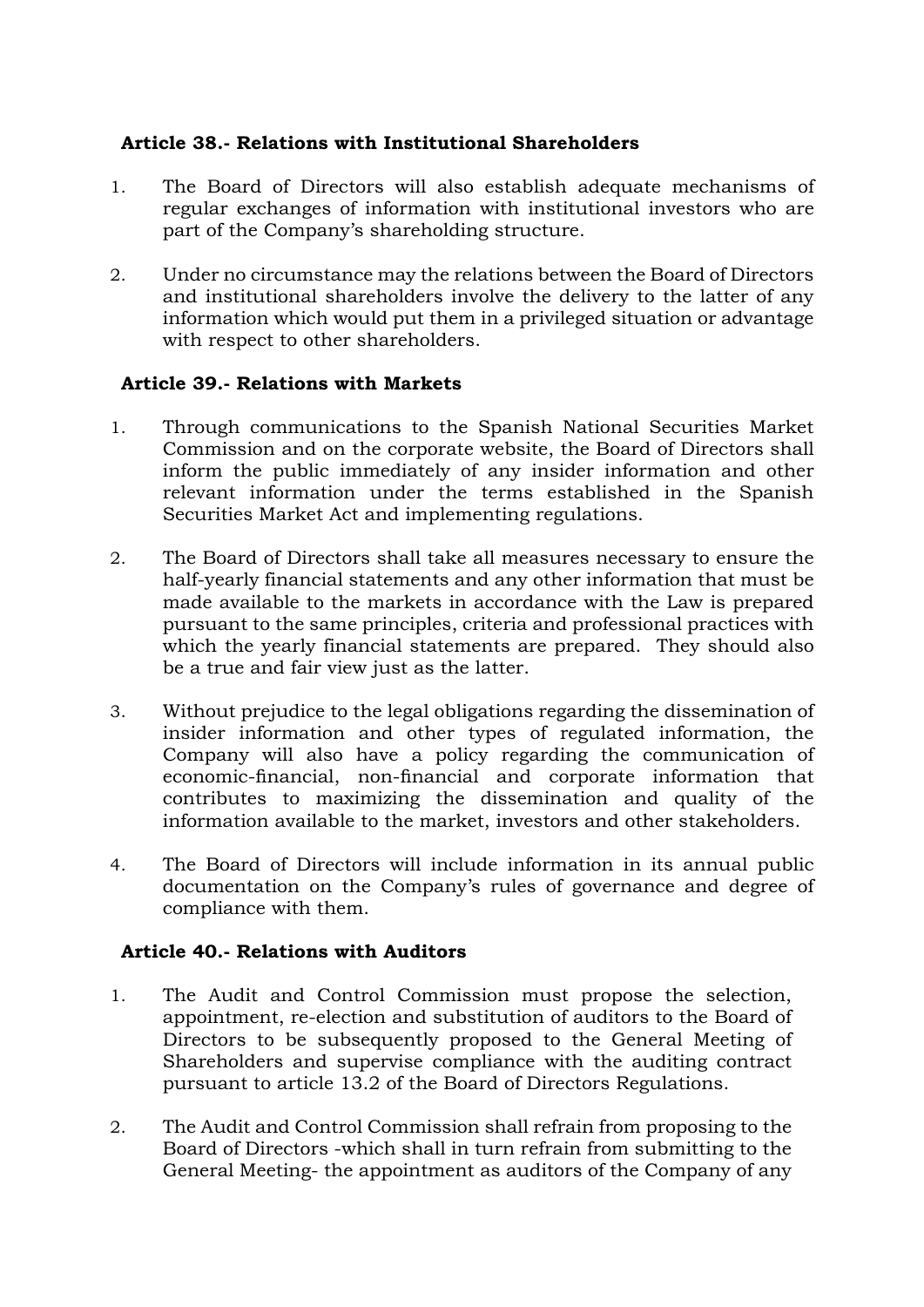auditing firm that is subject to a cause of incompatibility in accordance with the legislation on account auditing, as well as firms whose expected fees, for all concepts, are greater than five percent of their total income during the last fiscal year.

# **Article 41.- The Annual Corporate Governance Report**

- 1. The Board of Directors shall annually approve an annual corporate governance report for the Company with all of the legally required wording along with any other information deemed appropriate. In particular, the report must offer a detailed explanation of the Company's governance system structure and its functioning in practice, particularly including a description of the main characteristics of internal oversight and risk management systems in relation to the process of issuing financial information.
- 2. The annual corporate governance report shall be approved prior to publication of the call for an ordinary Company General Meeting of Shareholders for the year referred and will be made available to shareholders along with all other General Meeting documentation.
- 3. The Company will include the annual corporate governance report in a section separate from the management report.
- 4. In addition, the annual corporate governance report shall be published as provided for by securities market regulations. In particular, the report shall be published just like any other relevant information.

# **Article 42.- Annual Report on the Remuneration of Directors**

- 1. Along with the annual corporate governance report, the Board of Directors must prepare and disseminate an Annual Report on the Remuneration of Directors which shall include complete, clear and comprehensible information on the directors' remuneration policy applicable to the year in progress. It will also include an overall summary of how the remuneration policy was applied during the year ended as well as itemized individual remuneration paid for all concepts to each of the directors during the year.
- 2. This report shall be submitted to voting for consultation purposes as a separate item on the agenda during the ordinary General Meeting of Shareholders.
- 3. The Company will include the Annual Report on the Remuneration of Directors in a section separate from the management report along with the annual corporate governance report.
- 4. The Annual Report on the Remuneration of Directors shall be disseminated like any other relevant Company information simultaneously to the annual corporate governance report and will